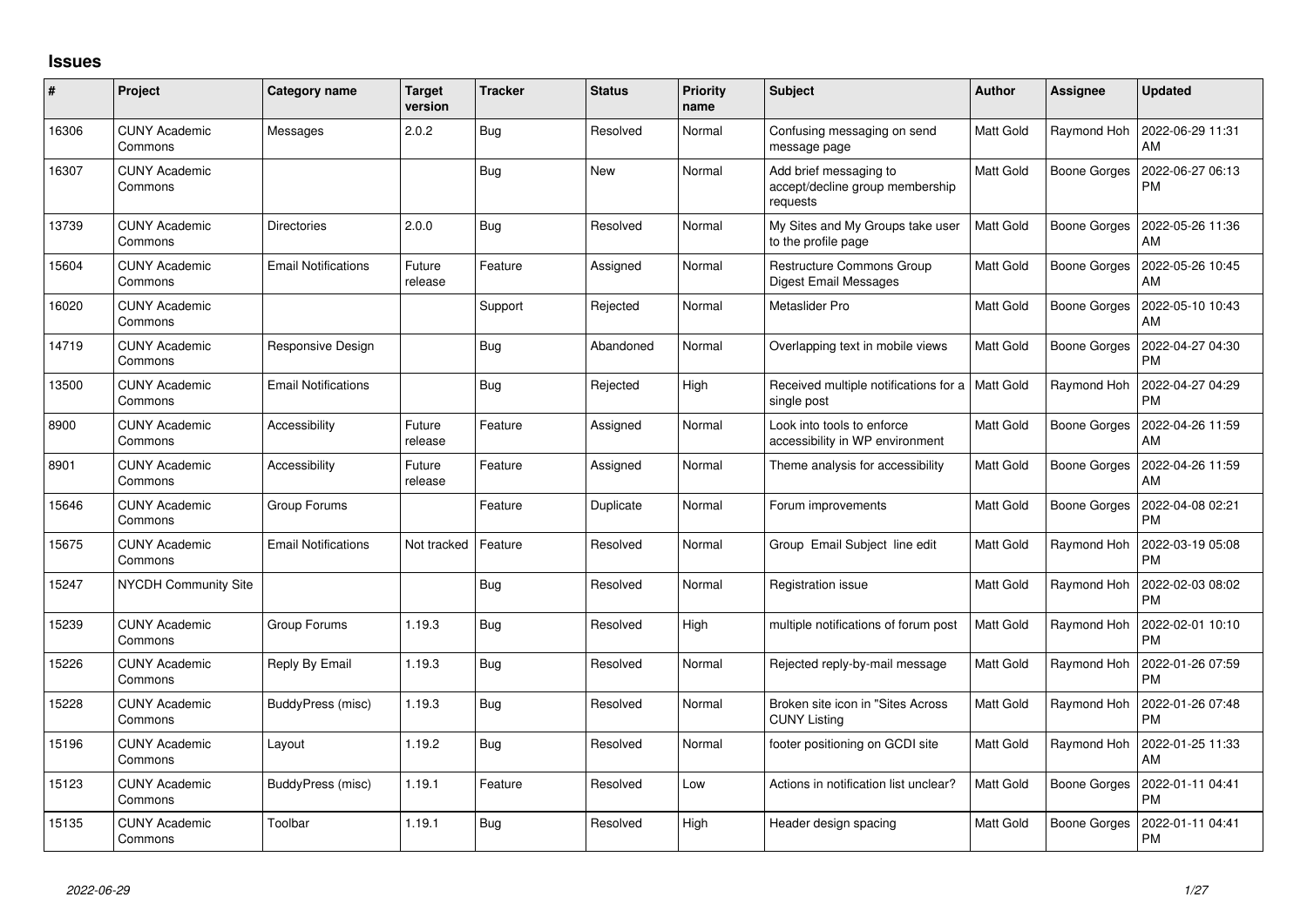| $\pmb{\sharp}$ | Project                         | <b>Category name</b>       | <b>Target</b><br>version | <b>Tracker</b> | <b>Status</b> | <b>Priority</b><br>name | <b>Subject</b>                                              | <b>Author</b>    | <b>Assignee</b>     | <b>Updated</b>                |
|----------------|---------------------------------|----------------------------|--------------------------|----------------|---------------|-------------------------|-------------------------------------------------------------|------------------|---------------------|-------------------------------|
| 15171          | <b>NYCDH Community Site</b>     |                            |                          | Support        | Resolved      | Normal                  | Unclear how to delete account                               | <b>Matt Gold</b> | Raymond Hoh         | 2022-01-10 12:04<br><b>PM</b> |
| 15137          | <b>CUNY Academic</b><br>Commons | Search                     | Not tracked              | <b>Bug</b>     | Resolved      | Normal                  | Google search not working?                                  | Matt Gold        | Boone Gorges        | 2022-01-04 04:17<br><b>PM</b> |
| 15087          | <b>CUNY Academic</b><br>Commons | Group Forums               | 1.18.24                  | <b>Bug</b>     | Resolved      | Normal                  | Forum file limit                                            | <b>Matt Gold</b> | <b>Boone Gorges</b> | 2021-12-14 11:39<br>AM        |
| 15024          | <b>CUNY Academic</b><br>Commons | Social Paper               | 1.18.24                  | Bug            | Resolved      | Normal                  | Erroneous social paper<br>notifications                     | Matt Gold        | Raymond Hoh         | 2021-12-08 11:07<br>AM        |
| 14951          | <b>CUNY Academic</b><br>Commons |                            | Not tracked              | Bug            | Resolved      | Normal                  | Commons down                                                | Matt Gold        | Boone Gorges        | 2021-11-23 04:21<br><b>PM</b> |
| 14896          | <b>CUNY Academic</b><br>Commons |                            |                          | Bug            | Resolved      | Urgent                  | site down for maintenance                                   | Matt Gold        | Boone Gorges        | 2021-10-26 11:01<br>AM        |
| 14861          | <b>NYCDH Community Site</b>     |                            |                          | Bug            | Resolved      | Normal                  | User unable to access profile<br>editing page               | Matt Gold        | Raymond Hoh         | 2021-10-14 08:38<br><b>PM</b> |
| 14776          | <b>CUNY Academic</b><br>Commons | Toolbar                    | 1.18.19                  | Bug            | Resolved      | Normal                  | Top-level nav-bar drop-down nav<br>doesn't match navigation | Matt Gold        | Raymond Hoh         | 2021-09-28 11:06<br>AM        |
| 14450          | <b>CUNY Academic</b><br>Commons | Courses                    | Not tracked              | <b>Bug</b>     | Rejected      | Low                     | Misclassified site                                          | Matt Gold        | Boone Gorges        | 2021-09-15 10:53<br><b>PM</b> |
| 14738          | <b>CUNY Academic</b><br>Commons | Group cloning              | 1.18.18                  | Bug            | Resolved      | Normal                  | unclear language during group/site<br>clone                 | <b>Matt Gold</b> | Jeremy Felt         | 2021-09-14 11:22<br>AM        |
| 13949          | <b>CUNY Academic</b><br>Commons |                            | Not tracked              | <b>Bug</b>     | <b>New</b>    | Normal                  | Continued debugging of runaway<br>MySQL connections         | Matt Gold        | Boone Gorges        | 2021-09-14 10:42<br>AM        |
| 13890          | <b>CUNY Academic</b><br>Commons | <b>Email Notifications</b> | Not tracked              | Bug            | Resolved      | Low                     | Not sure email notification went out                        | Matt Gold        | Raymond Hoh         | 2021-09-14 10:42<br>AM        |
| 14737          | <b>CUNY Academic</b><br>Commons |                            |                          | Bug            | Duplicate     | Normal                  | Final step of group/site clone<br>reloads page              | Matt Gold        | Boone Gorges        | 2021-08-31 11:41<br>AM        |
| 14017          | <b>CUNY Academic</b><br>Commons | <b>Group Blogs</b>         | 1.18.8                   | <b>Bug</b>     | Resolved      | Normal                  | Editing of blog post leads to group<br>notification         | Matt Gold        | Raymond Hoh         | 2021-04-13 11:21<br>AM        |
| 14199          | <b>CUNY Academic</b><br>Commons | Email Notifications        |                          | <b>Bug</b>     | Resolved      | Normal                  | Email replies delayed                                       | Matt Gold        | Raymond Hoh         | 2021-03-24 12:17<br><b>PM</b> |
| 14221          | <b>CUNY Academic</b><br>Commons | Group Forums               |                          | Feature        | Rejected      | Normal                  | Allow .ics files to be posted as<br>forum attachments       | Matt Gold        | Boone Gorges        | 2021-03-23 08:53<br><b>PM</b> |
| 14072          | <b>CUNY Academic</b><br>Commons | Email Notifications        | Not tracked              | Support        | Rejected      | Low                     | Posting to multiple groups via email   Matt Gold            |                  | Raymond Hoh         | 2021-02-28 05:58<br><b>PM</b> |
| 13913          | <b>CUNY Academic</b><br>Commons | Groups (misc)              |                          | Bug            | Rejected      | Normal                  | Group Avatar lost after group<br>creation process           | Matt Gold        | Boone Gorges        | 2021-02-23 10:45<br>AM        |
| 13934          | <b>CUNY Academic</b><br>Commons | cuny.is                    | 1.18.4                   | <b>Bug</b>     | Resolved      | Low                     | Error message on group settings<br>change                   | Matt Gold        | Boone Gorges        | 2021-02-09 11:05<br>AM        |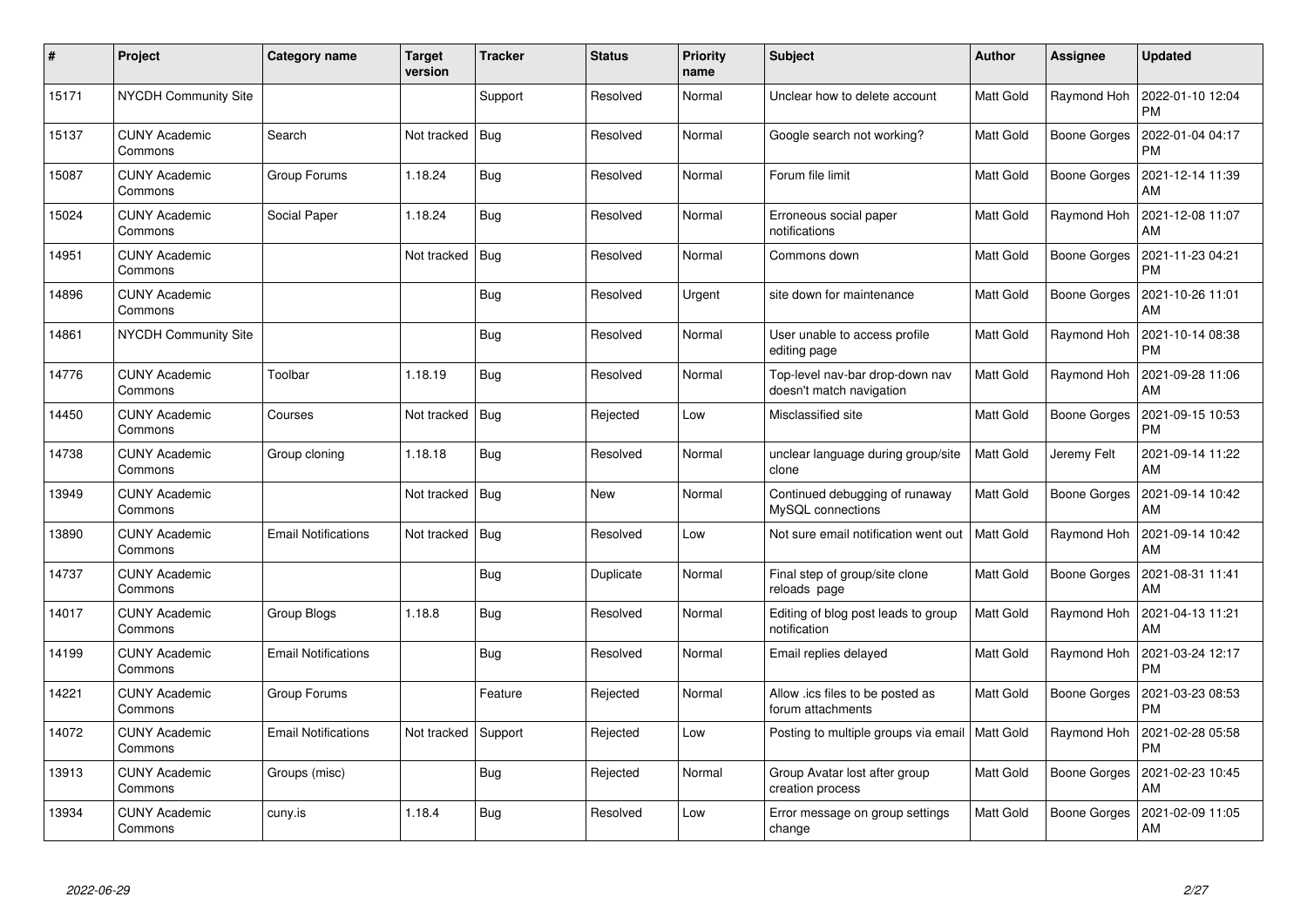| #     | Project                         | Category name              | <b>Target</b><br>version | <b>Tracker</b> | <b>Status</b>        | <b>Priority</b><br>name | <b>Subject</b>                                                               | Author           | Assignee            | <b>Updated</b>                |
|-------|---------------------------------|----------------------------|--------------------------|----------------|----------------------|-------------------------|------------------------------------------------------------------------------|------------------|---------------------|-------------------------------|
| 13862 | <b>CUNY Academic</b><br>Commons |                            |                          | Bug            | Resolved             | Normal                  | Under maintenance message                                                    | Matt Gold        | <b>Boone Gorges</b> | 2021-01-28 08:56<br><b>PM</b> |
| 13136 | <b>CUNY Academic</b><br>Commons | Group Forums               | 1.18.3                   | Feature        | Duplicate            | Normal                  | Post to multiple group forums by<br>email                                    | Matt Gold        | Raymond Hoh         | 2021-01-20 05:52<br><b>PM</b> |
| 13669 | CUNY Academic<br>Commons        | DiRT Integration           | 1.18.1                   | Bug            | Resolved             | Normal                  | Digital Research Tools showing up<br>in top nav for logged out users         | Matt Gold        | <b>Boone Gorges</b> | 2020-12-08 05:11<br><b>PM</b> |
| 7115  | <b>CUNY Academic</b><br>Commons | Groups (misc)              | Future<br>release        | Feature        | Reporter<br>Feedback | Normal                  | make licensing info clear during<br>group creation                           | Matt Gold        | Raymond Hoh         | 2020-12-08 11:32<br>AM        |
| 13458 | <b>CUNY Academic</b><br>Commons | Registration               | 1.18.0                   | Feature        | Resolved             | Normal                  | Simplifying/Reducing verbiage on<br><b>Registration Page</b>                 | <b>Matt Gold</b> | <b>Boone Gorges</b> | 2020-12-08 11:31<br>AM        |
| 13496 | <b>CUNY Academic</b><br>Commons | Accessibility              | 1.18.0                   | Bug            | Resolved             | Normal                  | Review contrast issues on<br>registration page and profile page              | Matt Gold        | Sonja Leix          | 2020-12-08 11:31<br>AM        |
| 13347 | <b>CUNY Academic</b><br>Commons | <b>Public Portfolio</b>    | 1.18.0                   | Feature        | Resolved             | Normal                  | Add Preferred Gender Pronouns to<br><b>CAC Profile</b>                       | Matt Gold        | <b>Boone Gorges</b> | 2020-12-08 11:31<br>AM        |
| 12136 | <b>CUNY Academic</b><br>Commons | <b>Group Files</b>         | 1.18.0                   | Bug            | Resolved             | Normal                  | "You must login" group file warning<br>shows after log in                    | Matt Gold        | Boone Gorges        | 2020-12-08 11:31<br>AM        |
| 12155 | <b>CUNY Academic</b><br>Commons | <b>DiRT</b> Integration    | 1.18.0                   | Feature        | Resolved             | Normal                  | Update DiRT Tools with new API                                               | Matt Gold        | Boone Gorges        | 2020-12-08 11:06<br>AM        |
| 2627  | <b>NYCDH Community Site</b>     |                            |                          | Support        | Rejected             | Normal                  | Users Marked as Spam showing up<br>in New Members Widget List on<br>Homepage | Matt Gold        | Raymond Hoh         | 2020-11-23 08:56<br><b>PM</b> |
| 5521  | <b>NYCDH Community Site</b>     |                            |                          | Feature        | Resolved             | Normal                  | Add help text to registration<br>process re Announcement group<br>add        | Matt Gold        | Raymond Hoh         | 2020-11-23 08:53<br><b>PM</b> |
| 9089  | <b>NYCDH Community Site</b>     |                            |                          | Bug            | Rejected             | Normal                  | User experiences phishing warning                                            | Matt Gold        | Raymond Hoh         | 2020-11-23 08:43<br><b>PM</b> |
| 12433 | <b>NYCDH Community Site</b>     |                            |                          | Bug            | Resolved             | Normal                  | hyperlinks not accepted in forum<br>post                                     | Matt Gold        | Raymond Hoh         | 2020-11-23 08:42<br><b>PM</b> |
| 13581 | <b>CUNY Academic</b><br>Commons | Group Library              |                          | <b>Bug</b>     | Rejected             | Normal                  | Adding link to library didn't<br>generate notification email                 | Matt Gold        | Raymond Hoh         | 2020-11-17 12:33<br><b>PM</b> |
| 13274 | <b>CUNY Academic</b><br>Commons | <b>Email Notifications</b> | 1.17.8                   | Bug            | Resolved             | Normal                  | Messy links in CAC email<br>notifications                                    | Matt Gold        | Raymond Hoh         | 2020-11-17 12:31<br><b>PM</b> |
| 13459 | <b>CUNY Academic</b><br>Commons | Layout                     | 1.17.6                   | <b>Bug</b>     | Resolved             | Normal                  | Line spacing on forum post title is<br>too small                             | Matt Gold        | Raymond Hoh         | 2020-10-27 11:00<br>AM        |
| 13491 | <b>NYCDH Community Site</b>     |                            |                          | <b>Bug</b>     | Resolved             | Normal                  | User unable to register                                                      | Matt Gold        | Raymond Hoh         | 2020-10-23 12:43<br>AM        |
| 13429 | <b>CUNY Academic</b><br>Commons | <b>Email Notifications</b> | Not tracked   Bug        |                | Resolved             | Normal                  | Multiple forum notifications                                                 | Matt Gold        | Raymond Hoh         | 2020-10-13 05:24<br><b>PM</b> |
| 13243 | <b>CUNY Academic</b><br>Commons | Group Library              | Not tracked Support      |                | Resolved             | Normal                  | Request to copy group library                                                | Matt Gold        | Boone Gorges        | 2020-08-27 06:05<br>PM        |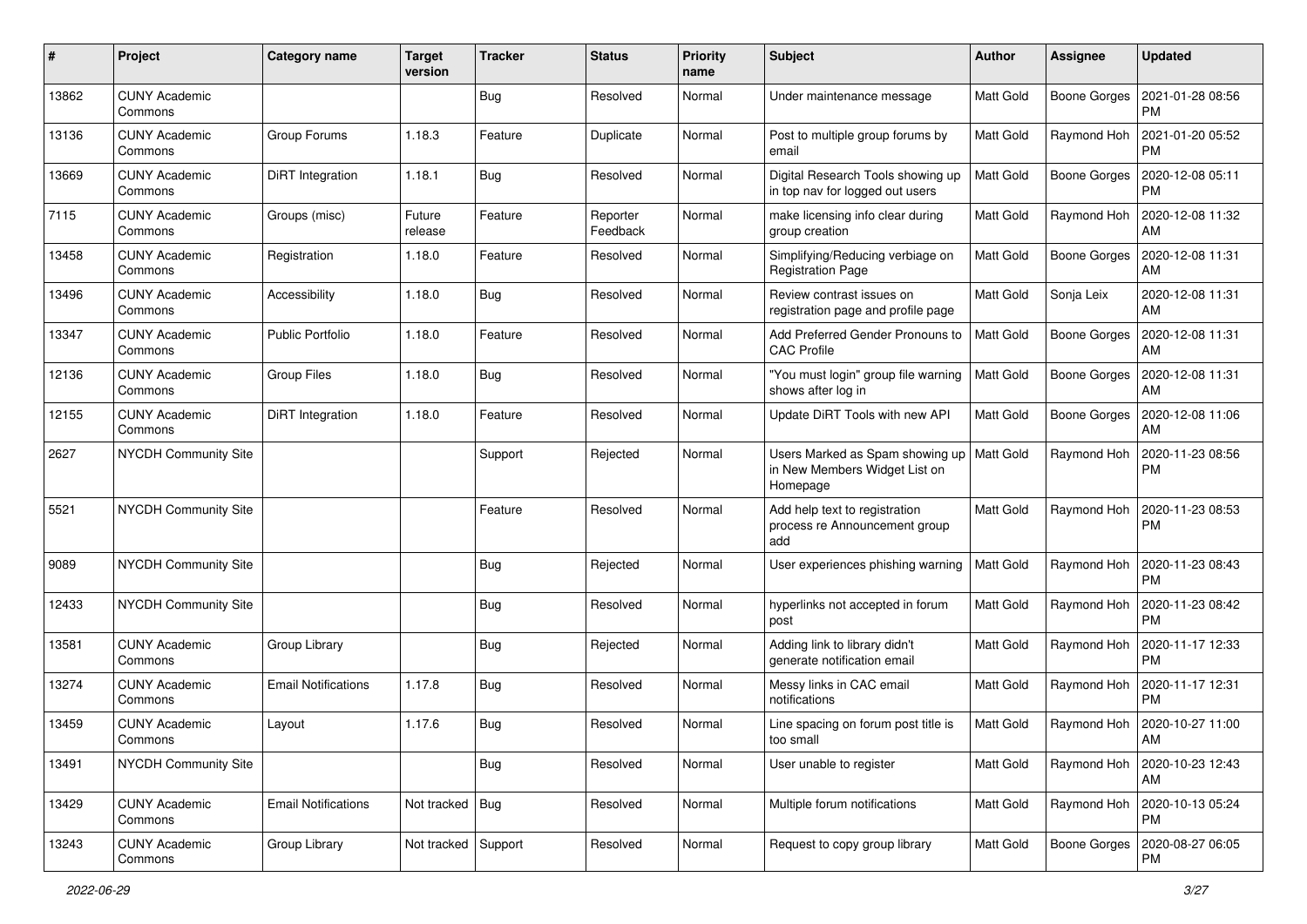| #     | Project                         | <b>Category name</b>       | <b>Target</b><br>version | <b>Tracker</b> | <b>Status</b> | <b>Priority</b><br>name | Subject                                                                                                    | <b>Author</b>    | <b>Assignee</b>     | <b>Updated</b>                |
|-------|---------------------------------|----------------------------|--------------------------|----------------|---------------|-------------------------|------------------------------------------------------------------------------------------------------------|------------------|---------------------|-------------------------------|
| 13242 | <b>CUNY Academic</b><br>Commons | cuny.is                    |                          | Bug            | Rejected      | Normal                  | Unable to edit a cuny is shortlink                                                                         | Matt Gold        | Boone Gorges        | 2020-08-26 01:30<br>AM        |
| 13230 | <b>CUNY Academic</b><br>Commons | Layout                     | 1.17.2                   | Bug            | Resolved      | Normal                  | Overlapping notifications on group<br>management member acceptance                                         | Matt Gold        | Raymond Hoh         | 2020-08-25 11:27<br>AM        |
| 10263 | <b>CUNY Academic</b><br>Commons | Groups (misc)              | 1.17.0                   | Feature        | Resolved      | Normal                  | Accept multiple group membership<br>requests                                                               | Matt Gold        | <b>Boone Gorges</b> | 2020-07-28 11:09<br>AM        |
| 3176  | <b>CUNY Academic</b><br>Commons | Group Library              | 1.17.0                   | Design/UX      | Resolved      | Normal                  | Consolidate Doc/File/Forum<br>Attachment interface                                                         | Matt Gold        | <b>Boone Gorges</b> | 2020-07-14 01:06<br><b>PM</b> |
| 12966 | <b>CUNY Academic</b><br>Commons | BuddyPress (misc)          | 1.16.15                  | Feature        | Resolved      | Normal                  | Adjust export data page language<br>to indicate that you should not<br>leave the page                      | Matt Gold        | Raymond Hoh         | 2020-07-14 12:07<br><b>PM</b> |
| 12957 | <b>CUNY Academic</b><br>Commons | BuddyPress (misc)          | 1.16.14                  | Support        | Resolved      | Normal                  | Export data question                                                                                       | Matt Gold        | Raymond Hoh         | 2020-06-23 10:53<br>AM        |
| 12893 | <b>NYCDH Community Site</b>     |                            |                          | Bug            | Resolved      | Normal                  | Login issue                                                                                                | Matt Gold        | Raymond Hoh         | 2020-06-05 10:31<br>AM        |
| 12847 | <b>CUNY Academic</b><br>Commons | Events                     | 1.16.12                  | Bug            | Resolved      | Normal                  | Error message in event description                                                                         | Matt Gold        | Raymond Hoh         | 2020-05-26 11:54<br>AM        |
| 12670 | <b>CUNY Academic</b><br>Commons | Responsive Design          | 1.16.10                  | <b>Bug</b>     | Resolved      | Normal                  | Social icons in site header overlap<br>with main nav on mobile                                             | Matt Gold        | Raymond Hoh         | 2020-04-28 11:03<br>AM        |
| 5581  | <b>CUNY Academic</b><br>Commons | Analytics                  | Future<br>release        | Feature        | Assigned      | Normal                  | Explore alternatives to Google<br>Analytics                                                                | Matt Gold        | Valerie<br>Townsend | 2020-04-17 03:12<br><b>PM</b> |
| 12581 | <b>CUNY Academic</b><br>Commons | cuny.is                    | Not tracked              | Bug            | Rejected      | High                    | YOURLS shortlinks not working                                                                              | Matt Gold        | <b>Boone Gorges</b> | 2020-03-27 10:25<br>AM        |
| 12505 | <b>CUNY Academic</b><br>Commons | <b>Email Notifications</b> | 1.16.8                   | Feature        | Resolved      | Normal                  | Email subject lines                                                                                        | Matt Gold        | Luke Waltzer        | 2020-03-24 11:43<br>AM        |
| 12332 | <b>CUNY Academic</b><br>Commons | Events                     | 1.16.8                   | Feature        | Resolved      | Low                     | Limit length of email subject<br>triggered by event activity when<br>activity is linked to multiple groups | Matt Gold        | Raymond Hoh         | 2020-03-24 11:43<br>AM        |
| 12545 | <b>CUNY Academic</b><br>Commons | <b>Email Notifications</b> | Not tracked              | Bug            | Resolved      | Normal                  | Notifications of replies by email not<br>able to be posted                                                 | <b>Matt Gold</b> | Raymond Hoh         | 2020-03-24 10:27<br>AM        |
| 12353 | <b>CUNY Academic</b><br>Commons | BuddyPress (misc)          | Not tracked              | Bug            | Abandoned     | Normal                  | Member filtering not working                                                                               | Matt Gold        | Boone Gorges        | 2020-03-10 11:14<br>AM        |
| 12471 | <b>CUNY Academic</b><br>Commons | <b>Email Notifications</b> | 1.16.7                   | Bug            | Resolved      | Normal                  | forum notificaiton not sent                                                                                | Matt Gold        | Raymond Hoh         | 2020-03-10 10:59<br>AM        |
| 12499 | <b>CUNY Academic</b><br>Commons | <b>Email Notifications</b> | 1.16.7                   | <b>Bug</b>     | Resolved      | Normal                  | no email notification                                                                                      | Matt Gold        | Raymond Hoh         | 2020-03-03 09:31<br><b>PM</b> |
| 12341 | <b>CUNY Academic</b><br>Commons |                            |                          | Bug            | Abandoned     | High                    | Commons down                                                                                               | Matt Gold        |                     | 2020-02-11 10:45<br>AM        |
| 12351 | <b>CUNY Academic</b><br>Commons | <b>Email Notifications</b> | 1.16.5                   | <b>Bug</b>     | Resolved      | Normal                  | No email notification for forum post                                                                       | Matt Gold        | <b>Boone Gorges</b> | 2020-02-03 02:33<br><b>PM</b> |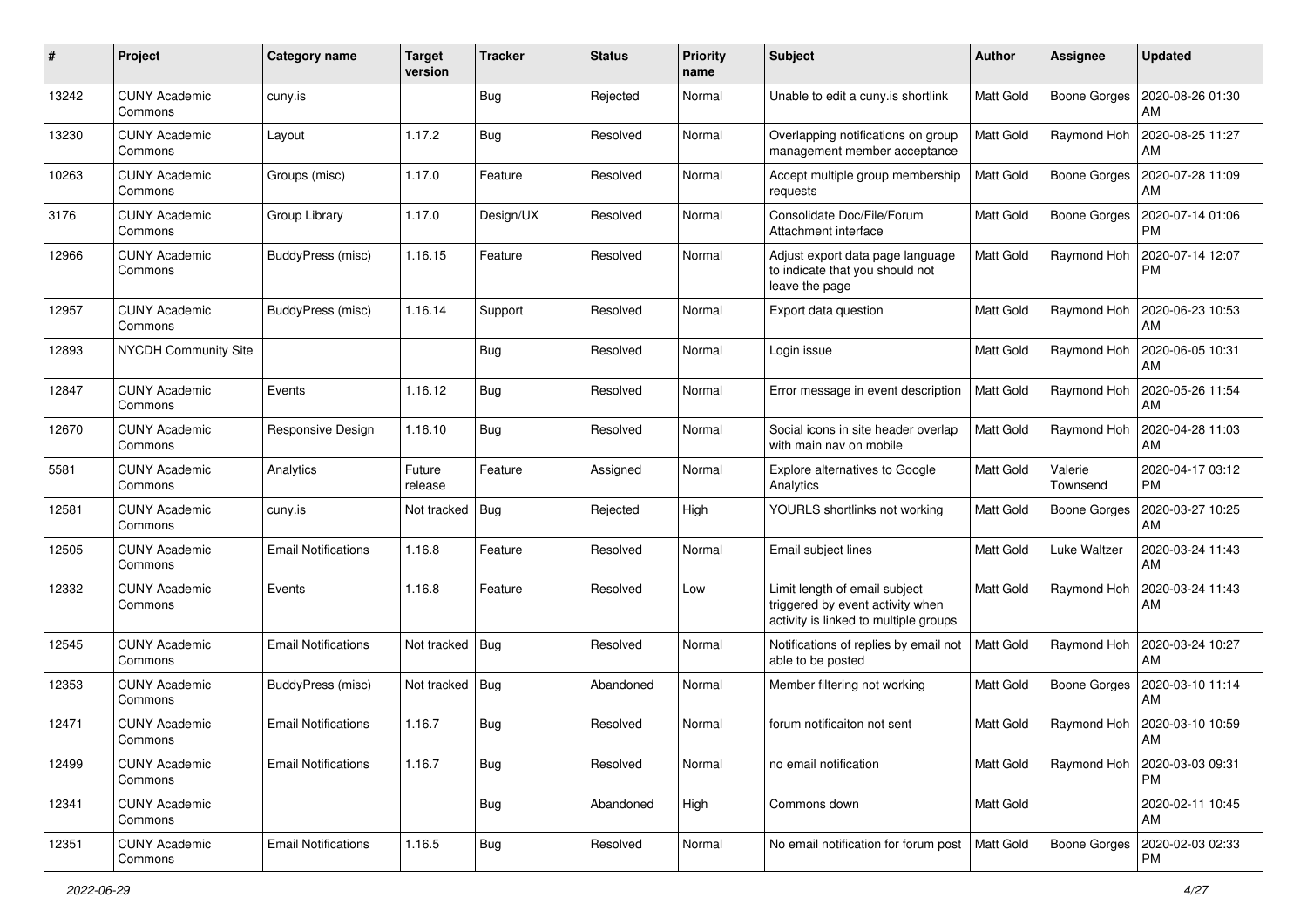| $\#$  | Project                         | Category name            | <b>Target</b><br>version | <b>Tracker</b> | <b>Status</b> | <b>Priority</b><br>name | <b>Subject</b>                                                                           | <b>Author</b>    | <b>Assignee</b> | <b>Updated</b>                |
|-------|---------------------------------|--------------------------|--------------------------|----------------|---------------|-------------------------|------------------------------------------------------------------------------------------|------------------|-----------------|-------------------------------|
| 12335 | <b>CUNY Academic</b><br>Commons | cuny.is                  |                          | <b>Bug</b>     | Rejected      | Normal                  | cuny.is issue                                                                            | Matt Gold        | Boone Gorges    | 2020-01-30 12:47<br>AM        |
| 12185 | <b>CUNY Academic</b><br>Commons |                          | 1.16.1                   | Bug            | Resolved      | Immediate               | Group links not working                                                                  | Matt Gold        | Boone Gorges    | 2019-12-10 10:35<br>AM        |
| 342   | <b>CUNY Academic</b><br>Commons | Blogs (BuddyPress)       | 1.10.2                   | Feature        | Resolved      | Low                     | <b>Blog Listing Displays User Avatars</b><br>Instead of Blog Avatars                     | Matt Gold        | Boone Gorges    | 2019-12-06 11:08<br>AM        |
| 11795 | <b>CUNY Academic</b><br>Commons | Events                   | 1.16                     | Feature        | Resolved      | Normal                  | Import Events to group calendars                                                         | Matt Gold        | Raymond Hoh     | 2019-12-04 10:51<br>AM        |
| 11801 | <b>CUNY Academic</b><br>Commons | Groups (misc)            | 1.16                     | <b>Bug</b>     | Resolved      | Normal                  | Selecting 'CUNY-wide' when<br>creating group/site forbids selection<br>of other campuses | Matt Gold        | Sonja Leix      | 2019-11-14 11:14<br>AM        |
| 10531 | <b>CUNY Academic</b><br>Commons | Reckoning                | Not tracked              | Bug            | Rejected      | Normal                  | Problem with the Reckoning plugin                                                        | <b>Matt Gold</b> | Boone Gorges    | 2019-10-04 02:31<br><b>PM</b> |
| 8836  | <b>CUNY Academic</b><br>Commons | Blogs (BuddyPress)       | Future<br>release        | Feature        | Assigned      | Normal                  | Redesign site launch process                                                             | Matt Gold        | Boone Gorges    | 2019-10-03 02:49<br><b>PM</b> |
| 3758  | <b>CUNY Academic</b><br>Commons | Documentation            | Not tracked              | Documentation  | Resolved      | Normal                  | Update documentation on adding<br>users to blogs                                         | <b>Matt Gold</b> | scott voth      | 2019-09-23 03:25<br><b>PM</b> |
| 8666  | <b>CUNY Academic</b><br>Commons | Teaching                 | Not tracked              | Documentation  | Assigned      | Normal                  | Create Teaching on the Commons<br>Resource Page                                          | Matt Gold        | Laurie Hurson   | 2019-09-23 03:16<br><b>PM</b> |
| 2389  | <b>CUNY Academic</b><br>Commons | commonsinabox.org        | Not tracked              | Documentation  | Resolved      | Normal                  | <b>CBOX</b> slider documentation                                                         | Matt Gold        | scott voth      | 2019-09-23 03:03<br><b>PM</b> |
| 11864 | <b>CUNY Academic</b><br>Commons | Events                   | Not tracked              | Support        | Resolved      | Normal                  | Calendar notification question                                                           | Matt Gold        | Boone Gorges    | 2019-09-16 05:39<br><b>PM</b> |
| 11808 | <b>CUNY Academic</b><br>Commons | Messages                 | 1.15.9                   | Bug            | Resolved      | Normal                  | Search function on messages not<br>working                                               | Matt Gold        | Boone Gorges    | 2019-08-30 11:03<br>AM        |
| 11800 | <b>CUNY Academic</b><br>Commons | Groups (misc)            | 1.15.9                   | <b>Bug</b>     | Resolved      | Normal                  | 'CUNY-wide' Campus option not<br>saving on groups/sites                                  | Matt Gold        | Boone Gorges    | 2019-08-27 04:17<br><b>PM</b> |
| 11619 | <b>CUNY Academic</b><br>Commons |                          | 1.15.5                   | <b>Bug</b>     | Rejected      | Normal                  | Homepage thumbnails not loading                                                          | Matt Gold        | Raymond Hoh     | 2019-07-09 03:49<br>AM        |
| 11610 | <b>CUNY Academic</b><br>Commons |                          | 1.15.5                   | <b>Bug</b>     | Resolved      | Normal                  | Homepage thumbnails not loading                                                          | <b>Matt Gold</b> | Boone Gorges    | 2019-06-29 10:38<br><b>PM</b> |
| 11585 | <b>CUNY Academic</b><br>Commons | <b>WordPress Plugins</b> | Not tracked              | <b>Bug</b>     | Rejected      | Normal                  | The The Tabs and Accordion plugin<br>weirdness                                           | <b>Matt Gold</b> | scott voth      | 2019-06-25 04:17<br><b>PM</b> |
| 11522 | <b>CUNY Academic</b><br>Commons | Reply By Email           | Not tracked              | <b>Bug</b>     | Resolved      | Normal                  | Reply by email didn't work                                                               | Matt Gold        | Raymond Hoh     | 2019-06-05 10:40<br>AM        |
| 11456 | <b>NYCDH Community Site</b>     |                          |                          | Bug            | Resolved      | Normal                  | Group has no admins                                                                      | Matt Gold        | Raymond Hoh     | 2019-06-01 04:24<br><b>PM</b> |
| 11223 | <b>CUNY Academic</b><br>Commons | Design                   | 1.15                     | Feature        | Resolved      | Normal                  | Adjust CC licensing statement on<br>sitewide footer                                      | Matt Gold        | Sonja Leix      | 2019-05-07 02:31<br><b>PM</b> |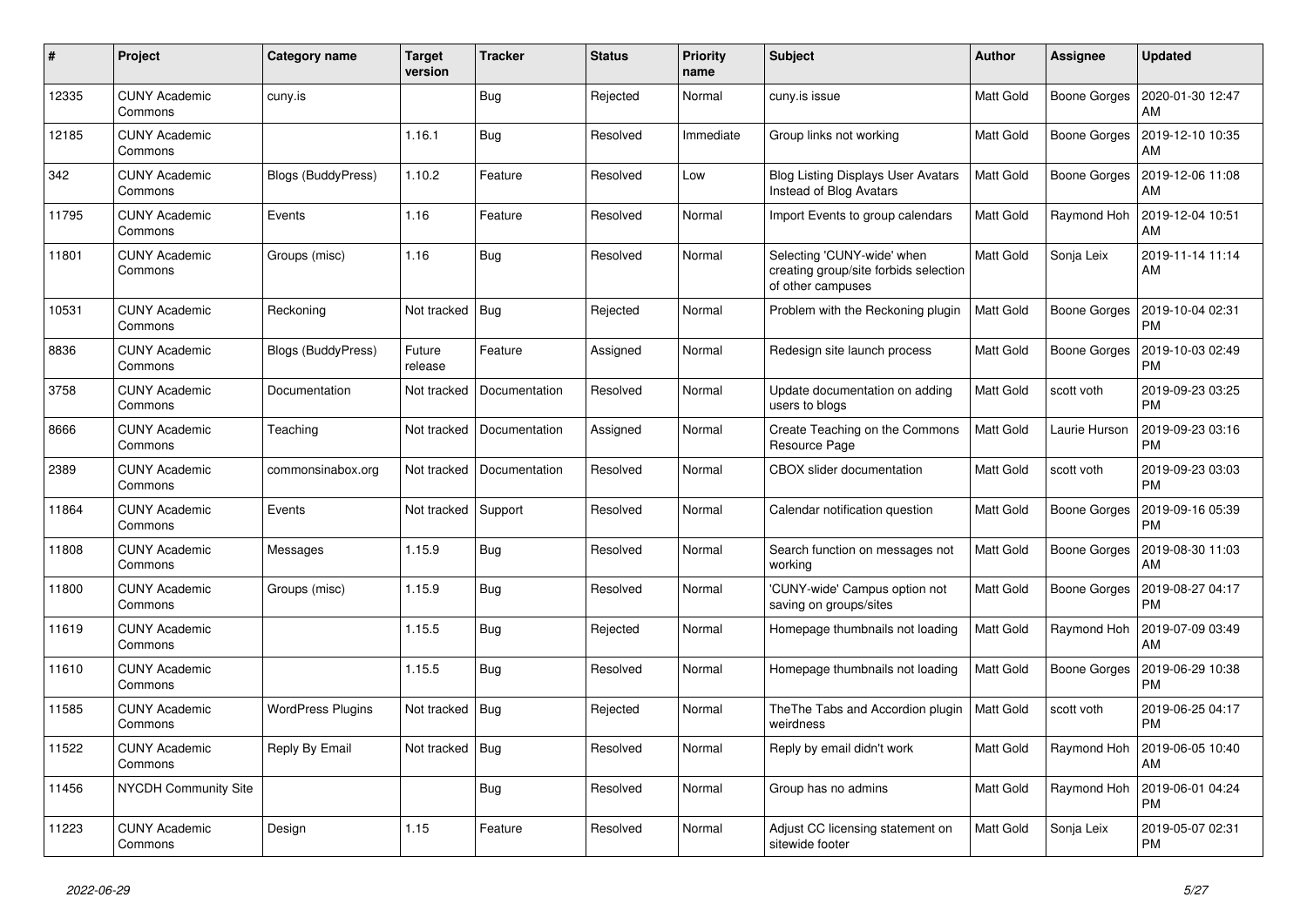| $\#$  | Project                         | Category name              | <b>Target</b><br>version | <b>Tracker</b> | <b>Status</b>        | <b>Priority</b><br>name | <b>Subject</b>                                                                                                   | Author           | Assignee     | <b>Updated</b>                |
|-------|---------------------------------|----------------------------|--------------------------|----------------|----------------------|-------------------------|------------------------------------------------------------------------------------------------------------------|------------------|--------------|-------------------------------|
| 11121 | <b>CUNY Academic</b><br>Commons | Design                     | 1.15                     | Bug            | Resolved             | Low                     | Overlapping elements on mobile<br>view of CAC                                                                    | Matt Gold        | Boone Gorges | 2019-04-23 03:55<br><b>PM</b> |
| 11209 | <b>CUNY Academic</b><br>Commons | BuddyPress (misc)          | 1.14.11                  | Bug            | Resolved             | Normal                  | Activity timestamp errors                                                                                        | Matt Gold        | Raymond Hoh  | 2019-04-23 12:27<br><b>PM</b> |
| 11086 | <b>CUNY Academic</b><br>Commons | <b>Email Notifications</b> | 1.15                     | Bug            | Resolved             | Normal                  | Users clicking "unsubscribe" on a<br>forwarded CAC group email can<br>unsubscribe a another user from a<br>group | Matt Gold        | Raymond Hoh  | 2019-04-16 12:40<br><b>PM</b> |
| 11280 | <b>NYCDH Community Site</b>     |                            |                          | Bug            | Resolved             | Normal                  | Member search not working                                                                                        | Matt Gold        | Raymond Hoh  | 2019-04-01 06:23<br><b>PM</b> |
| 11084 | <b>CUNY Academic</b><br>Commons | Documentation              | Not tracked              | Documentation  | Resolved             | Normal                  | document new padlet, voicethread,<br>suturi functionality                                                        | Matt Gold        | scott voth   | 2019-03-27 03:07<br><b>PM</b> |
| 10658 | <b>CUNY Academic</b><br>Commons | Design                     | 1.14.8                   | Design/UX      | Resolved             | Normal                  | Condense sitewide footer                                                                                         | Matt Gold        | Sonja Leix   | 2019-03-12 11:20<br>AM        |
| 4331  | <b>CUNY Academic</b><br>Commons | Group Forums               | Future<br>release        | Feature        | Resolved             | Normal                  | Improve visibility of forum "post by<br>email" information                                                       | <b>Matt Gold</b> | Chris Stein  | 2019-03-12 12:39<br>AM        |
| 11174 | <b>CUNY Academic</b><br>Commons | <b>Email Notifications</b> | 1.14.8                   | Bug            | Resolved             | High                    | Email notifications of spammed<br>comment on groupblog                                                           | Matt Gold        | Raymond Hoh  | 2019-03-11 11:42<br><b>PM</b> |
| 5884  | <b>CUNY Academic</b><br>Commons | Reply By Email             | Not tracked              | Bug            | Resolved             | Normal                  | Reply by email double posting<br>issues                                                                          | Matt Gold        | Raymond Hoh  | 2019-03-11 11:32<br><b>PM</b> |
| 3858  | <b>CUNY Academic</b><br>Commons | Reply By Email             | Future<br>release        | Bug            | Duplicate            | Normal                  | Improved groupblog-RBE<br>integration                                                                            | Matt Gold        | Raymond Hoh  | 2019-03-11 02:32<br><b>PM</b> |
| 1544  | <b>CUNY Academic</b><br>Commons | Groups (misc)              | Future<br>release        | Feature        | Reporter<br>Feedback | Normal                  | Group Filtering and Sorting                                                                                      | Matt Gold        | Chris Stein  | 2019-03-01 02:25<br><b>PM</b> |
| 5016  | <b>CUNY Academic</b><br>Commons | Events                     | Future<br>release        | Feature        | Assigned             | Low                     | Allow comments to be posted on<br>events                                                                         | Matt Gold        | Raymond Hoh  | 2019-03-01 02:23<br><b>PM</b> |
| 11016 | <b>CUNY Academic</b><br>Commons | Home Page                  | 1.14.7                   | Bug            | Resolved             | Normal                  | Activity timestamps on homepage<br>are borked                                                                    | Matt Gold        | Raymond Hoh  | 2019-02-26 02:04<br><b>PM</b> |
| 11000 | <b>NYCDH Community Site</b>     |                            |                          | <b>Bug</b>     | Rejected             | Normal                  | SSL / link redirection issue for DH<br>Week site from NYCDH homepage                                             | Matt Gold        | Raymond Hoh  | 2019-01-24 10:00<br><b>PM</b> |
| 10970 | <b>CUNY Academic</b><br>Commons | Reply By Email             | Not tracked              | <b>Bug</b>     | Resolved             | High                    | Post by email failure                                                                                            | Matt Gold        | Raymond Hoh  | 2019-01-22 12:05<br><b>PM</b> |
| 10955 | <b>CUNY Academic</b><br>Commons | Home Page                  | 1.14.5                   | Support        | Resolved             | Normal                  | Homepage help link                                                                                               | Matt Gold        | Boone Gorges | 2019-01-22 11:53<br>AM        |
| 10950 | <b>CUNY Academic</b><br>Commons |                            |                          | Support        | Resolved             | High                    | Create slide for system<br>maintenance                                                                           | Matt Gold        | scott voth   | 2019-01-12 10:23<br>AM        |
| 10859 | <b>CUNY Academic</b><br>Commons | WordPress (misc)           |                          | Support        | Resolved             | Low                     | Prevent trackbacks on previously<br>published pages and posts                                                    | Matt Gold        | Boone Gorges | 2018-12-23 07:17<br><b>PM</b> |
| 10854 | <b>CUNY Academic</b><br>Commons | Groups (misc)              | 1.14.3                   | <b>Bug</b>     | Resolved             | Normal                  | Group membership request not<br>appearing on Requests admin tab                                                  | Matt Gold        |              | 2018-12-21 04:12<br><b>PM</b> |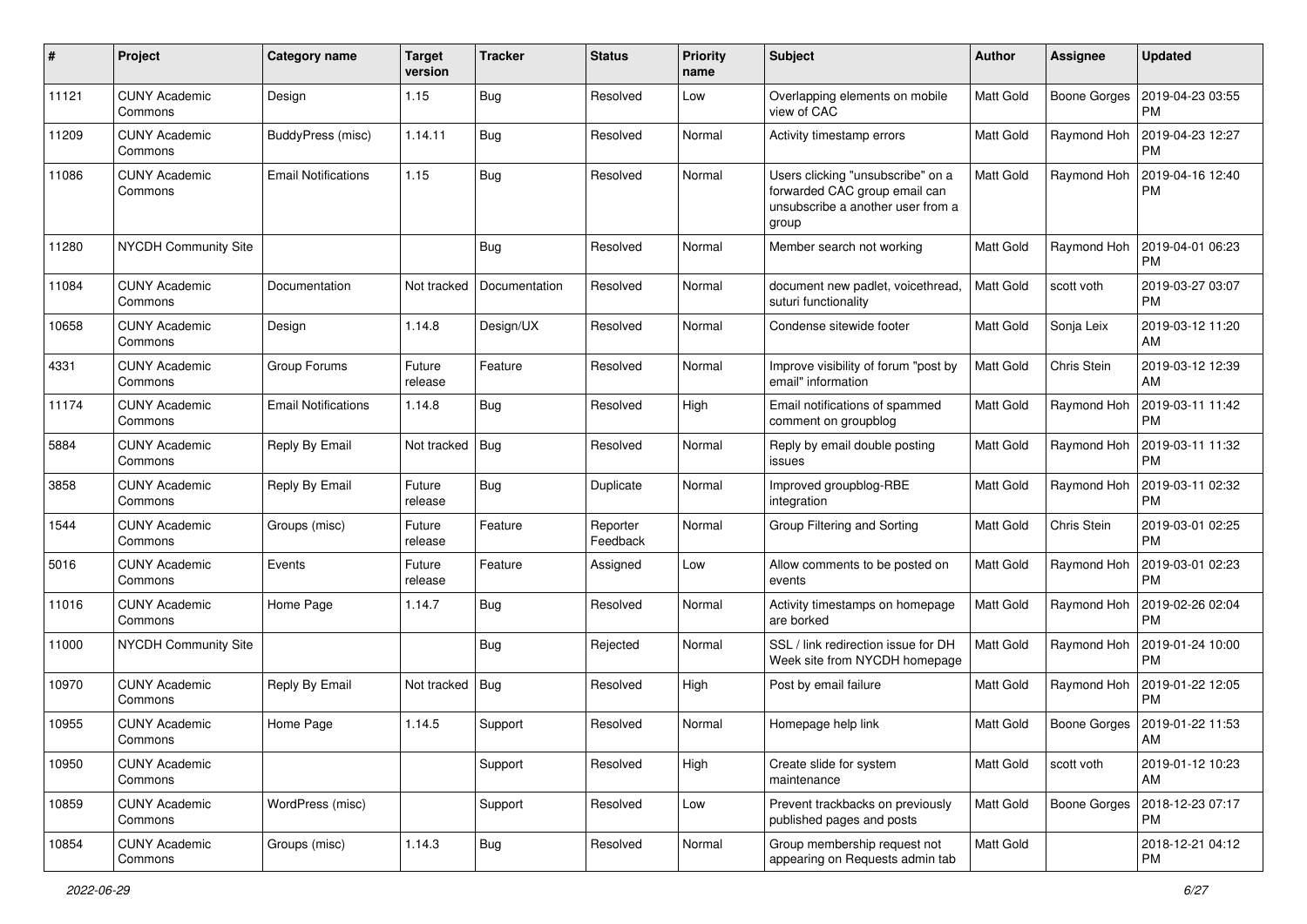| #     | Project                         | Category name               | <b>Target</b><br>version | <b>Tracker</b> | <b>Status</b> | <b>Priority</b><br>name | <b>Subject</b>                                                                                     | Author    | Assignee            | <b>Updated</b>                |
|-------|---------------------------------|-----------------------------|--------------------------|----------------|---------------|-------------------------|----------------------------------------------------------------------------------------------------|-----------|---------------------|-------------------------------|
| 10789 | <b>CUNY Academic</b><br>Commons | <b>Email Notifications</b>  | 1.14.2                   | Bug            | Resolved      | High                    | Forum Posts not generating email<br>notifications                                                  | Matt Gold | Boone Gorges        | 2018-12-10 07:19<br><b>PM</b> |
| 10659 | <b>CUNY Academic</b><br>Commons | Group Forums                | Future<br>release        | Feature        | Assigned      | Normal                  | Post to multiple groups via email                                                                  | Matt Gold | Raymond Hoh         | 2018-11-15 12:54<br>AM        |
| 9235  | <b>CUNY Academic</b><br>Commons | Reply By Email              | 1.14                     | Bug            | Resolved      | Normal                  | Better RBE error messaging when<br>duplicate content is detected                                   | Matt Gold | Raymond Hoh         | 2018-11-14 10:35<br>AM        |
| 7112  | <b>CUNY Academic</b><br>Commons | WordPress (misc)            | 1.14                     | Feature        | Resolved      | Normal                  | Add Copyright option/question to<br>users on blog creation wizard                                  | Matt Gold | Raymond Hoh         | 2018-11-14 10:34<br>AM        |
| 9801  | <b>CUNY Academic</b><br>Commons | Courses                     | 1.14                     | Feature        | Resolved      | Normal                  | Add courses item to main<br>Commons nav                                                            | Matt Gold | <b>Boone Gorges</b> | 2018-11-13 02:15<br><b>PM</b> |
| 10647 | <b>CUNY Academic</b><br>Commons | Publicity                   |                          | Publicity      | Resolved      | Normal                  | Add JTD to list of Publications on<br>the Commmons                                                 | Matt Gold | scott voth          | 2018-11-01 01:33<br><b>PM</b> |
| 10356 | <b>CUNY Academic</b><br>Commons | Reply By Email              | 1.13.12                  | Bug            | Resolved      | Normal                  | <b>RBE</b> error                                                                                   | Matt Gold | Raymond Hoh         | 2018-10-27 04:51<br><b>PM</b> |
| 10229 | <b>CUNY Academic</b><br>Commons | Information<br>Architecture | 1.14                     | Feature        | Resolved      | Normal                  | Remove 1 item from main nav bar<br>when we add courses                                             | Matt Gold | Chris Stein         | 2018-10-25 02:59<br><b>PM</b> |
| 10597 | <b>CUNY Academic</b><br>Commons | cuny.is                     | Not tracked              | <b>Bug</b>     | Resolved      | Normal                  | cuny.is admin unavailable                                                                          | Matt Gold | <b>Boone Gorges</b> | 2018-10-25 01:44<br><b>PM</b> |
| 502   | <b>CUNY Academic</b><br>Commons | <b>WordPress Themes</b>     | 1.14                     | Feature        | Duplicate     | High                    | <b>Create Site Templates</b>                                                                       | Matt Gold | Chris Stein         | 2018-10-24 12:34<br><b>PM</b> |
| 9028  | <b>CUNY Academic</b><br>Commons | Onboarding                  | Future<br>release        | Feature        | Assigned      | Normal                  | suggest groups to new members<br>during the registration process                                   | Matt Gold | Chris Stein         | 2018-10-24 12:34<br><b>PM</b> |
| 10553 | <b>CUNY Academic</b><br>Commons | <b>Group Files</b>          | 1.13.12                  | Bug            | Resolved      | Normal                  | File category view persists after<br>clicking away                                                 | Matt Gold | <b>Boone Gorges</b> | 2018-10-23 11:47<br>AM        |
| 10563 | <b>CUNY Academic</b><br>Commons |                             | 1.13.12                  | <b>Bug</b>     | Resolved      | Urgent                  | cllicking on links from site menu<br>leads to 500 error                                            | Matt Gold | Boone Gorges        | 2018-10-23 10:48<br>AM        |
| 10538 | <b>CUNY Academic</b><br>Commons |                             |                          | Bug            | Resolved      | Normal                  | "This Site Can't be Reached"                                                                       | Matt Gold | Boone Gorges        | 2018-10-16 09:39<br><b>PM</b> |
| 10410 | <b>CUNY Academic</b><br>Commons | Group Invitations           | 1.13.11                  | <b>Bug</b>     | Resolved      | Normal                  | Navigating to another user's<br>'invites' page leads to portfolio<br>page without redirect message | Matt Gold | Raymond Hoh         | 2018-10-09 10:43<br>AM        |
| 10381 | <b>CUNY Academic</b><br>Commons | <b>Email Notifications</b>  | 1.13.11                  | Bug            | Resolved      | Normal                  | Group Blog Comment notification<br>doesn't include username                                        | Matt Gold | Raymond Hoh         | 2018-10-09 10:36<br>AM        |
| 10144 | <b>CUNY Academic</b><br>Commons | Group Forums                | 1.13.10                  | <b>Bug</b>     | Resolved      | Normal                  | Subscription set to "no email"                                                                     | Matt Gold | Raymond Hoh         | 2018-09-25 10:26<br>AM        |
| 9076  | <b>NYCDH Community Site</b>     |                             |                          | Bug            | Resolved      | Normal                  | Email group subscription reset<br>erroneously                                                      | Matt Gold | Raymond Hoh         | 2018-09-25 09:52<br>AM        |
| 10360 | <b>CUNY Academic</b><br>Commons | Groups (misc)               |                          | Support        | Resolved      | Normal                  | Pruning groups                                                                                     | Matt Gold | Boone Gorges        | 2018-09-20 02:57<br><b>PM</b> |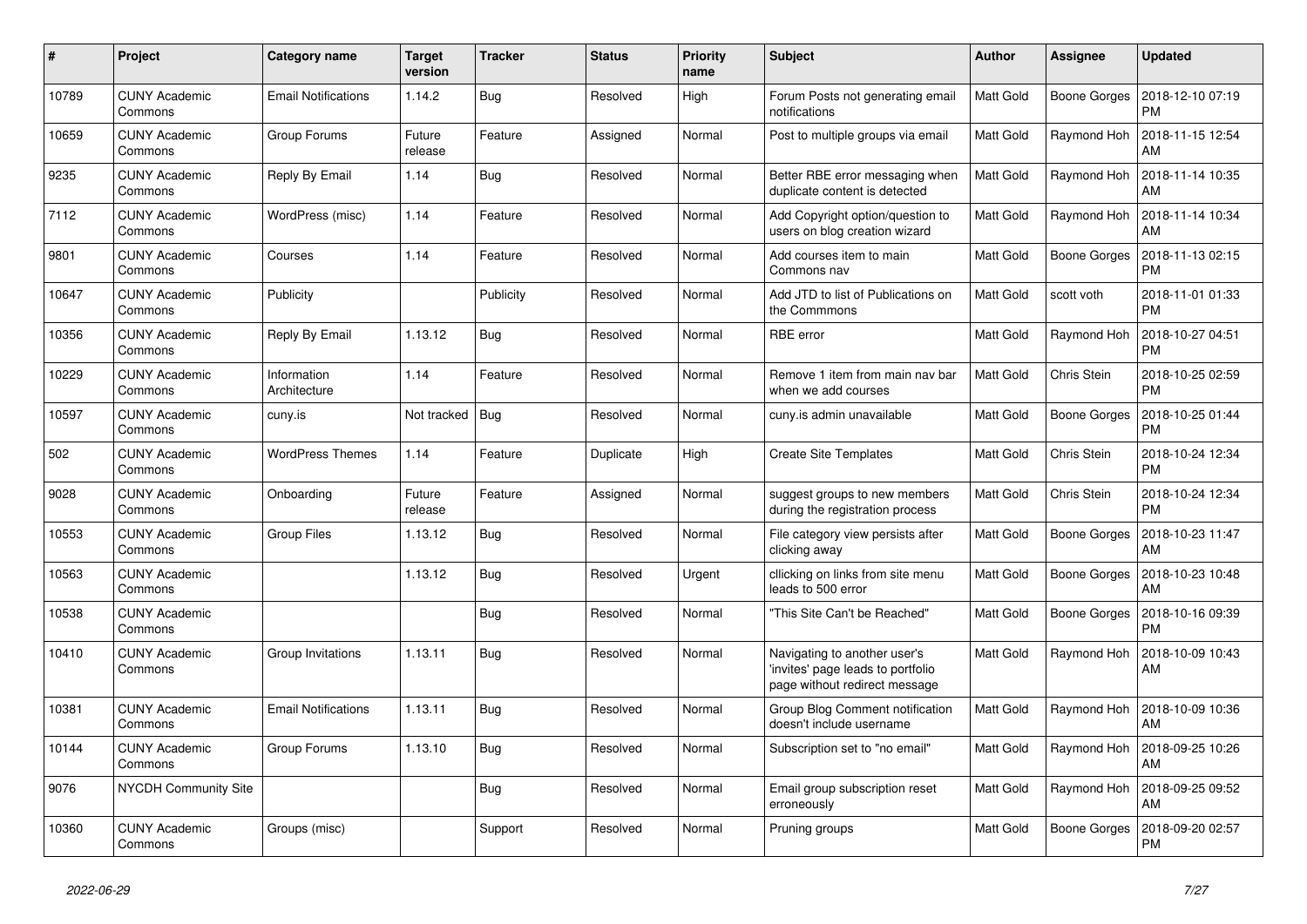| #     | Project                         | <b>Category name</b>       | <b>Target</b><br>version | <b>Tracker</b> | <b>Status</b>        | <b>Priority</b><br>name | Subject                                                                            | Author           | Assignee            | <b>Updated</b>                       |
|-------|---------------------------------|----------------------------|--------------------------|----------------|----------------------|-------------------------|------------------------------------------------------------------------------------|------------------|---------------------|--------------------------------------|
| 10357 | <b>CUNY Academic</b><br>Commons | Onboarding                 |                          | Bug            | Rejected             | Normal                  | Invitation snafu                                                                   | Matt Gold        | <b>Boone Gorges</b> | 2018-09-20 02:14<br><b>PM</b>        |
| 10325 | NYCDH Community Site            |                            |                          | Bug            | Resolved             | Normal                  | Digest email formatting                                                            | Matt Gold        | Raymond Hoh         | 2018-09-14 09:34<br><b>PM</b>        |
| 2650  | <b>CUNY Academic</b><br>Commons | commonsinabox.org          | Not tracked              | Design/UX      | Resolved             | Normal                  | Redo CBOX homepage                                                                 | Matt Gold        | scott voth          | 2018-09-12 02:08<br><b>PM</b>        |
| 6584  | <b>CUNY Academic</b><br>Commons | cuny.is                    | Not tracked              | Feature        | Resolved             | Normal                  | Create form for requesting cuny.is<br>links                                        | Matt Gold        | scott voth          | 2018-09-12 02:07<br><b>PM</b>        |
| 9947  | <b>CUNY Academic</b><br>Commons | <b>WordPress Plugins</b>   | Future<br>release        | Feature        | Reporter<br>Feedback | Normal                  | Install H5P quiz plugin                                                            | Matt Gold        | Boone Gorges        | 2018-09-11 11:01<br>AM               |
| 9894  | <b>CUNY Academic</b><br>Commons | Onboarding                 |                          | Bug            | Rejected             | Normal                  | Super Admin can't add user to site                                                 | Matt Gold        | Boone Gorges        | 2018-09-11 09:57<br>AM               |
| 9979  | <b>CUNY Academic</b><br>Commons | <b>Email Notifications</b> | Not tracked              | Bug            | Reporter<br>Feedback | Normal                  | Reports of slow email activation<br>emails                                         | Matt Gold        | Boone Gorges        | 2018-08-29 09:40<br><b>PM</b>        |
| 10210 | <b>CUNY Academic</b><br>Commons | Onboarding                 | 1.13.8                   | Bug            | Resolved             | Normal                  | Spacing wonky on invite screen                                                     | Matt Gold        | Boone Gorges        | 2018-08-29 05:39<br>РM               |
| 10209 | <b>CUNY Academic</b><br>Commons | BuddyPress (misc)          | 1.13.8                   | Bug            | Resolved             | Normal                  | Additional login prompt                                                            | Matt Gold        | Raymond Hoh         | 2018-08-29 03:23<br><b>PM</b>        |
| 10228 | <b>CUNY Academic</b><br>Commons | <b>WordPress Plugins</b>   | Not tracked              | <b>Bug</b>     | Rejected             | Normal                  | NS Cloner network activated                                                        | Matt Gold        | <b>Boone Gorges</b> | 2018-08-27 09:27<br>AM               |
| 10164 | <b>CUNY Academic</b><br>Commons | Group Forums               | 1.13.8                   | Bug            | Resolved             | Normal                  | A few oddities related to a<br>cross-posted forum post                             | <b>Matt Gold</b> | <b>Boone Gorges</b> | 2018-08-17 10:12<br>AM               |
| 10040 | <b>CUNY Academic</b><br>Commons | WordPress (misc)           | Not tracked              | <b>Bug</b>     | Reporter<br>Feedback | Normal                  | User doesn't see full list of themes                                               | Matt Gold        | Boone Gorges        | 2018-07-25 10:12<br>AM               |
| 9977  | <b>CUNY Academic</b><br>Commons | <b>WordPress Plugins</b>   | 1.13.5                   | Bug            | Rejected             | High                    | ACERT website down                                                                 | Matt Gold        | <b>Boone Gorges</b> | 2018-07-03 02:09<br><b>PM</b>        |
| 9941  | <b>CUNY Academic</b><br>Commons | Wiki                       | Not tracked              | Support        | Assigned             | Normal                  | Wiki functionality                                                                 | Matt Gold        | Boone Gorges        | 2018-06-26 10:57<br>AM               |
| 9875  | <b>CUNY Academic</b><br>Commons | Messages                   | 1.13.3                   | <b>Bug</b>     | Resolved             | Low                     | Can't mark message as read                                                         | Matt Gold        | Boone Gorges        | 2018-06-01 07:54<br><b>PM</b>        |
| 9876  | <b>CUNY Academic</b><br>Commons | Messages                   | 1.13.3                   | Bug            | Resolved             | Normal                  | System erroneously indicates<br>super-admin is part of private<br>message exchange | Matt Gold        | Boone Gorges        | 2018-06-01 07:36<br><b>PM</b>        |
| 9814  | <b>CUNY Academic</b><br>Commons | Groups (misc)              | Not tracked   Bug        |                | Resolved             | Normal                  | Group email settings "No Email"<br>issue                                           | <b>Matt Gold</b> |                     | Raymond Hoh   2018-05-22 11:45<br>AM |
| 9749  | <b>CUNY Academic</b><br>Commons | Onboarding                 | 1.13.2                   | <b>Bug</b>     | Resolved             | Normal                  | New invitation message mentions<br>username as opposed to First/Last<br>Name       | Matt Gold        | <b>Boone Gorges</b> | 2018-05-22 10:49<br>AM               |
| 9782  | <b>CUNY Academic</b><br>Commons | Groups (misc)              | 1.13.2                   | <b>Bug</b>     | Resolved             | Normal                  | Site loads/skips last step of group<br>creation                                    | Matt Gold        | Boone Gorges        | 2018-05-22 10:45<br>AM               |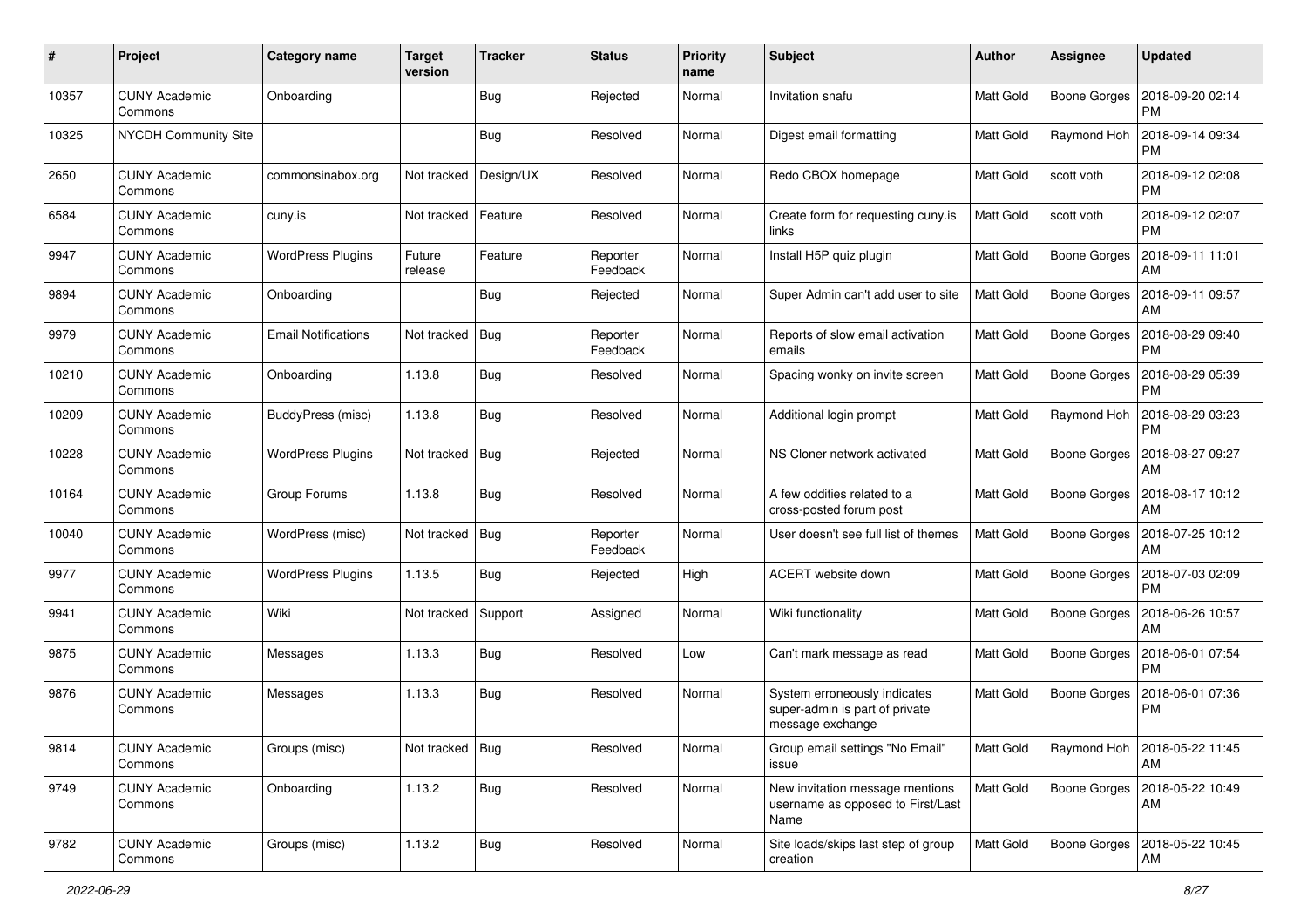| $\#$ | Project                         | Category name           | <b>Target</b><br>version | <b>Tracker</b> | <b>Status</b> | <b>Priority</b><br>name | <b>Subject</b>                                                                     | Author    | Assignee            | <b>Updated</b>                |
|------|---------------------------------|-------------------------|--------------------------|----------------|---------------|-------------------------|------------------------------------------------------------------------------------|-----------|---------------------|-------------------------------|
| 9492 | <b>CUNY Academic</b><br>Commons | WordPress (misc)        | Not tracked              | Support        | Resolved      | Normal                  | Importing Wikispaces Articles to<br>Blogs in Academic Commons                      | Matt Gold | Raymond Hoh         | 2018-05-21 03:58<br><b>PM</b> |
| 9748 | <b>CUNY Academic</b><br>Commons | Onboarding              | Not tracked              | Support        | Resolved      | Normal                  | Non-CUNY codes and the new<br>invitation system                                    | Matt Gold | Boone Gorges        | 2018-05-14 12:54<br><b>PM</b> |
| 8929 | <b>CUNY Academic</b><br>Commons | Groups (misc)           | 1.13                     | Feature        | Resolved      | Normal                  | Editing group forum email address                                                  | Matt Gold | Raymond Hoh         | 2018-05-07 12:44<br><b>PM</b> |
| 8225 | <b>CUNY Academic</b><br>Commons | Group Blogs             | 1.13                     | Bug            | Resolved      | Normal                  | replies to a blog post activity item                                               | Matt Gold | Raymond Hoh         | 2018-05-07 12:32<br><b>PM</b> |
| 9010 | <b>CUNY Academic</b><br>Commons | Groups (misc)           | 1.13                     | Feature        | Resolved      | Normal                  | Add group email address in<br>prominent way to Group homepage                      | Matt Gold | <b>Erik Trainer</b> | 2018-05-07 12:32<br><b>PM</b> |
| 8899 | <b>CUNY Academic</b><br>Commons | Accessibility           | 1.13                     | Feature        | Resolved      | Normal                  | <b>Accessibility Fixes</b>                                                         | Matt Gold | Boone Gorges        | 2018-04-23 10:55<br>AM        |
| 3768 | <b>CUNY Academic</b><br>Commons | <b>Public Portfolio</b> | Future<br>release        | Feature        | Assigned      | Normal                  | Institutions/Past positions on public<br>portfolios                                | Matt Gold | Boone Gorges        | 2018-04-23 10:44<br>AM        |
| 9622 | <b>CUNY Academic</b><br>Commons | WordPress (misc)        | 1.12.13                  | Feature        | Resolved      | Normal                  | <b>Redirect site URL</b>                                                           | Matt Gold | Boone Gorges        | 2018-04-19 11:45<br>AM        |
| 9191 | <b>CUNY Academic</b><br>Commons | Reply By Email          | Future<br>release        | Bug            | Rejected      | Normal                  | multiple RBE messages                                                              | Matt Gold | Raymond Hoh         | 2018-04-13 05:08<br><b>PM</b> |
| 9051 | <b>CUNY Academic</b><br>Commons | Groups (misc)           | 1.13                     | Bug            | Duplicate     | Normal                  | Difficult to know how to change<br>group email address                             | Matt Gold | Raymond Hoh         | 2018-04-13 05:01<br><b>PM</b> |
| 9466 | <b>CUNY Academic</b><br>Commons | Reply By Email          | 1.12.11                  | Bug            | Resolved      | Normal                  | email post notification does not<br>post notice of attachment                      | Matt Gold | Raymond Hoh         | 2018-03-27 12:48<br><b>PM</b> |
| 9148 | <b>CUNY Academic</b><br>Commons | Layout                  | 1.12.11                  | Bug            | Resolved      | Normal                  | <b>CAC on Microsoft Edge</b>                                                       | Matt Gold | Matt Gold           | 2018-03-27 11:34<br>AM        |
| 9489 | <b>CUNY Academic</b><br>Commons | Spam/Spam<br>Prevention | 1.12.11                  | <b>Bug</b>     | Resolved      | Normal                  | Email spam possibly related to<br>CAC form                                         | Matt Gold | Raymond Hoh         | 2018-03-26 05:28<br><b>PM</b> |
| 8935 | <b>CUNY Academic</b><br>Commons | Public Portfolio        | 1.13                     | Feature        | Resolved      | Normal                  | Create a better-looking null state<br>for Portfolios without About You<br>sections | Matt Gold | Boone Gorges        | 2018-03-23 04:37<br><b>PM</b> |
| 9421 | <b>CUNY Academic</b><br>Commons | Reply By Email          |                          | <b>Bug</b>     | Rejected      | Normal                  | RBE posting error                                                                  | Matt Gold | Raymond Hoh         | 2018-03-19 03:00<br><b>PM</b> |
| 9319 | <b>CUNY Academic</b><br>Commons | Group Blogs             |                          | <b>Bug</b>     | Duplicate     | Normal                  | Question about group/site<br>connections                                           | Matt Gold | <b>Boone Gorges</b> | 2018-02-28 01:45<br><b>PM</b> |
| 9242 | <b>NYCDH Community Site</b>     |                         |                          | Bug            | Resolved      | Normal                  | Default subscription to NYCDH<br>Announcements group                               | Matt Gold | Raymond Hoh         | 2018-02-22 12:47<br><b>PM</b> |
| 8406 | <b>NYCDH Community Site</b>     |                         |                          | Feature        | Resolved      | Normal                  | Error message for WP-Cerber<br>lockouts                                            | Matt Gold | Raymond Hoh         | 2018-02-22 09:26<br>AM        |
| 3286 | <b>NYCDH Community Site</b>     |                         |                          | <b>Bug</b>     | Resolved      | Normal                  | Have BP Docs take on Access<br>Defaults of group                                   | Matt Gold | Raymond Hoh         | 2018-02-21 07:23<br><b>PM</b> |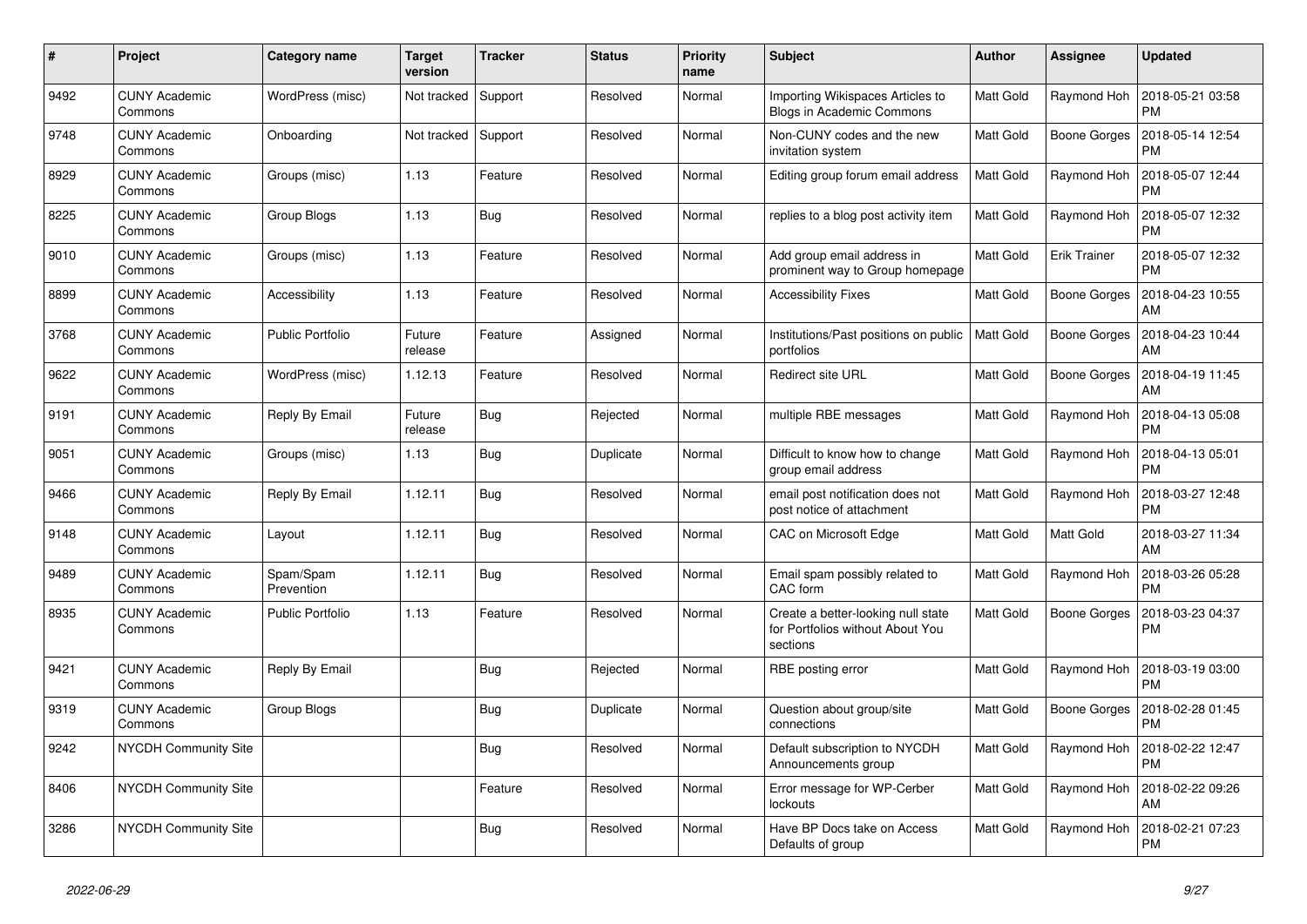| #    | Project                         | Category name            | <b>Target</b><br>version | <b>Tracker</b> | <b>Status</b> | <b>Priority</b><br>name | <b>Subject</b>                                                         | Author           | <b>Assignee</b>     | <b>Updated</b>                |
|------|---------------------------------|--------------------------|--------------------------|----------------|---------------|-------------------------|------------------------------------------------------------------------|------------------|---------------------|-------------------------------|
| 8397 | NYCDH Community Site            |                          |                          | <b>Bug</b>     | Resolved      | Normal                  | Profile question                                                       | Matt Gold        | Raymond Hoh         | 2018-02-21 07:21<br><b>PM</b> |
| 7448 | NYCDH Community Site            |                          |                          | <b>Bug</b>     | Duplicate     | Normal                  | Email subscription changed                                             | Matt Gold        | Raymond Hoh         | 2018-02-21 07:20<br><b>PM</b> |
| 2628 | <b>NYCDH Community Site</b>     |                          |                          | Bug            | Resolved      | Low                     | Spam User Changes Password                                             | Matt Gold        | Raymond Hoh         | 2018-02-21 07:18<br><b>PM</b> |
| 5989 | NYCDH Community Site            |                          |                          | Support        | Resolved      | Normal                  | Buddypress/WP question                                                 | Matt Gold        | Raymond Hoh         | 2018-02-21 07:16<br><b>PM</b> |
| 5939 | <b>NYCDH Community Site</b>     |                          |                          | <b>Bug</b>     | Resolved      | Normal                  | Embedded link doesn't come<br>through CBOX/NYCDH email<br>notification | Matt Gold        | Raymond Hoh         | 2018-02-21 07:16<br>РM        |
| 5530 | <b>NYCDH Community Site</b>     |                          |                          | Bug            | Resolved      | Normal                  | Error updating plugin                                                  | Matt Gold        | Raymond Hoh         | 2018-02-21 07:16<br>PM        |
| 5430 | NYCDH Community Site            |                          |                          | Support        | Resolved      | Normal                  | Question about deleting account                                        | <b>Matt Gold</b> | Raymond Hoh         | 2018-02-21 07:15<br>PM        |
| 2888 | NYCDH Community Site            |                          |                          | Feature        | Resolved      | Normal                  | Make Text Posting the Default?                                         | Matt Gold        | Raymond Hoh         | 2018-02-21 07:14<br><b>PM</b> |
| 8582 | <b>NYCDH Community Site</b>     |                          |                          | <b>Bug</b>     | Resolved      | High                    | Forum post doesn't work                                                | Matt Gold        | Raymond Hoh         | 2018-02-21 07:13<br><b>PM</b> |
| 2773 | NYCDH Community Site            |                          |                          | Bug            | Resolved      | Urgent                  | Severe site weirdness                                                  | Matt Gold        | Raymond Hoh         | 2018-02-21 07:13<br><b>PM</b> |
| 8991 | <b>CUNY Academic</b><br>Commons | Reply By Email           | Not tracked   Bug        |                | Hold          | Normal                  | RBE duplicate email message<br>issue                                   | Matt Gold        | Raymond Hoh         | 2018-02-18 08:53<br><b>PM</b> |
| 9115 | <b>CUNY Academic</b><br>Commons |                          | Not tracked              | Support        | Resolved      | Normal                  | question about invite by email                                         | Matt Gold        | Matt Gold           | 2018-02-13 11:14<br>AM        |
| 9124 | <b>CUNY Academic</b><br>Commons | Reply By Email           | 1.12.8                   | Bug            | Resolved      | Normal                  | Old RBE new topic email address<br>appears on post editing screen      | Matt Gold        | Raymond Hoh         | 2018-02-13 10:49<br>AM        |
| 9132 | <b>CUNY Academic</b><br>Commons | My Commons               | 1.12.8                   | Bug            | Resolved      | Normal                  | empty activity items on My<br>Commons                                  | Matt Gold        | Raymond Hoh         | 2018-02-13 10:49<br>AM        |
| 9149 | <b>CUNY Academic</b><br>Commons | <b>BuddyPress Docs</b>   | 1.12.8                   | <b>Bug</b>     | Resolved      | Normal                  | Doc listing layout issue                                               | Matt Gold        | Boone Gorges        | 2018-02-13 10:36<br>AM        |
| 9127 | <b>CUNY Academic</b><br>Commons | <b>WordPress Plugins</b> |                          | Documentation  | Resolved      | Normal                  | update taxonomy of plugins                                             | Matt Gold        | scott voth          | 2018-02-12 12:03<br><b>PM</b> |
| 9144 | <b>CUNY Academic</b><br>Commons | <b>WordPress Themes</b>  | Not tracked              | Support        | Resolved      | Normal                  | CSS question                                                           | Matt Gold        | Boone Gorges        | 2018-01-30 10:23<br><b>PM</b> |
| 9114 | <b>CUNY Academic</b><br>Commons | Home Page                | 1.12.8                   | <b>Bug</b>     | Resolved      | Normal                  | group with long name messes up<br>homepage layout                      | Matt Gold        | Boone Gorges        | 2018-01-24 05:17<br>PM        |
| 9112 | <b>CUNY Academic</b><br>Commons |                          | Not tracked              | Bug            | Resolved      | High                    | <b>GCDI</b> site down                                                  | Matt Gold        | <b>Boone Gorges</b> | 2018-01-23 10:18<br>PM        |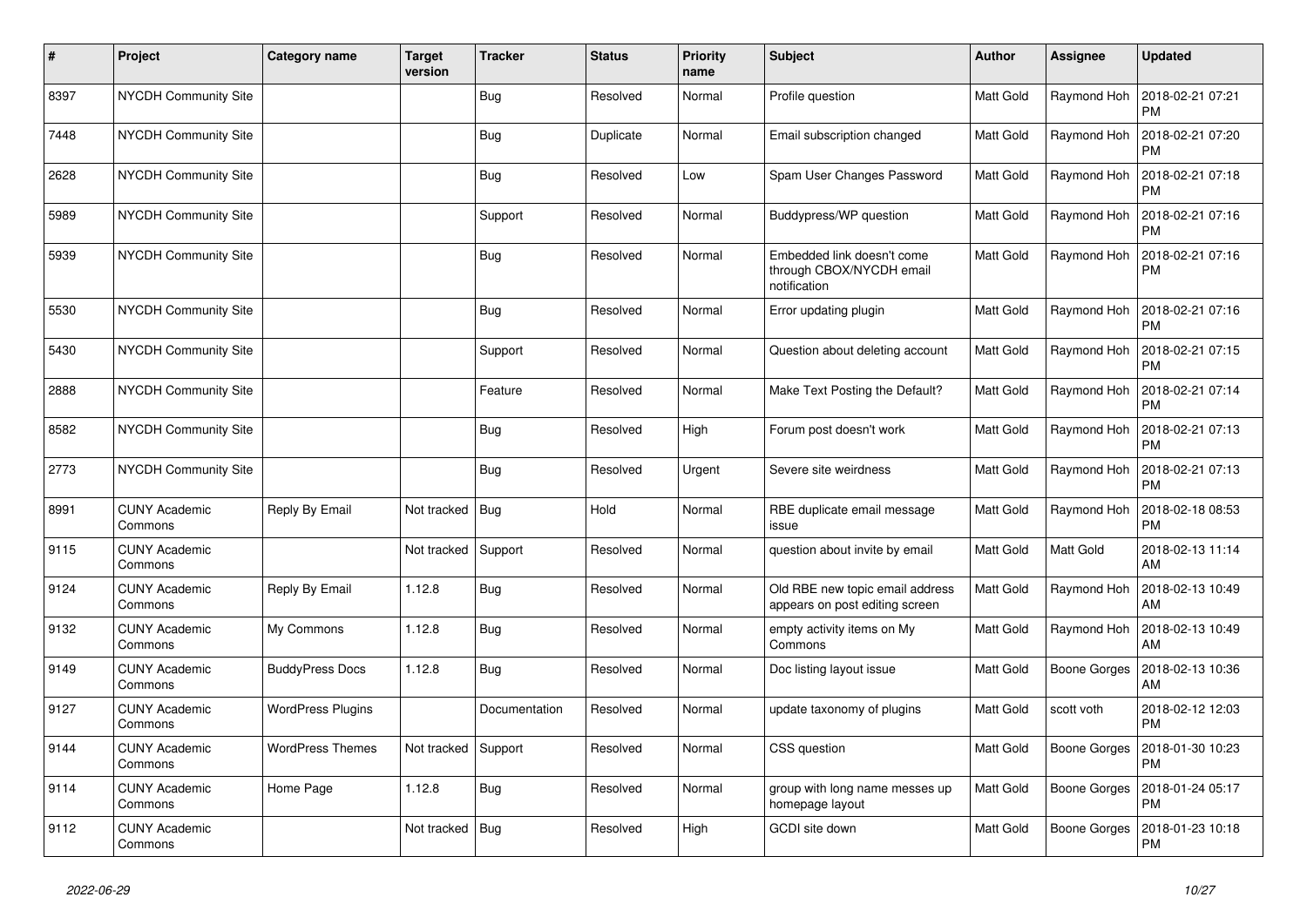| #    | Project                         | <b>Category name</b>       | <b>Target</b><br>version | <b>Tracker</b> | <b>Status</b> | <b>Priority</b><br>name | <b>Subject</b>                                                              | Author    | <b>Assignee</b>     | <b>Updated</b>                |
|------|---------------------------------|----------------------------|--------------------------|----------------|---------------|-------------------------|-----------------------------------------------------------------------------|-----------|---------------------|-------------------------------|
| 9107 | <b>CUNY Academic</b><br>Commons | Non-CUNY sign up<br>codes  | 1.12.7                   | Bug            | Resolved      | Normal                  | Can't add group to non-CUNY<br>sign-up code                                 | Matt Gold | Boone Gorges        | 2018-01-23 04:15<br><b>PM</b> |
| 9085 | <b>CUNY Academic</b><br>Commons | <b>Email Notifications</b> | 1.12.7                   | Bug            | Resolved      | Normal                  | Email notification for group doc<br>creation                                | Matt Gold | Raymond Hoh         | 2018-01-23 11:11<br>AM        |
| 9105 | <b>CUNY Academic</b><br>Commons | <b>BuddyPress Docs</b>     | 1.12.7                   | Bug            | Resolved      | Urgent                  | BP doc titles/dates messed up                                               | Matt Gold | Boone Gorges        | 2018-01-23 11:00<br>AM        |
| 9095 | <b>CUNY Academic</b><br>Commons | <b>Email Notifications</b> |                          | Bug            | Rejected      | Normal                  | Email notifications of events may<br>not be going out                       | Matt Gold | Raymond Hoh         | 2018-01-19 04:58<br><b>PM</b> |
| 9015 | <b>CUNY Academic</b><br>Commons | Groups (misc)              | Not tracked              | Outreach       | Assigned      | Normal                  | Email group admins the email<br>addresses of their groups                   | Matt Gold | Matt Gold           | 2018-01-02 09:54<br>AM        |
| 8943 | <b>CUNY Academic</b><br>Commons | Reply By Email             | 1.12.6                   | Bug            | Resolved      | Normal                  | RBE email attachment not posted<br>from new topic email address             | Matt Gold | Raymond Hoh         | 2017-12-28 03:49<br><b>PM</b> |
| 8992 | <b>NYCDH Community Site</b>     |                            |                          | Bug            | Assigned      | Normal                  | Multiple RBE error reports                                                  | Matt Gold | Raymond Hoh         | 2017-12-11 05:43<br><b>PM</b> |
| 8976 | <b>CUNY Academic</b><br>Commons | Reply By Email             | Not tracked              | Feature        | Assigned      | Normal                  | Package RBE new topics posting?                                             | Matt Gold | Raymond Hoh         | 2017-12-04 02:34<br><b>PM</b> |
| 8945 | <b>CUNY Academic</b><br>Commons | <b>BuddyPress Docs</b>     | Not tracked              | Support        | Duplicate     | Normal                  | Spam report                                                                 | Matt Gold | Boone Gorges        | 2017-11-28 01:39<br><b>PM</b> |
| 8793 | <b>CUNY Academic</b><br>Commons | Help/Codex                 | 1.12.3                   | Bug            | Resolved      | Normal                  | Bold email address on help page                                             | Matt Gold | Paige Dupont        | 2017-11-28 11:21<br>AM        |
| 8898 | <b>CUNY Academic</b><br>Commons | Social Paper               | Not tracked              | Feature        | Assigned      | Normal                  | Usage data on docs and social<br>paper                                      | Matt Gold | Matt Gold           | 2017-11-16 11:32<br>AM        |
| 3555 | <b>CUNY Academic</b><br>Commons | Publicity                  | Not tracked              | <b>Bug</b>     | Resolved      | High                    | Mailchimp email display issue                                               | Matt Gold | Matt Gold           | 2017-11-15 05:47<br><b>PM</b> |
| 3785 | <b>CUNY Academic</b><br>Commons | Registration               | Not tracked              | Bug            | Resolved      | Normal                  | New CUNY email addresses                                                    | Matt Gold | Marilyn Weber       | 2017-11-15 05:47<br><b>PM</b> |
| 2272 | <b>CUNY Academic</b><br>Commons | commonsinabox.org          | Not tracked              | Feature        | Rejected      | Normal                  | Edit inline help on<br>commonsinabox.org                                    | Matt Gold | Chris Stein         | 2017-11-15 05:26<br><b>PM</b> |
| 2285 | <b>CUNY Academic</b><br>Commons | commonsinabox.org          | Not tracked              | Feature        | Rejected      | Normal                  | Feature Community/Group Forums<br>on commonsinabox.org<br>homepage?         | Matt Gold | Chris Stein         | 2017-11-15 05:24<br><b>PM</b> |
| 6456 | <b>CUNY Academic</b><br>Commons | Documentation              | Not tracked              | Documentation  | Resolved      | Normal                  | Update Dev Blog Free Software<br><b>Contributions Page</b>                  | Matt Gold | Boone Gorges        | 2017-11-15 05:09<br><b>PM</b> |
| 1200 | <b>CUNY Academic</b><br>Commons | WordPress (misc)           | Not tracked              | Feature        | Rejected      | Normal                  | Create Changelog for the<br>Commons                                         | Matt Gold | Boone Gorges        | 2017-11-15 05:06<br><b>PM</b> |
| 6467 | <b>CUNY Academic</b><br>Commons | BuddyPress (misc)          | Not tracked   Support    |                | Resolved      | Normal                  | Question about what happens<br>when people leave/are removed<br>from groups | Matt Gold | <b>Boone Gorges</b> | 2017-11-15 01:24<br><b>PM</b> |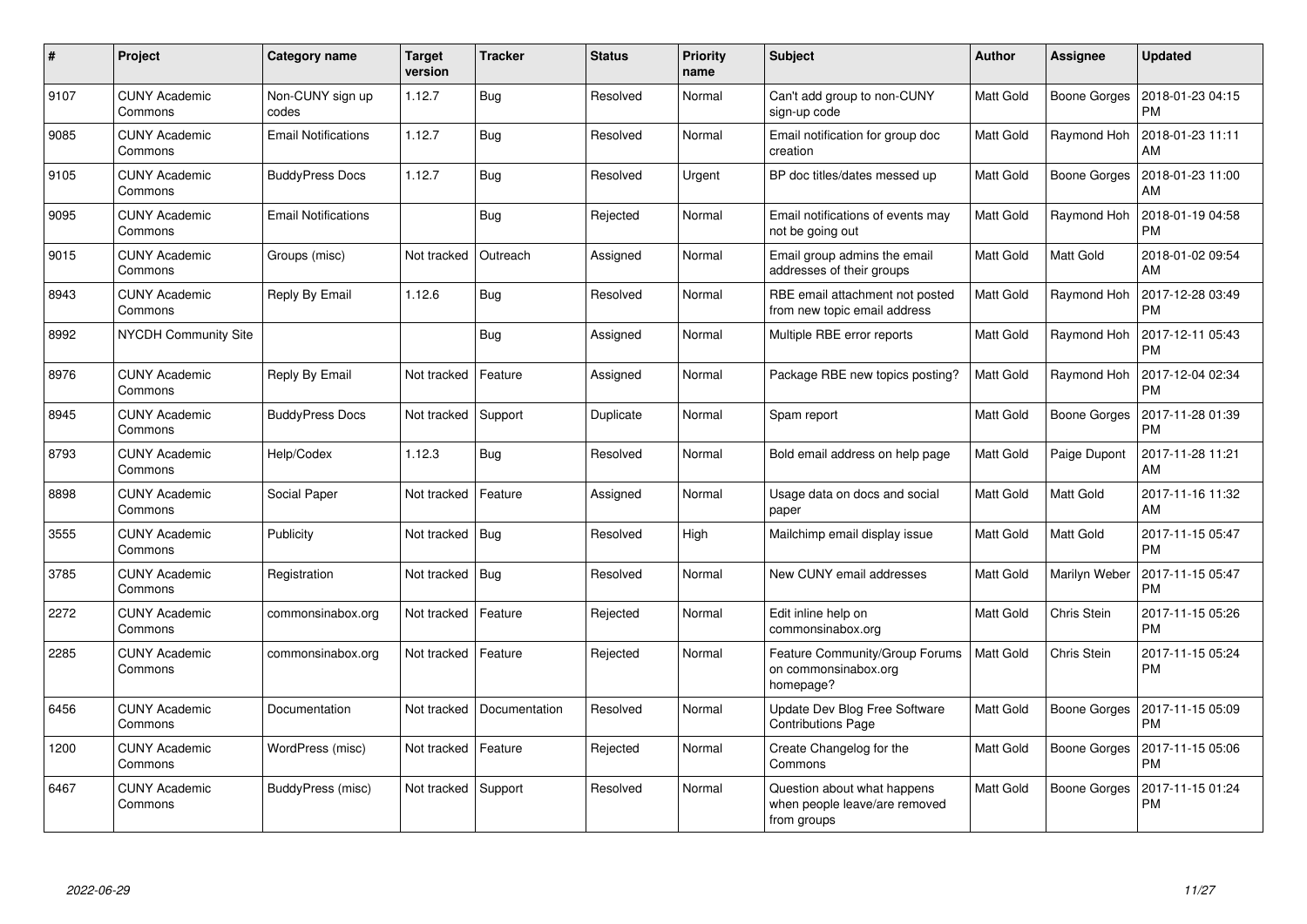| $\#$ | Project                         | Category name              | <b>Target</b><br>version | <b>Tracker</b> | <b>Status</b> | <b>Priority</b><br>name | <b>Subject</b>                                                                        | Author           | Assignee      | <b>Updated</b>                |
|------|---------------------------------|----------------------------|--------------------------|----------------|---------------|-------------------------|---------------------------------------------------------------------------------------|------------------|---------------|-------------------------------|
| 8837 | <b>CUNY Academic</b><br>Commons |                            | Not tracked              | Feature        | Assigned      | Normal                  | Create a form to request info from<br>people requesting premium themes<br>and plugins | <b>Matt Gold</b> | Marilyn Weber | 2017-11-14 03:35<br><b>PM</b> |
| 8902 | <b>CUNY Academic</b><br>Commons | Design                     | Not tracked              | Feature        | Assigned      | Normal                  | Report back on research on<br><b>BuddyPress themes</b>                                | Matt Gold        | Michael Smith | 2017-11-10 12:31<br><b>PM</b> |
| 8386 | <b>CUNY Academic</b><br>Commons | Reply By Email             | 1.12                     | Bug            | Resolved      | Normal                  | Post by email did not include<br>attachment                                           | Matt Gold        | Raymond Hoh   | 2017-10-30 10:03<br>AM        |
| 8659 | <b>CUNY Academic</b><br>Commons | Help/Codex                 | 1.11.16                  | Bug            | Resolved      | Normal                  | Help email us link not working                                                        | Matt Gold        | Raymond Hoh   | 2017-10-11 03:51<br><b>PM</b> |
| 8239 | <b>CUNY Academic</b><br>Commons |                            |                          | Bug            | Duplicate     | Normal                  | Help page should have an email<br>address on it                                       | Matt Gold        | Paige Dupont  | 2017-10-11 11:28<br>AM        |
| 8692 | <b>CUNY Academic</b><br>Commons | <b>Email Notifications</b> | 1.11.15                  | Bug            | Resolved      | Normal                  | HTML not rendering in email<br>notifications                                          | Matt Gold        | Raymond Hoh   | 2017-10-11 11:08<br>AM        |
| 8670 | <b>CUNY Academic</b><br>Commons | <b>Email Notifications</b> | 1.11.15                  | Feature        | Resolved      | Normal                  | Group Forum Notifications                                                             | Matt Gold        | Raymond Hoh   | 2017-10-03 02:38<br><b>PM</b> |
| 8756 | <b>CUNY Academic</b><br>Commons | Group Blogs                | Future<br>release        | Feature        | Hold          | Normal                  | Connect multiple blogs to one<br>group?                                               | Matt Gold        | Boone Gorges  | 2017-09-30 10:42<br>AM        |
| 8676 | <b>CUNY Academic</b><br>Commons | <b>Group Files</b>         | 1.12                     | Feature        | Resolved      | Normal                  | Share file description when a file is<br>uploaded in Email Notification               | Matt Gold        | Paige Dupont  | 2017-09-28 03:58<br><b>PM</b> |
| 8702 | <b>CUNY Academic</b><br>Commons | Homepage Slides            | 1.11.13                  | Bug            | Resolved      | Normal                  | Homepage slider doesn't offer<br>option to move through slides                        | Matt Gold        | Boone Gorges  | 2017-09-14 11:37<br><b>PM</b> |
| 8660 | <b>CUNY Academic</b><br>Commons | <b>WordPress Themes</b>    | 1.11.12                  | <b>Bug</b>     | Resolved      | Normal                  | Search within theme directory issue   Matt Gold                                       |                  | Boone Gorges  | 2017-09-05 11:48<br>AM        |
| 8625 | <b>CUNY Academic</b><br>Commons | Group Blogs                | 1.11.11                  | Support        | Resolved      | Normal                  | Group / Blog user role syncing not<br>working                                         | Matt Gold        | Boone Gorges  | 2017-08-30 04:07<br><b>PM</b> |
| 8025 | <b>CUNY Academic</b><br>Commons | Group Forums               | 1.11.11                  | Bug            | Resolved      | Normal                  | HTML markup in group forum<br>notification                                            | Matt Gold        | Daniel Jones  | 2017-08-25 11:38<br>AM        |
| 8510 | <b>CUNY Academic</b><br>Commons | <b>Public Portfolio</b>    | 1.11.10                  | Bug            | Resolved      | Normal                  | Social media icons crowded on<br>mobile view of Portfolio                             | Matt Gold        | Boone Gorges  | 2017-08-22 05:31<br><b>PM</b> |
| 8183 | <b>CUNY Academic</b><br>Commons | Group Blogs                | 1.11.2                   | Bug            | Resolved      | Normal                  | Edit of Post creates notification<br>emails                                           | Matt Gold        | Boone Gorges  | 2017-08-15 05:14<br><b>PM</b> |
| 8463 | <b>CUNY Academic</b><br>Commons | <b>Public Portfolio</b>    | 1.11.9                   | Bug            | Resolved      | Normal                  | Continued issues with portfolio<br>view on mobile device                              | Matt Gold        | Daniel Jones  | 2017-08-13 07:44<br><b>PM</b> |
| 8460 | <b>CUNY Academic</b><br>Commons | <b>Public Portfolio</b>    | 1.11.9                   | Feature        | Resolved      | Normal                  | ORCID should be a social<br>networking field                                          | Matt Gold        | Boone Gorges  | 2017-08-13 06:40<br><b>PM</b> |
| 5961 | <b>CUNY Academic</b><br>Commons | <b>WordPress Plugins</b>   | 1.9.26                   | Bug            | Resolved      | Normal                  | Multisite Clone duplicator plugin                                                     | Matt Gold        | Boone Gorges  | 2017-07-18 02:56<br><b>PM</b> |
| 8290 | <b>CUNY Academic</b><br>Commons | <b>Public Portfolio</b>    | 1.11.6                   | Design/UX      | Resolved      | Normal                  | Problems with Commons profile on<br>mobile view                                       | Matt Gold        | Daniel Jones  | 2017-07-10 03:07<br><b>PM</b> |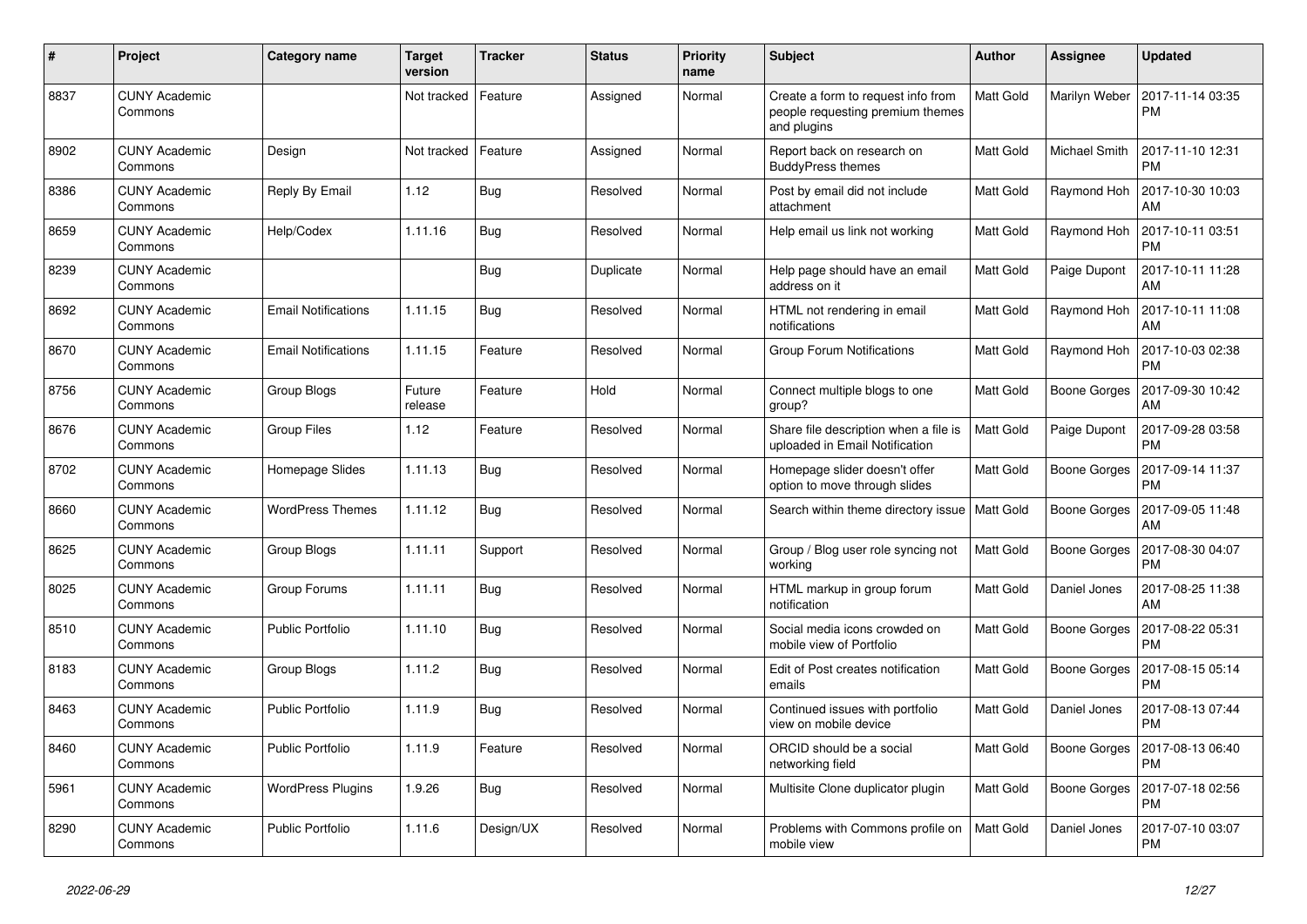| #    | Project                         | Category name     | <b>Target</b><br>version | <b>Tracker</b> | <b>Status</b> | <b>Priority</b><br>name | <b>Subject</b>                                                                  | Author           | <b>Assignee</b>     | <b>Updated</b>                |
|------|---------------------------------|-------------------|--------------------------|----------------|---------------|-------------------------|---------------------------------------------------------------------------------|------------------|---------------------|-------------------------------|
| 8380 | <b>CUNY Academic</b><br>Commons | commonsinabox.org | Not tracked              | Support        | Resolved      | Normal                  | Commons In a Box login issue                                                    | <b>Matt Gold</b> | Raymond Hoh         | 2017-06-29 03:44<br><b>PM</b> |
| 6683 | <b>CUNY Academic</b><br>Commons | Groups (misc)     | 1.11.2                   | Feature        | Resolved      | Normal                  | Update social network connection<br>options during group creation               | Matt Gold        | Daniel Jones        | 2017-06-01 11:39<br><b>PM</b> |
| 8204 | <b>CUNY Academic</b><br>Commons | commonsinabox.org | Not tracked              | Support        | Resolved      | Normal                  | How to create a group on<br>commonsinabox.org                                   | Matt Gold        | <b>Boone Gorges</b> | 2017-05-26 02:50<br><b>PM</b> |
| 8161 | <b>CUNY Academic</b><br>Commons |                   |                          | Bug            | Rejected      | Normal                  | Contact form info sent to Commons<br>email                                      | Matt Gold        | <b>Boone Gorges</b> | 2017-05-21 10:52<br><b>PM</b> |
| 2880 | <b>CUNY Academic</b><br>Commons | BuddyPress (misc) | 1.11                     | Feature        | Resolved      | Normal                  | RBE Group Post New Topic<br><b>Shortlink Addresses</b>                          | <b>Matt Gold</b> | Raymond Hoh         | 2017-05-18 01:04<br><b>PM</b> |
| 588  | <b>CUNY Academic</b><br>Commons | Group Forums      | 1.11                     | Feature        | Resolved      | Low                     | Quote feature on forums                                                         | Matt Gold        | Raymond Hoh         | 2017-05-18 12:49<br><b>PM</b> |
| 8121 | <b>CUNY Academic</b><br>Commons | Group Forums      |                          | Bug            | Rejected      | Normal                  | Forum reply oddities -- RBE/Hidden<br>replies                                   | Matt Gold        | Raymond Hoh         | 2017-05-10 01:39<br><b>PM</b> |
| 8051 | <b>NYCDH Community Site</b>     |                   |                          | <b>Bug</b>     | Resolved      | Normal                  | User reports registration problem                                               | Matt Gold        | Raymond Hoh         | 2017-04-27 04:29<br><b>PM</b> |
| 8050 | <b>NYCDH Community Site</b>     |                   |                          | <b>Bug</b>     | Rejected      | Normal                  | problem resetting pw                                                            | Matt Gold        | Raymond Hoh         | 2017-04-27 03:54<br><b>PM</b> |
| 8023 | <b>CUNY Academic</b><br>Commons | Reply By Email    | 1.10.18                  | Bug            | Resolved      | High                    | Reply to CAC Message gets<br>posted to forum                                    | Matt Gold        | Raymond Hoh         | 2017-04-25 02:35<br><b>PM</b> |
| 3175 | <b>CUNY Academic</b><br>Commons | Group Forums      | 1.11                     | Feature        | Resolved      | Normal                  | Replace Announcements with a<br>force-email option on new forum<br>posts        | <b>Matt Gold</b> | Daniel Jones        | 2017-04-24 02:54<br><b>PM</b> |
| 7908 | <b>CUNY Academic</b><br>Commons | WordPress (misc)  | Not tracked              | Bug            | Resolved      | Low                     | Top nav inconsistent height issue                                               | Matt Gold        | <b>Boone Gorges</b> | 2017-04-04 09:45<br>PM        |
| 7907 | <b>CUNY Academic</b><br>Commons | WordPress (misc)  |                          | Bug            | Resolved      | High                    | Site header image shows up for<br>logged in user but not for logged<br>out user | <b>Matt Gold</b> | <b>Boone Gorges</b> | 2017-04-04 03:16<br><b>PM</b> |
| 7906 | <b>CUNY Academic</b><br>Commons | Reply By Email    |                          | Bug            | Rejected      | Normal                  | RBE Did not post                                                                | <b>Matt Gold</b> | Raymond Hoh         | 2017-04-04 01:10<br><b>PM</b> |
| 7755 | <b>CUNY Academic</b><br>Commons | Help/Codex        | Not tracked              | <b>Bug</b>     | Resolved      | Normal                  | help page not loading                                                           | Matt Gold        | scott voth          | 2017-03-25 11:10<br>AM        |
| 7823 | <b>CUNY Academic</b><br>Commons | Home Page         |                          | Feature        | Resolved      | High                    | animated gif on frontpage                                                       | Matt Gold        | Boone Gorges        | 2017-03-22 04:36<br>PM        |
| 7723 | <b>CUNY Academic</b><br>Commons | Public Portfolio  |                          | <b>Bug</b>     | Rejected      | Normal                  | Profile brackets                                                                | Matt Gold        | Boone Gorges        | 2017-02-27 04:00<br><b>PM</b> |
| 7715 | <b>CUNY Academic</b><br>Commons | Reply By Email    |                          | <b>Bug</b>     | Resolved      | Normal                  | 4 notifications of a single post by<br>email                                    | Matt Gold        | Raymond Hoh         | 2017-02-23 04:09<br><b>PM</b> |
| 7689 | <b>CUNY Academic</b><br>Commons |                   |                          | <b>Bug</b>     | Duplicate     | Immediate               | Commons in Blank State                                                          | Matt Gold        | Boone Gorges        | 2017-02-15 10:19<br><b>PM</b> |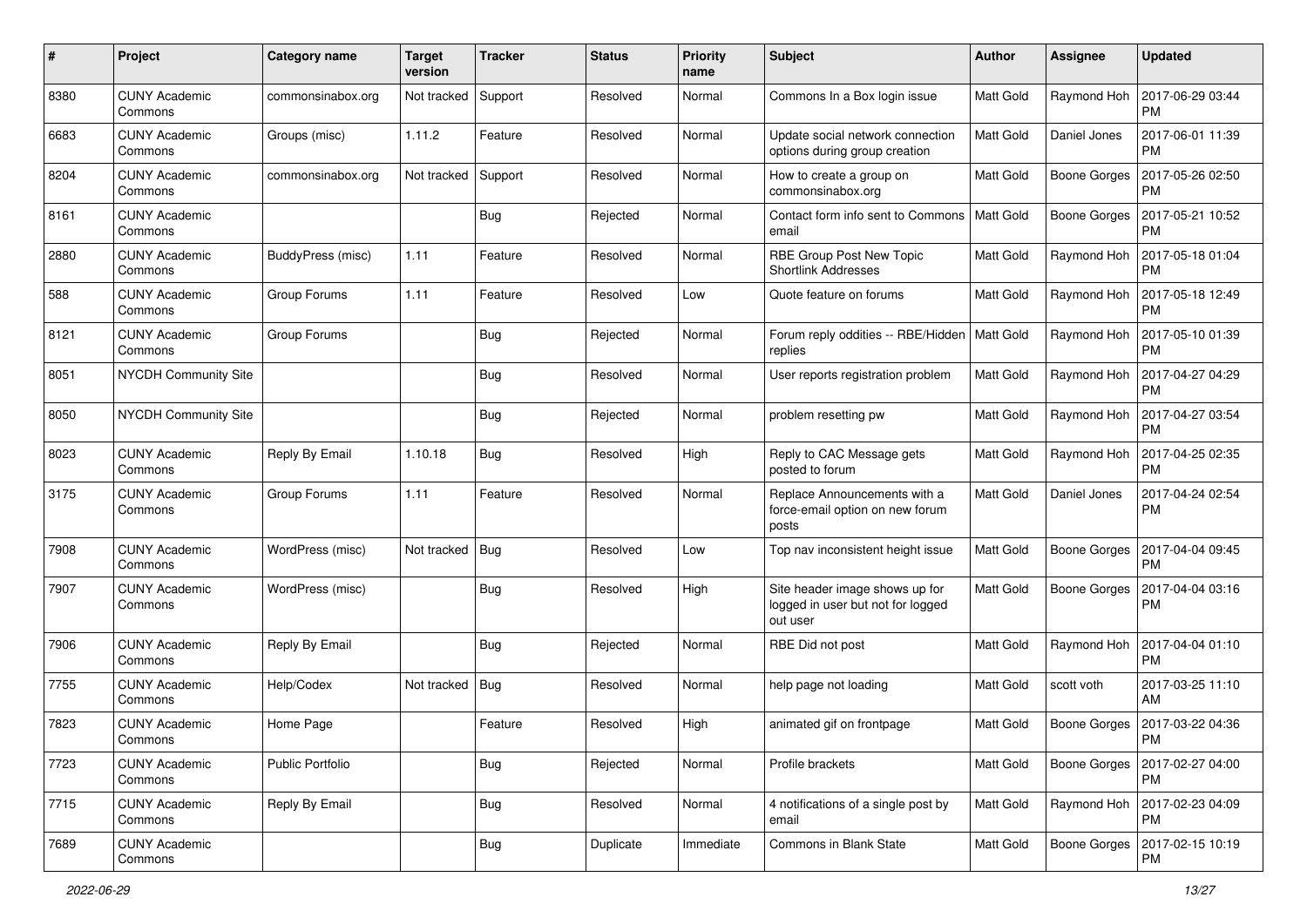| #    | Project                         | Category name              | <b>Target</b><br>version | <b>Tracker</b> | <b>Status</b> | <b>Priority</b><br>name | <b>Subject</b>                                                  | <b>Author</b> | <b>Assignee</b>     | <b>Updated</b>                |
|------|---------------------------------|----------------------------|--------------------------|----------------|---------------|-------------------------|-----------------------------------------------------------------|---------------|---------------------|-------------------------------|
| 7262 | <b>CUNY Academic</b><br>Commons | Home Page                  | 1.10.6                   | Feature        | Resolved      | Normal                  | replace "take a tour" widget on<br>CAC homepage                 | Matt Gold     | Boone Gorges        | 2016-12-28 03:34<br><b>PM</b> |
| 5316 | <b>CUNY Academic</b><br>Commons | User Experience            | Future<br>release        | Feature        | Assigned      | Normal                  | Prompt user email address updates   Matt Gold                   |               | <b>Stephen Real</b> | 2016-12-21 03:30<br><b>PM</b> |
| 7127 | <b>CUNY Academic</b><br>Commons | cuny.is                    |                          | Feature        | Resolved      | Normal                  | Remove cuny is form                                             | Matt Gold     | Matt Gold           | 2016-12-18 02:06<br><b>PM</b> |
| 4980 | <b>CUNY Academic</b><br>Commons | Home Page                  | Future<br>release        | Feature        | Assigned      | Normal                  | CAC Featured Content -- Adding<br>Randomization                 | Matt Gold     | Boone Gorges        | 2016-12-12 03:01<br><b>PM</b> |
| 769  | <b>CUNY Academic</b><br>Commons | Search                     |                          | Feature        | Duplicate     | Normal                  | <b>Test Out and Consider Installing</b><br>Sphinx Search Plugin | Matt Gold     | Dominic Giglio      | 2016-12-12 02:47<br><b>PM</b> |
| 1151 | <b>CUNY Academic</b><br>Commons | Wiki                       | Not tracked              | Feature        | Rejected      | High                    | Upgrade MediaWiki to latest                                     | Matt Gold     | Dominic Giglio      | 2016-12-12 10:46<br>AM        |
| 6995 | <b>CUNY Academic</b><br>Commons | Home Page                  | Not tracked              | Bug            | Assigned      | Normal                  | member filter on homepage not<br>working                        | Matt Gold     | Raymond Hoh         | 2016-12-11 09:46<br><b>PM</b> |
| 6992 | <b>CUNY Academic</b><br>Commons | Registration               | Not tracked              | Support        | Resolved      | High                    | User cannot activate account                                    | Matt Gold     | Boone Gorges        | 2016-12-08 11:13<br>AM        |
| 6686 | <b>CUNY Academic</b><br>Commons | Group Invitations          | 1.10.3                   | Bug            | Resolved      | Normal                  | Problems with auto-complete on<br>Send Invites tab              | Matt Gold     | Boone Gorges        | 2016-12-01 03:14<br><b>PM</b> |
| 6674 | <b>CUNY Academic</b><br>Commons | Reply By Email             | 1.10.3                   | Bug            | Resolved      | Normal                  | Member RBE responses to<br>document uploads                     | Matt Gold     | Raymond Hoh         | 2016-11-29 09:44<br><b>PM</b> |
| 6869 | <b>CUNY Academic</b><br>Commons | <b>Email Notifications</b> |                          | <b>Bug</b>     | Resolved      | Urgent                  | Report: Email notifications not<br>going out                    | Matt Gold     | Raymond Hoh         | 2016-11-29 09:44<br><b>PM</b> |
| 6872 | <b>CUNY Academic</b><br>Commons | Group Files                | Not tracked              | <b>Bug</b>     | Resolved      | Normal                  | Seeing a red PHP warning                                        | Matt Gold     | Boone Gorges        | 2016-11-29 02:39<br><b>PM</b> |
| 6695 | <b>CUNY Academic</b><br>Commons | <b>Group Announcments</b>  | 1.10.3                   | Bug            | Duplicate     | Normal                  | Member reply to announcement<br>goes to Commons address         | Matt Gold     | Raymond Hoh         | 2016-11-22 01:46<br>AM        |
| 6629 | <b>CUNY Academic</b><br>Commons | <b>Email Notifications</b> | 1.10.2                   | Bug            | Resolved      | Normal                  | email footer demphasizes RBE                                    | Matt Gold     | Raymond Hoh         | 2016-11-20 09:23<br>AM        |
| 6773 | <b>CUNY Academic</b><br>Commons | Registration               |                          | Support        | Resolved      | Normal                  | tracking non-CUNY sign-up codes                                 | Matt Gold     | Boone Gorges        | 2016-11-17 01:15<br>AM        |
| 6680 | <b>CUNY Academic</b><br>Commons | Groups (misc)              | 1.10.2                   | Feature        | Resolved      | Normal                  | Make "All email" default on group<br>creation                   | Matt Gold     | Boone Gorges        | 2016-11-11 04:20<br><b>PM</b> |
| 6143 | <b>CUNY Academic</b><br>Commons | Events                     | 1.10.1                   | Documentation  | Resolved      | Normal                  | Calendar Embed documentation                                    | Matt Gold     | scott voth          | 2016-11-11 11:02<br>AM        |
| 6671 | <b>CUNY Academic</b><br>Commons | Reply By Email             | Not tracked              | Bug            | Assigned      | Normal                  | 'Post too often" RBE error<br>message                           | Matt Gold     | Raymond Hoh         | 2016-11-11 09:55<br>AM        |
| 6623 | CUNY Academic<br>Commons        | <b>Email Notifications</b> | 1.10.1                   | <b>Bug</b>     | Resolved      | Normal                  | Add blank line in cross-posted<br>email notifications           | Matt Gold     | Daniel Jones        | 2016-11-08 01:07<br>PM        |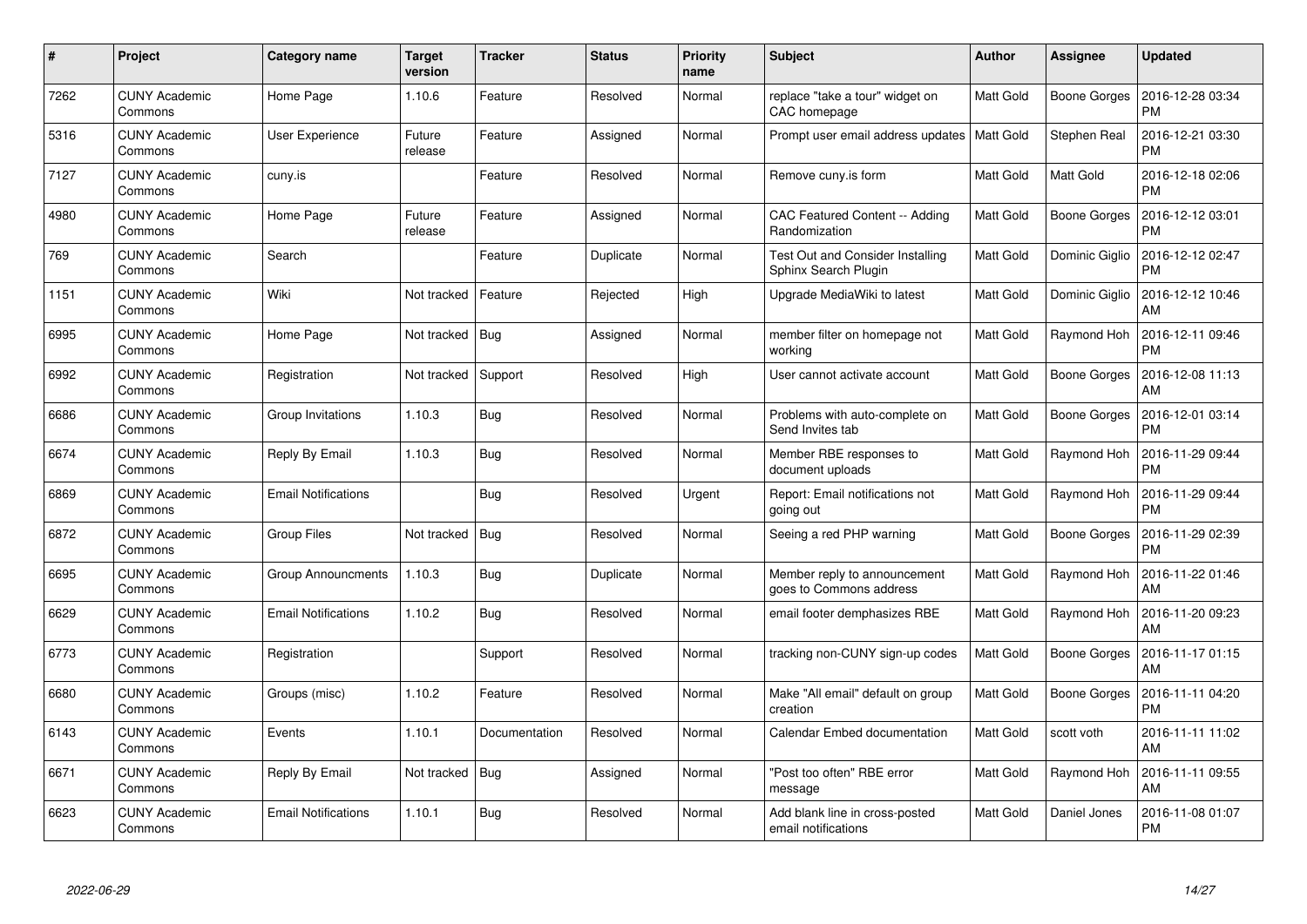| #    | Project                         | <b>Category name</b>    | Target<br>version | <b>Tracker</b> | <b>Status</b> | <b>Priority</b><br>name | <b>Subject</b>                                                                     | Author    | <b>Assignee</b>     | <b>Updated</b>                |
|------|---------------------------------|-------------------------|-------------------|----------------|---------------|-------------------------|------------------------------------------------------------------------------------|-----------|---------------------|-------------------------------|
| 6075 | <b>CUNY Academic</b><br>Commons | WordPress (misc)        | 1.9.32            | Bug            | Resolved      | Normal                  | Suppress useless warnings on<br>sub-blog dashboards                                | Matt Gold | Daniel Jones        | 2016-11-01 10:06<br><b>PM</b> |
| 2049 | <b>CUNY Academic</b><br>Commons | Group Forums            | 1.10              | Feature        | Resolved      | Normal                  | Rich-text forum posts                                                              | Matt Gold | Raymond Hoh         | 2016-11-01 11:21<br>AM        |
| 5342 | <b>CUNY Academic</b><br>Commons | Registration            | 1.10              | Feature        | Resolved      | Normal                  | Create auto-emails to people on<br>Unconfirmed list to nudge towards<br>completion | Matt Gold | <b>Boone Gorges</b> | 2016-10-31 01:48<br><b>PM</b> |
| 5717 | <b>CUNY Academic</b><br>Commons | Events                  | 1.10              | Bug            | Resolved      | Normal                  | Events not showing up on sitewide<br>events calendar                               | Matt Gold | Raymond Hoh         | 2016-10-27 11:49<br>AM        |
| 6404 | <b>CUNY Academic</b><br>Commons | Registration            | 1.9.32            | Feature        | Resolved      | Normal                  | Registration page text change                                                      | Matt Gold | Boone Gorges        | 2016-10-25 01:47<br><b>PM</b> |
| 6426 | <b>CUNY Academic</b><br>Commons | Spam/Spam<br>Prevention | Future<br>release | Feature        | Assigned      | Normal                  | Force captcha on all comments?                                                     | Matt Gold | <b>Tahir Butt</b>   | 2016-10-24 02:06<br><b>PM</b> |
| 615  | <b>CUNY Academic</b><br>Commons | BuddyPress (misc)       |                   | Feature        | Rejected      | Low                     | "Enter" should trigger autocomplete<br>event                                       | Matt Gold | <b>Boone Gorges</b> | 2016-10-24 11:49<br>AM        |
| 1215 | <b>CUNY Academic</b><br>Commons | <b>WordPress Themes</b> |                   | Feature        | Rejected      | Normal                  | <b>Consider Buying Viva Themes</b><br>Pack                                         | Matt Gold | Matt Gold           | 2016-10-24 11:41<br>AM        |
| 3090 | <b>CUNY Academic</b><br>Commons | Twitter page            | Future<br>release | Feature        | Assigned      | Normal                  | Prevent Retweets from showing up<br>on Commons twitter page                        | Matt Gold | <b>Tahir Butt</b>   | 2016-10-24 11:31<br>AM        |
| 506  | <b>CUNY Academic</b><br>Commons | BuddyPress (misc)       |                   | Feature        | Rejected      | Normal                  | Attachments for Group<br><b>Announcement Posts</b>                                 | Matt Gold | Boone Gorges        | 2016-10-24 11:20<br>AM        |
| 6413 | <b>CUNY Academic</b><br>Commons | WordPress - Media       |                   | Bug            | Duplicate     | Normal                  | Images not showing up                                                              | Matt Gold | Boone Gorges        | 2016-10-24 10:16<br>AM        |
| 5221 | <b>CUNY Academic</b><br>Commons | Reply By Email          | 1.10              | <b>Bug</b>     | Resolved      | Normal                  | Alter Error messages for RBE                                                       | Matt Gold | Raymond Hoh         | 2016-10-24 02:11<br>AM        |
| 6365 | <b>CUNY Academic</b><br>Commons | BuddyPress (misc)       | Not tracked       | Feature        | Duplicate     | Normal                  | Create Undergraduate Student<br>status/role on the CAC                             | Matt Gold | <b>Boone Gorges</b> | 2016-10-20 11:38<br>AM        |
| 6350 | <b>CUNY Academic</b><br>Commons | Blogs (BuddyPress)      | 1.9.31            | Bug            | Resolved      | Normal                  | Editing blog posts results in activity<br>items                                    | Matt Gold | Boone Gorges        | 2016-10-18 09:24<br><b>PM</b> |
| 2695 | <b>CUNY Academic</b><br>Commons | WordPress (misc)        | 1.10              | Feature        | Resolved      | Normal                  | Create Private File Uploads for<br><b>Blogs</b>                                    | Matt Gold | Boone Gorges        | 2016-10-18 09:45<br>AM        |
| 6220 | <b>CUNY Academic</b><br>Commons | Support                 | Not tracked       | Documentation  | Resolved      | Normal                  | Add password protection info to<br>privacy page                                    | Matt Gold | scott voth          | 2016-10-16 11:36<br>AM        |
| 6298 | <b>CUNY Academic</b><br>Commons | User Experience         | Not tracked       | Design/UX      | Assigned      | Normal                  | Examine data from survey                                                           | Matt Gold | Margaret<br>Galvan  | 2016-10-14 12:16<br><b>PM</b> |
| 4082 | <b>CUNY Academic</b><br>Commons | Events                  | 1.10              | Feature        | Resolved      | Normal                  | Events Calendar: Expose sitewide<br>events listings                                | Matt Gold | Samantha<br>Raddatz | 2016-10-13 03:58<br><b>PM</b> |
| 2670 | <b>CUNY Academic</b><br>Commons | <b>Public Portfolio</b> |                   | Feature        | Duplicate     | Normal                  | Design review of our new profile<br>header                                         | Matt Gold | Matt Gold           | 2016-10-13 12:46<br><b>PM</b> |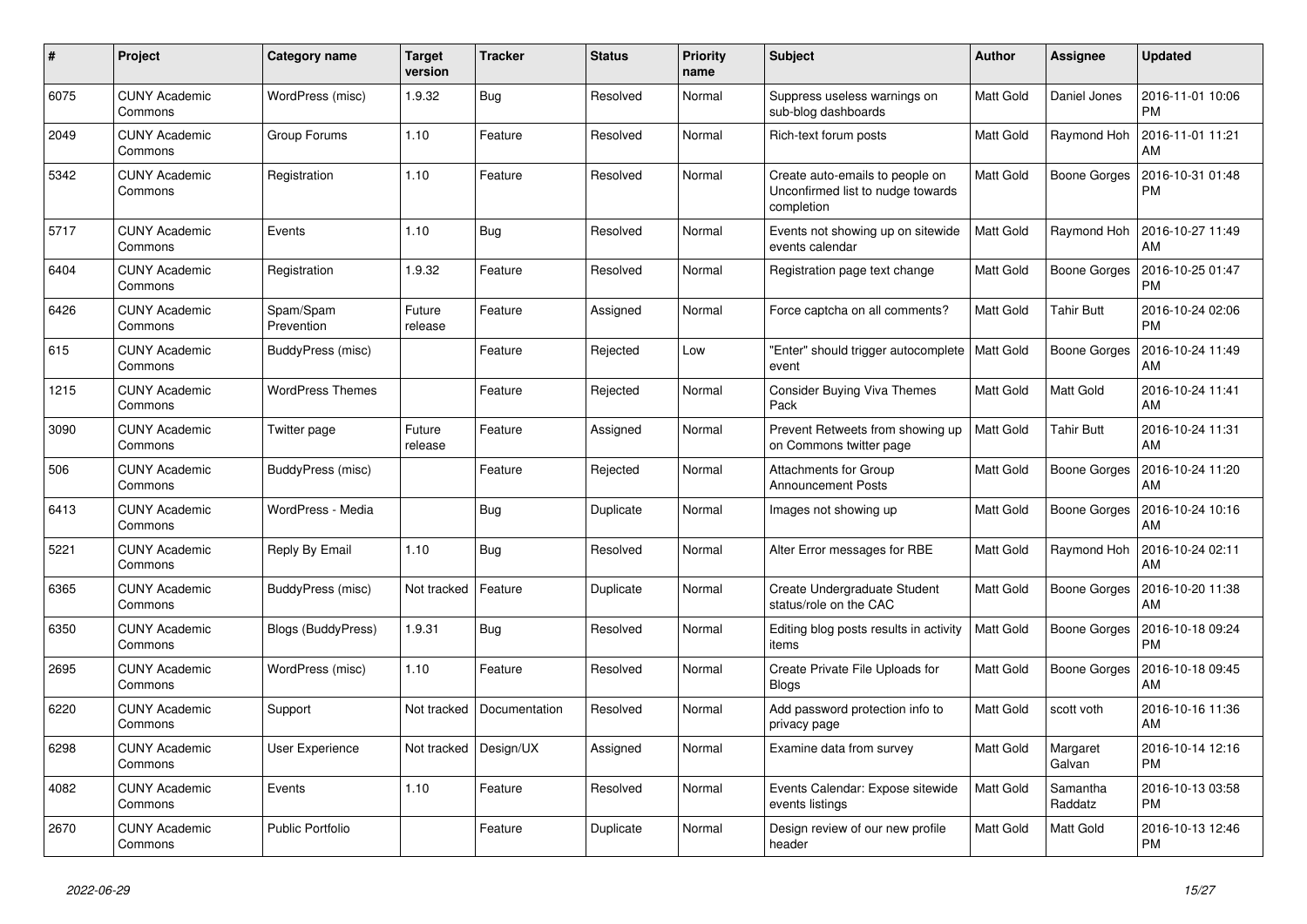| #    | Project                         | Category name            | <b>Target</b><br>version | <b>Tracker</b> | <b>Status</b>        | <b>Priority</b><br>name | <b>Subject</b>                                                                                           | <b>Author</b> | Assignee            | <b>Updated</b>                |
|------|---------------------------------|--------------------------|--------------------------|----------------|----------------------|-------------------------|----------------------------------------------------------------------------------------------------------|---------------|---------------------|-------------------------------|
| 4903 | <b>CUNY Academic</b><br>Commons | Events                   | Future<br>release        | Design/UX      | Assigned             | Normal                  | Improving visual appearance of<br>event calendars                                                        | Matt Gold     | Boone Gorges        | 2016-10-13 11:51<br>AM        |
| 5696 | <b>CUNY Academic</b><br>Commons | Events                   | Future<br>release        | Feature        | Assigned             | Normal                  | Events Calendar - display options /<br>calendar aggregation                                              | Matt Gold     | <b>Boone Gorges</b> | 2016-10-13 11:44<br>AM        |
| 6115 | <b>CUNY Academic</b><br>Commons | Publicity                | Not tracked              | Feature        | Assigned             | Normal                  | create digital signage for GC                                                                            | Matt Gold     | scott voth          | 2016-10-11 10:09<br><b>PM</b> |
| 6126 | <b>CUNY Academic</b><br>Commons | Wiki                     | Not tracked              | Bug            | Resolved             | Normal                  | <b>CUNY DHI Guide</b>                                                                                    | Matt Gold     | Boone Gorges        | 2016-10-09 02:59<br><b>PM</b> |
| 6082 | <b>CUNY Academic</b><br>Commons | <b>WordPress Themes</b>  | 1.9.29                   | Bug            | Resolved             | Immediate               | Sites down                                                                                               | Matt Gold     | Boone Gorges        | 2016-09-23 03:32<br><b>PM</b> |
| 5954 | <b>CUNY Academic</b><br>Commons |                          | Not tracked              | Feature        | Resolved             | Normal                  | replace video on homepage with<br>featured sites/groups                                                  | Matt Gold     | Boone Gorges        | 2016-09-23 02:23<br><b>PM</b> |
| 6014 | <b>CUNY Academic</b><br>Commons | Publicity                | Future<br>release        | Publicity      | Reporter<br>Feedback | Normal                  | Google search listing                                                                                    | Matt Gold     | Boone Gorges        | 2016-09-21 03:48<br><b>PM</b> |
| 5978 | <b>CUNY Academic</b><br>Commons | BuddyPress (misc)        | Not tracked              | Feature        | Resolved             | Normal                  | Add Undergraduate Student to<br>Checkable filters on People page                                         | Matt Gold     | Boone Gorges        | 2016-09-04 09:48<br><b>PM</b> |
| 5977 | <b>CUNY Academic</b><br>Commons | Registration             | Not tracked              | Feature        | Resolved             | Normal                  | Add Undergraduate Student to list<br>of Profile choices upon registration                                | Matt Gold     | <b>Boone Gorges</b> | 2016-09-04 09:47<br><b>PM</b> |
| 5955 | <b>CUNY Academic</b><br>Commons | Outreach                 | Future<br>release        | Feature        | Assigned             | Normal                  | Create auto-newsletter for<br>commons members                                                            | Matt Gold     | Luke Waltzer        | 2016-08-30 10:34<br>AM        |
| 5925 | <b>CUNY Academic</b><br>Commons | <b>WordPress Plugins</b> | 1.9.26                   | Feature        | Resolved             | High                    | Add Github Embed plugin                                                                                  | Matt Gold     | <b>Boone Gorges</b> | 2016-08-24 12:56<br><b>PM</b> |
| 5890 | <b>CUNY Academic</b><br>Commons | <b>Commons Profile</b>   | 1.9.24                   | Bug            | Resolved             | Normal                  | Commons user profile erroneously<br>indicates a group for a member                                       | Matt Gold     | <b>Boone Gorges</b> | 2016-08-11 11:53<br><b>PM</b> |
| 5881 | <b>CUNY Academic</b><br>Commons | Groups (misc)            | 1.9.24                   | Bug            | Resolved             | Normal                  | shown "Request membership"<br>button when admin/creator of group                                         | Matt Gold     | Boone Gorges        | 2016-08-11 10:56<br><b>PM</b> |
| 5879 | <b>CUNY Academic</b><br>Commons | Group Forums             | 1.10                     | Feature        | Resolved             | Normal                  | Enable Group Forums By Default                                                                           | Matt Gold     | Boone Gorges        | 2016-08-11 10:40<br><b>PM</b> |
| 5880 | <b>CUNY Academic</b><br>Commons | Groups (misc)            | 1.10                     | Bug            | Resolved             | Normal                  | Option to send invites to group<br>shown in group creation process<br>even when no invitees are selected | Matt Gold     | Paige Dupont        | 2016-08-11 11:55<br>AM        |
| 5878 | <b>CUNY Academic</b><br>Commons | Group Blogs              | 1.10                     | <b>Bug</b>     | Resolved             | Normal                  | Group Blog creation improvements                                                                         | Matt Gold     | Boone Gorges        | 2016-08-10 09:36<br><b>PM</b> |
| 5823 | <b>CUNY Academic</b><br>Commons | Domain Mapping           | 1.9.22                   | Support        | Resolved             | Normal                  | <b>Redirect CFR sites</b>                                                                                | Matt Gold     | Boone Gorges        | 2016-08-01 11:58<br><b>PM</b> |
| 5840 | <b>NYCDH Community Site</b>     |                          |                          | <b>Bug</b>     | Resolved             | Normal                  | request membership in private<br>group issue                                                             | Matt Gold     | Raymond Hoh         | 2016-07-26 06:58<br>AM        |
| 5767 | <b>CUNY Academic</b><br>Commons | WordPress (misc)         | 1.9.20                   | Feature        | Resolved             | Normal                  | Migrate the social paper cbox site<br>into the Commons                                                   | Matt Gold     | Boone Gorges        | 2016-07-21 03:52<br><b>PM</b> |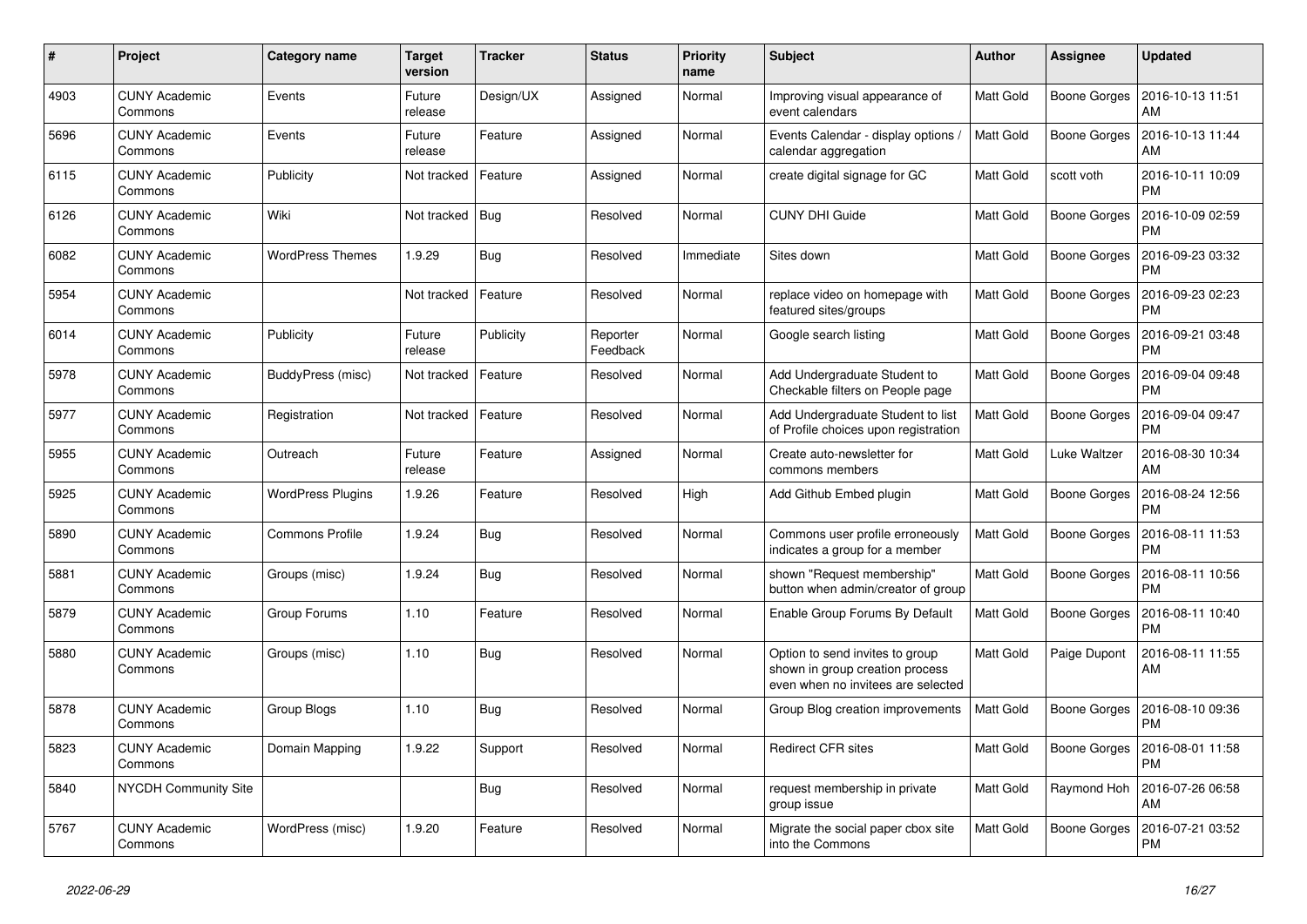| #    | Project                         | <b>Category name</b>      | <b>Target</b><br>version | <b>Tracker</b> | <b>Status</b> | <b>Priority</b><br>name | <b>Subject</b>                                                                | <b>Author</b> | <b>Assignee</b>     | <b>Updated</b>                |
|------|---------------------------------|---------------------------|--------------------------|----------------|---------------|-------------------------|-------------------------------------------------------------------------------|---------------|---------------------|-------------------------------|
| 5519 | NYCDH Community Site            |                           |                          | Feature        | Resolved      | Normal                  | Add all NYCDH members to the<br>Announcements Group                           | Matt Gold     | Raymond Hoh         | 2016-07-20 07:30<br><b>PM</b> |
| 5742 | <b>NYCDH Community Site</b>     |                           |                          | <b>Bug</b>     | Resolved      | Normal                  | images in slideshow not working                                               | Matt Gold     | Raymond Hoh         | 2016-07-20 07:24<br><b>PM</b> |
| 5738 | <b>CUNY Academic</b><br>Commons | Group Forums              |                          | <b>Bug</b>     | Rejected      | Normal                  | Forum post list formatting didn't<br>come through                             | Matt Gold     | Boone Gorges        | 2016-07-02 01:09<br><b>PM</b> |
| 5736 | <b>CUNY Academic</b><br>Commons | WordPress (misc)          | Not tracked              | Support        | Resolved      | Normal                  | Create GCDI dev site                                                          | Matt Gold     | Boone Gorges        | 2016-06-27 04:23<br><b>PM</b> |
| 5516 | <b>CUNY Academic</b><br>Commons | Social Paper              | 1.9.19                   | Bug            | Rejected      | Normal                  | Adding a link to Social Paper jumps<br>position to top of page                | Matt Gold     | Boone Gorges        | 2016-06-21 09:54<br><b>PM</b> |
| 5693 | <b>CUNY Academic</b><br>Commons | Social Paper              | Not tracked              | Publicity      | Resolved      | Normal                  | Social Paper Stats for grant report                                           | Matt Gold     | Boone Gorges        | 2016-06-14 09:21<br><b>PM</b> |
| 5691 | <b>CUNY Academic</b><br>Commons | <b>Blogs (BuddyPress)</b> | Future<br>release        | Bug            | Assigned      | High                    | Differing numbers on Sites display                                            | Matt Gold     | Raymond Hoh         | 2016-06-13 01:37<br><b>PM</b> |
| 5631 | <b>CUNY Academic</b><br>Commons | <b>WordPress Plugins</b>  | 1.9.17                   | Feature        | Resolved      | Normal                  | WP Super Edit Plugin                                                          | Matt Gold     | Boone Gorges        | 2016-06-01 11:57<br><b>PM</b> |
| 335  | <b>CUNY Academic</b><br>Commons | Wiki                      |                          | Bug            | Rejected      | Normal                  | Link attribute on images is stripped<br>when MW pages are edited              | Matt Gold     | Boone Gorges        | 2016-05-31 12:17<br><b>PM</b> |
| 5513 | <b>CUNY Academic</b><br>Commons | Reply By Email            | 1.9.17                   | <b>Bug</b>     | Resolved      | Low                     | Header issues on a RBE post                                                   | Matt Gold     | Raymond Hoh         | 2016-05-31 11:44<br>AM        |
| 5606 | <b>CUNY Academic</b><br>Commons | Group Forums              | Not tracked              | Feature        | Resolved      | Normal                  | Allow .txt files as forum post<br>attachments                                 | Matt Gold     | Boone Gorges        | 2016-05-24 07:37<br>AM        |
| 5556 | <b>CUNY Academic</b><br>Commons | WordPress (misc)          | 1.9.16                   | Bug            | Resolved      | Normal                  | Blog comment leads to<br>unauthorized post warning                            | Matt Gold     | <b>Boone Gorges</b> | 2016-05-21 11:12<br><b>PM</b> |
| 5512 | <b>CUNY Academic</b><br>Commons | <b>WordPress Plugins</b>  | 1.9.15                   | Feature        | Resolved      | Normal                  | Update premium plugin -- Google<br><b>Drive</b>                               | Matt Gold     | Boone Gorges        | 2016-05-11 11:12<br><b>PM</b> |
| 5411 | <b>CUNY Academic</b><br>Commons | <b>WordPress Themes</b>   | 1.10                     | Feature        | Resolved      | Normal                  | Child theme for the MALS program                                              | Matt Gold     | Daniel Jones        | 2016-05-09 08:51<br><b>PM</b> |
| 5520 | NYCDH Community Site            |                           |                          | Feature        | Resolved      | Normal                  | Auto-Add Newly Registered<br>Members to the Announcements<br>Group            | Matt Gold     | Raymond Hoh         | 2016-05-03 07:25<br>PM        |
| 5504 | <b>CUNY Academic</b><br>Commons | <b>WordPress Plugins</b>  |                          | Support        | Resolved      | Normal                  | Embedding CartoDB maps                                                        | Matt Gold     | Boone Gorges        | 2016-04-30 10:49<br>AM        |
| 5486 | <b>CUNY Academic</b><br>Commons | <b>BuddyPress Docs</b>    | 1.9.15                   | Bug            | Resolved      | Low                     | Doc history not showing up                                                    | Matt Gold     | Boone Gorges        | 2016-04-24 11:50<br>AM        |
| 5440 | <b>CUNY Academic</b><br>Commons |                           |                          | <b>Bug</b>     | Rejected      | Normal                  | New account notification email<br>question                                    | Matt Gold     | Raymond Hoh         | 2016-04-21 12:12<br>AM        |
| 5447 | <b>NYCDH Community Site</b>     |                           |                          | <b>Bug</b>     | Resolved      | Normal                  | Forum post notification doesn't note   Matt Gold<br>presence of an attachment |               | Raymond Hoh         | 2016-04-15 12:19<br><b>PM</b> |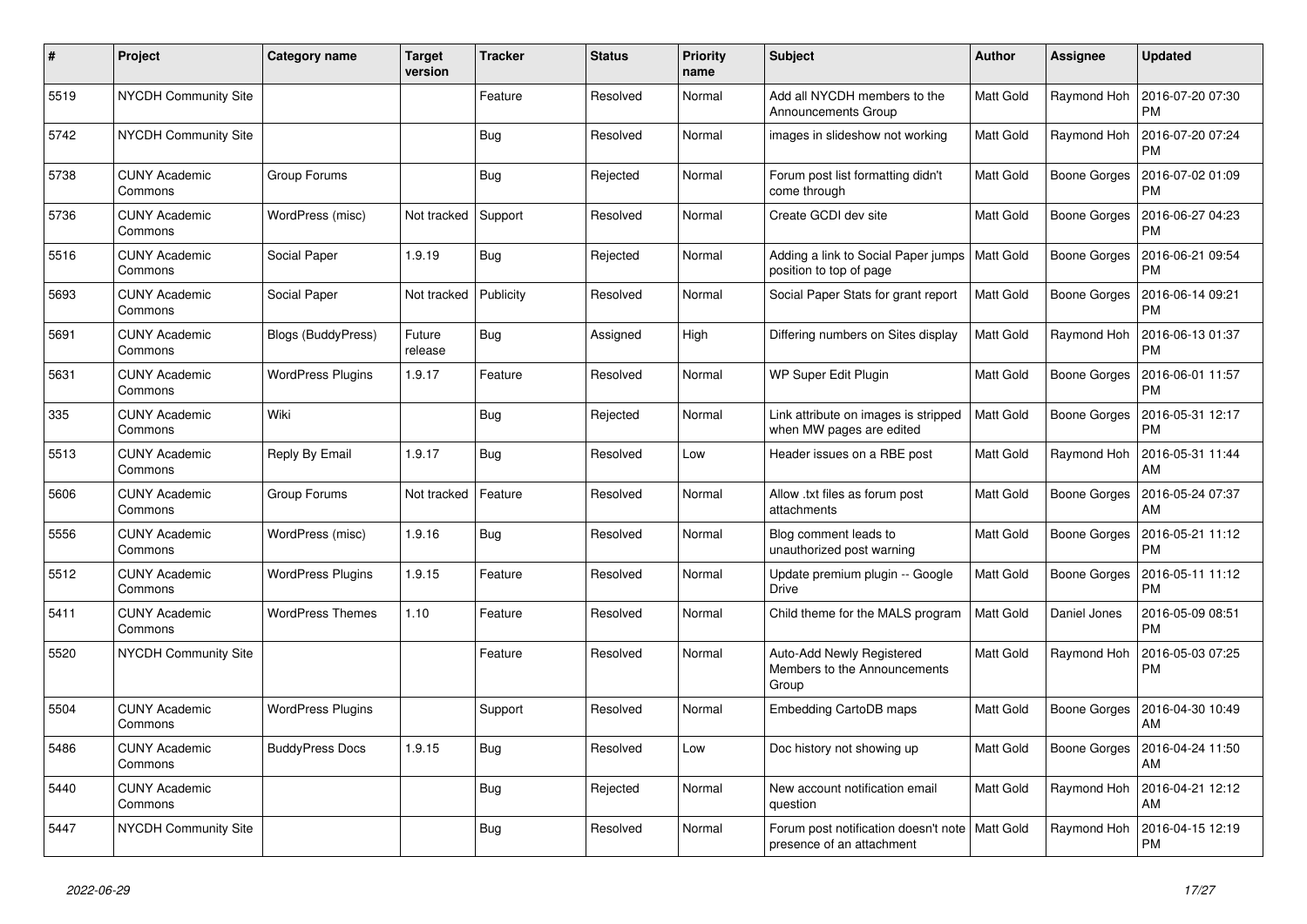| $\pmb{\#}$ | Project                         | <b>Category name</b>       | <b>Target</b><br>version | <b>Tracker</b> | <b>Status</b> | <b>Priority</b><br>name | Subject                                                                                      | Author           | Assignee            | <b>Updated</b>                |
|------------|---------------------------------|----------------------------|--------------------------|----------------|---------------|-------------------------|----------------------------------------------------------------------------------------------|------------------|---------------------|-------------------------------|
| 3657       | <b>CUNY Academic</b><br>Commons | WordPress (misc)           | Not tracked              | Feature        | <b>New</b>    | Normal                  | Create alert for GC email<br>addresses                                                       | Matt Gold        | Matt Gold           | 2016-04-14 11:29<br><b>PM</b> |
| 5445       | <b>NYCDH Community Site</b>     |                            |                          | <b>Bug</b>     | Resolved      | Normal                  | Private group question                                                                       | Matt Gold        | Raymond Hoh         | 2016-04-13 01:58<br><b>PM</b> |
| 5442       | <b>CUNY Academic</b><br>Commons | cuny.is                    | 1.9.14                   | Bug            | Resolved      | Normal                  | Shortlink creation problem                                                                   | Matt Gold        | <b>Boone Gorges</b> | 2016-04-12 11:03<br><b>PM</b> |
| 5222       | <b>CUNY Academic</b><br>Commons | <b>Email Notifications</b> | Not tracked              | Feature        | Resolved      | Normal                  | Change email address in the footer<br>of email notifications                                 | <b>Matt Gold</b> | Matt Gold           | 2016-04-08 11:49<br>AM        |
| 5415       | <b>CUNY Academic</b><br>Commons | Reply By Email             | 1.9.13                   | Bug            | Resolved      | Normal                  | Received a "Your RBE Message<br>could not be posted" error even<br>though the message posted | Matt Gold        | Raymond Hoh         | 2016-04-07 03:41<br><b>PM</b> |
| 5097       | <b>CUNY Academic</b><br>Commons | Registration               | Not tracked              | Support        | Resolved      | Normal                  | Bulk account creation                                                                        | Matt Gold        | Boone Gorges        | 2016-04-07 11:14<br>AM        |
| 4405       | <b>CUNY Academic</b><br>Commons | <b>Public Portfolio</b>    | 1.9.12                   | Bug            | Resolved      | Normal                  | New portfolio text not saving                                                                | Matt Gold        | Boone Gorges        | 2016-04-04 02:12<br>PM        |
| 4676       | <b>CUNY Academic</b><br>Commons | Events                     | 1.9.12                   | Feature        | Resolved      | Normal                  | Offer silent option (no email<br>notification) for events calendar in<br>groups              | Matt Gold        | Daniel Jones        | 2016-03-28 03:57<br><b>PM</b> |
| 3497       | <b>CUNY Academic</b><br>Commons | Publicity                  | Not tracked              | Bug            | Resolved      | Normal                  | News blog post & hero slide on free   Matt Gold<br>software contributions                    |                  | scott voth          | 2016-03-09 06:48<br><b>PM</b> |
| 3370       | <b>CUNY Academic</b><br>Commons | <b>WordPress Plugins</b>   | Not tracked              | Outreach       | Resolved      | Normal                  | Package Registration Plugin for<br><b>WP Repo Release</b>                                    | Matt Gold        | Raymond Hoh         | 2016-03-08 11:57<br>AM        |
| 1382       | <b>CUNY Academic</b><br>Commons | WordPress (misc)           | Not tracked              | Outreach       | Resolved      | Normal                  | <b>Add Recent Commons</b><br>Presentations to "Campus<br>Outreach" Tab on News Blog          | Matt Gold        | scott voth          | 2016-03-04 08:48<br>AM        |
| 3369       | <b>CUNY Academic</b><br>Commons | Reply By Email             | Not tracked              | Outreach       | Hold          | Normal                  | Release reply by email to WP<br>plugin directory                                             | Matt Gold        | Raymond Hoh         | 2016-03-01 12:46<br><b>PM</b> |
| 5220       | <b>CUNY Academic</b><br>Commons | Reply By Email             | 1.9.9                    | Bug            | Resolved      | Normal                  | Post by Email error                                                                          | Matt Gold        | Raymond Hoh         | 2016-03-01 12:30<br><b>PM</b> |
| 5274       | <b>CUNY Academic</b><br>Commons |                            |                          | Bug            | Resolved      | Normal                  | RBE - received erroneous<br>notification of reply not being<br>posted                        | Matt Gold        |                     | 2016-02-29 03:46<br><b>PM</b> |
| 4986       | <b>CUNY Academic</b><br>Commons | ZenDesk                    | Not tracked              | Support        | Assigned      | Normal                  | Prepare documentation for<br>Zendesk re web widget                                           | Matt Gold        | Samantha<br>Raddatz | 2016-02-25 03:09<br><b>PM</b> |
| 861        | <b>CUNY Academic</b><br>Commons | WordPress (misc)           | Not tracked              | Feature        | Rejected      | Normal                  | Embed Wikipedia Page in About<br>Page                                                        | Matt Gold        | Matt Gold           | 2016-02-23 06:00<br>PM        |
| 636        | <b>CUNY Academic</b><br>Commons | WordPress (misc)           | Not tracked Support      |                | Assigned      | Normal                  | Create Lynda.com-like Table of<br>Contents for Prospective Tutorial<br>Screencasts           | Matt Gold        | scott voth          | 2016-02-23 03:12<br><b>PM</b> |
| 4070       | <b>CUNY Academic</b><br>Commons | Analytics                  | Not tracked Support      |                | Assigned      | Normal                  | Request for JITP site analytics                                                              | Matt Gold        | Seth Persons        | 2016-02-23 03:09<br><b>PM</b> |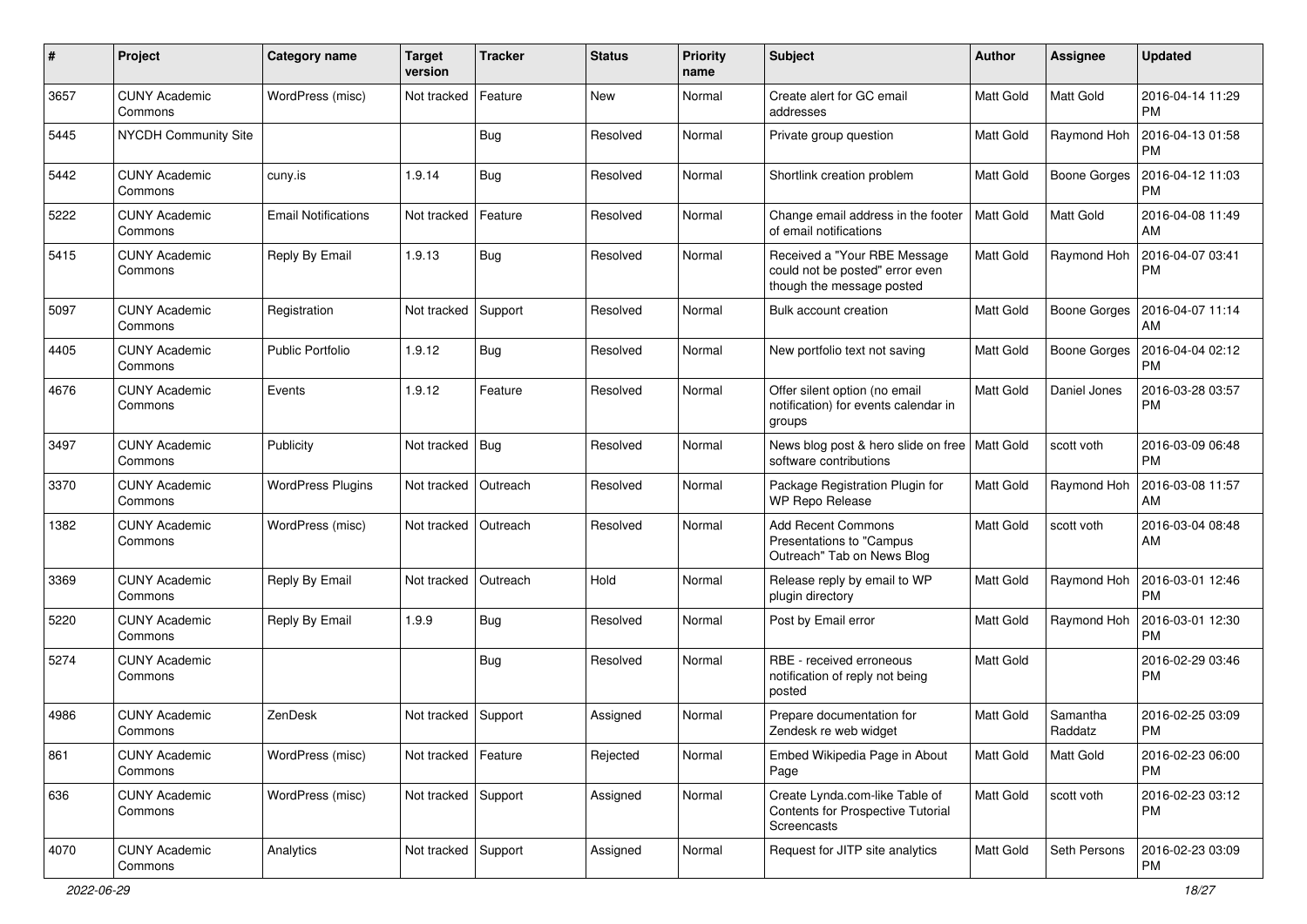| #    | Project                         | Category name              | <b>Target</b><br>version | <b>Tracker</b> | <b>Status</b> | <b>Priority</b><br>name | <b>Subject</b>                                                                      | Author           | <b>Assignee</b>     | <b>Updated</b>                |
|------|---------------------------------|----------------------------|--------------------------|----------------|---------------|-------------------------|-------------------------------------------------------------------------------------|------------------|---------------------|-------------------------------|
| 5237 | <b>CUNY Academic</b><br>Commons | <b>Email Invitations</b>   | 1.9.8                    | Feature        | Resolved      | Normal                  | Remove restrictions on undergrad<br>student email domains                           | Matt Gold        | Boone Gorges        | 2016-02-19 03:16<br><b>PM</b> |
| 5231 | <b>CUNY Academic</b><br>Commons | Registration               | 1.9.8                    | Feature        | Resolved      | Normal                  | Create role that allows community<br>facilitators to access the<br>Unconfirmed tool | Matt Gold        | <b>Boone Gorges</b> | 2016-02-19 01:31<br>AM        |
| 2580 | <b>CUNY Academic</b><br>Commons | Events                     |                          | Feature        | Rejected      | Low                     | Time.ly - possible calendar plugin                                                  | <b>Matt Gold</b> | Chris Stein         | 2016-02-15 11:19<br><b>PM</b> |
| 5127 | <b>CUNY Academic</b><br>Commons | <b>Email Notifications</b> | 1.9.7                    | Bug            | Resolved      | Normal                  | Forum posts to multiple groups --<br>no notice in attachment                        | Matt Gold        | Daniel Jones        | 2016-02-07 10:08<br><b>PM</b> |
| 3153 | <b>CUNY Academic</b><br>Commons | Documentation              | Not tracked              | Documentation  | Resolved      | Normal                  | Update Sliders Page on Codex                                                        | Matt Gold        | scott voth          | 2016-02-07 10:05<br><b>PM</b> |
| 4180 | <b>CUNY Academic</b><br>Commons | WordPress (misc)           | Not tracked              | Bug            | Resolved      | High                    | Cache issues: site deletion process                                                 | Matt Gold        | <b>Boone Gorges</b> | 2016-02-07 10:05<br><b>PM</b> |
| 5179 | <b>CUNY Academic</b><br>Commons | Homepage Slides            | 1.9.6                    | Bug            | Resolved      | High                    | homepage slider image broken                                                        | Matt Gold        | Raymond Hoh         | 2016-02-01 11:26<br><b>PM</b> |
| 3706 | <b>CUNY Academic</b><br>Commons | commonsinabox.org          | Not tracked              | Feature        | Resolved      | Normal                  | CBOX nav bar                                                                        | Matt Gold        | scott voth          | 2016-01-26 05:26<br><b>PM</b> |
| 4979 | <b>CUNY Academic</b><br>Commons | Group Forums               | Not tracked              | Bug            | Resolved      | Normal                  | File size limit exceeded?                                                           | Matt Gold        | Matt Gold           | 2016-01-26 05:16<br><b>PM</b> |
| 383  | <b>CUNY Academic</b><br>Commons | Documentation              | Not tracked              | Feature        | Rejected      | Normal                  | Purchase WP101 Videos                                                               | Matt Gold        | <b>Matt Gold</b>    | 2016-01-26 05:12<br><b>PM</b> |
| 176  | <b>CUNY Academic</b><br>Commons | Documentation              | Not tracked              | Feature        | Rejected      | Normal                  | Consider adding submenu to Help<br>section                                          | Matt Gold        | <b>Matt Gold</b>    | 2016-01-26 05:12<br><b>PM</b> |
| 3547 | <b>CUNY Academic</b><br>Commons | <b>Email Notifications</b> | Not tracked              | Bug            | Resolved      | Urgent                  | Email notifications not working                                                     | Matt Gold        | Matt Gold           | 2016-01-26 05:11<br><b>PM</b> |
| 3489 | <b>CUNY Academic</b><br>Commons | commonsinabox.org          | Not tracked              | Feature        | Resolved      | Normal                  | Tighten security on CBOX demo<br>site registration                                  | Matt Gold        | Boone Gorges        | 2016-01-26 04:32<br><b>PM</b> |
| 3518 | <b>CUNY Academic</b><br>Commons | WordPress (misc)           | Not tracked              | Support        | Rejected      | Normal                  | Moderated comment spam                                                              | Matt Gold        | Boone Gorges        | 2016-01-26 03:26<br><b>PM</b> |
| 3437 | <b>CUNY Academic</b><br>Commons | Registration               | Not tracked              | Support        | Resolved      | Normal                  | Unconfirmed question                                                                | Matt Gold        | Boone Gorges        | 2016-01-26 12:07<br><b>PM</b> |
| 3410 | <b>CUNY Academic</b><br>Commons | cuny.is                    | Not tracked              | Publicity      | Resolved      | Normal                  | DH Praxis cuny is request                                                           | Matt Gold        | Boone Gorges        | 2016-01-26 12:03<br>РM        |
| 3243 | CUNY Academic<br>Commons        | <b>Email Notifications</b> | Not tracked              | Support        | Rejected      | Normal                  | LAGCC email system stripping<br>links from email message                            | Matt Gold        | Micki Kaufman       | 2016-01-26 11:55<br>AM        |
| 3127 | <b>CUNY Academic</b><br>Commons | <b>WordPress Plugins</b>   | Not tracked              | Documentation  | Resolved      | Normal                  | Document our Google Form embed   Matt Gold                                          |                  | scott voth          | 2016-01-26 11:27<br>AM        |
| 2150 | <b>CUNY Academic</b><br>Commons | WordPress (misc)           | Not tracked              | Support        | Rejected      | Normal                  | Issue getting new member onto the<br>Commons                                        | Matt Gold        | Matt Gold           | 2016-01-26 11:03<br>AM        |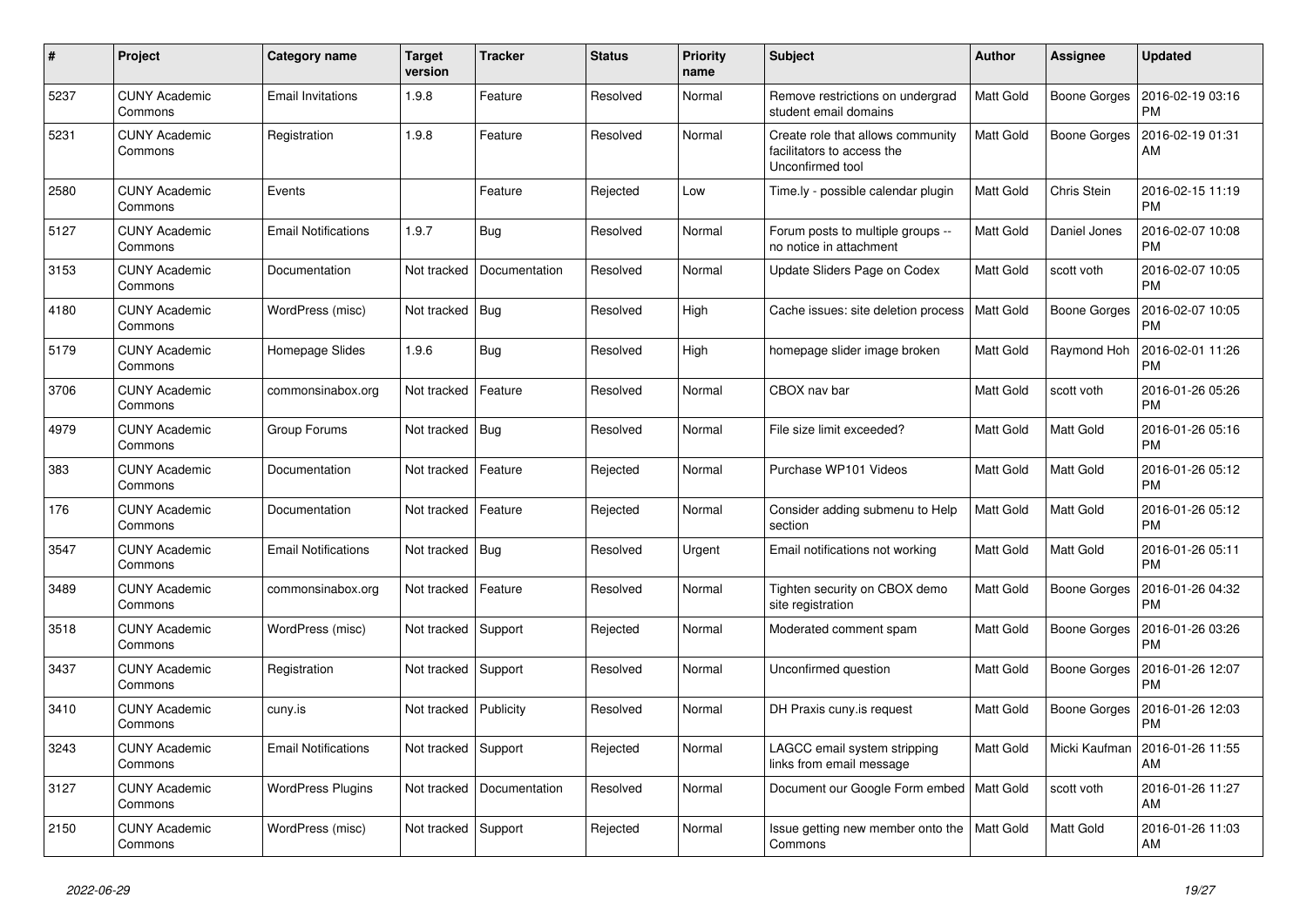| #    | Project                         | Category name            | <b>Target</b><br>version | <b>Tracker</b> | <b>Status</b> | <b>Priority</b><br>name | <b>Subject</b>                                                     | <b>Author</b>    | <b>Assignee</b>     | <b>Updated</b>                |
|------|---------------------------------|--------------------------|--------------------------|----------------|---------------|-------------------------|--------------------------------------------------------------------|------------------|---------------------|-------------------------------|
| 1260 | <b>CUNY Academic</b><br>Commons | WordPress (misc)         | Not tracked              | Outreach       | Resolved      | Normal                  | Send email blast                                                   | <b>Matt Gold</b> | Michael Smith       | 2016-01-26 11:01<br>AM        |
| 637  | <b>CUNY Academic</b><br>Commons | WordPress (misc)         | Not tracked              | Outreach       | Resolved      | Normal                  | Create Table of Contents for<br>Hour-Long Commons presentation     | Matt Gold        | Michael Smith       | 2016-01-26 10:55<br>AM        |
| 598  | <b>CUNY Academic</b><br>Commons | Wiki                     | Not tracked              | Feature        | Rejected      | Normal                  | Get wiki redesign info to CIC                                      | Matt Gold        | Matt Gold           | 2016-01-26 10:54<br>AM        |
| 654  | <b>CUNY Academic</b><br>Commons | BuddyPress (misc)        | Not tracked              | Feature        | Rejected      | Normal                  | User Interface Issues                                              | Matt Gold        | Chris Stein         | 2016-01-26 10:53<br>AM        |
| 329  | <b>CUNY Academic</b><br>Commons |                          | Not tracked              | Support        | Resolved      | Normal                  | 10 Things to Do After You Sign Up                                  | Matt Gold        | <b>Brian Foote</b>  | 2016-01-26 10:51<br>AM        |
| 122  | <b>CUNY Academic</b><br>Commons | Upgrades                 | Not tracked              | Feature        | Rejected      | Normal                  | Create Single Sign on for<br><b>UserVoice</b>                      | Matt Gold        | <b>Zach Davis</b>   | 2016-01-26 10:50<br>AM        |
| 2355 | <b>CUNY Academic</b><br>Commons | commonsinabox.org        | Not tracked              | Feature        | Resolved      | Normal                  | Set up cbox.org                                                    | Matt Gold        | <b>Boone Gorges</b> | 2016-01-26 12:34<br>AM        |
| 2271 | <b>CUNY Academic</b><br>Commons | commonsinabox.org        | Not tracked              | Feature        | Resolved      | Normal                  | CBOX forum posts include "notify<br>by email" checkbox             | Matt Gold        | Boone Gorges        | 2016-01-26 12:33<br>AM        |
| 2106 | <b>CUNY Academic</b><br>Commons | BuddyPress (misc)        | Not tracked              | Support        | Resolved      | Normal                  | Blog posts part of group activity<br>feed                          | Matt Gold        | Boone Gorges        | 2016-01-26 12:30<br>AM        |
| 2084 | <b>CUNY Academic</b><br>Commons | WordPress (misc)         | Not tracked              | Support        | Rejected      | Normal                  | User reports redirect error                                        | Matt Gold        | Boone Gorges        | 2016-01-26 12:27<br>AM        |
| 1177 | <b>CUNY Academic</b><br>Commons | WordPress (misc)         | Not tracked              | Support        | Rejected      | Normal                  | Member claims that a previously<br>created account has disappeared | Matt Gold        | Boone Gorges        | 2016-01-26 12:23<br>AM        |
| 1103 | <b>CUNY Academic</b><br>Commons | WordPress (misc)         | Not tracked              | Support        | Resolved      | Normal                  | Slideshare Embeds?                                                 | Matt Gold        | Boone Gorges        | 2016-01-26 12:21<br>AM        |
| 1095 | <b>CUNY Academic</b><br>Commons | <b>WordPress Plugins</b> | Not tracked              | Feature        | Rejected      | Normal                  | Install ComicPress Theme and<br>Plugin                             | Matt Gold        | Boone Gorges        | 2016-01-26 12:19<br>AM        |
| 812  | <b>CUNY Academic</b><br>Commons | <b>WordPress Plugins</b> | Not tracked              | Feature        | Resolved      | Normal                  | Wiki Inc on the Main Commons<br>blog                               | Matt Gold        | <b>Boone Gorges</b> | 2016-01-26 12:19<br>AM        |
| 708  | <b>CUNY Academic</b><br>Commons | WordPress (misc)         | Not tracked              | Support        | Rejected      | Normal                  | Question about Backup                                              | Matt Gold        | <b>Boone Gorges</b> | 2016-01-26 12:17<br>AM        |
| 157  | <b>CUNY Academic</b><br>Commons | BuddyPress (misc)        | Not tracked              | Feature        | Rejected      | Normal                  | Conduct a review of BuddyPress<br>plugins                          | Matt Gold        | Boone Gorges        | 2016-01-26 12:16<br>AM        |
| 402  | <b>CUNY Academic</b><br>Commons | BuddyPress (misc)        | Not tracked              | Support        | Resolved      | Normal                  | Name Change Request                                                | Matt Gold        | Boone Gorges        | 2016-01-26 12:15<br>AM        |
| 2059 | <b>CUNY Academic</b><br>Commons | Domain Mapping           | 1.9.6                    | Bug            | Resolved      | Low                     | Domain Mapping Issue                                               | Matt Gold        | <b>Boone Gorges</b> | 2016-01-25 11:54<br><b>PM</b> |
| 5128 | CUNY Academic<br>Commons        | Group Forums             | 1.9.5                    | <b>Bug</b>     | Resolved      | Normal                  | Botched forum display of posting to<br>multiple groups info        | Matt Gold        | Daniel Jones        | 2016-01-19 03:13<br>PM        |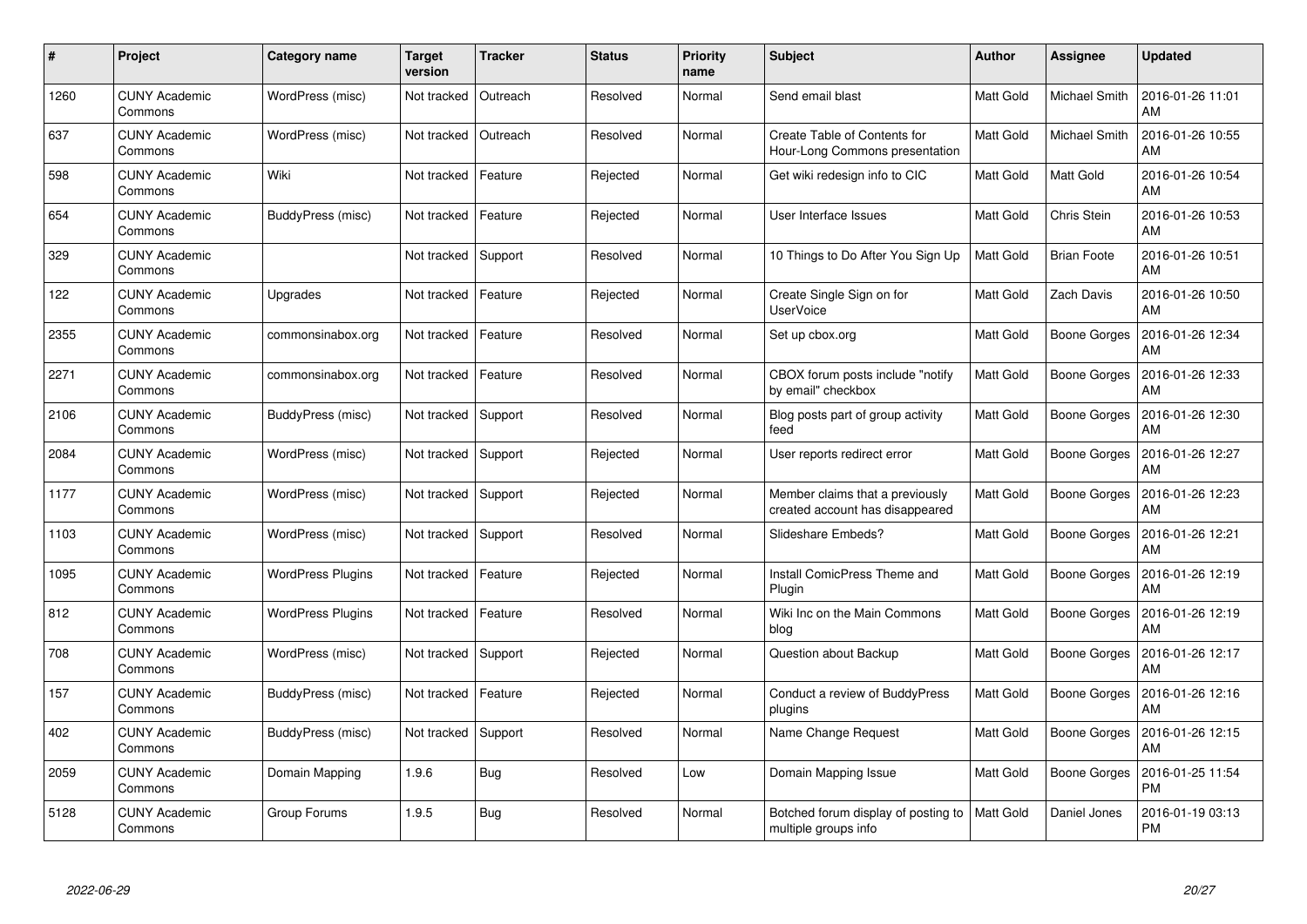| $\pmb{\#}$ | Project                         | Category name          | <b>Target</b><br>version | <b>Tracker</b> | <b>Status</b> | <b>Priority</b><br>name | <b>Subject</b>                                                                                | Author           | Assignee            | <b>Updated</b>                |
|------------|---------------------------------|------------------------|--------------------------|----------------|---------------|-------------------------|-----------------------------------------------------------------------------------------------|------------------|---------------------|-------------------------------|
| 5131       | <b>CUNY Academic</b><br>Commons | Commons In A Box       |                          | Outreach       | Resolved      | Normal                  | Add digital archaeology commons<br>to CBOX showcase                                           | <b>Matt Gold</b> | scott voth          | 2016-01-16 03:27<br><b>PM</b> |
| 4648       | <b>CUNY Academic</b><br>Commons | Wiki                   | 1.10                     | Feature        | Duplicate     | Normal                  | Create plan for deprecating the wiki   Matt Gold                                              |                  | Stephen Real        | 2016-01-06 12:35<br><b>PM</b> |
| 5055       | <b>NYCDH Community Site</b>     |                        |                          | Bug            | Resolved      | Normal                  | Up file size limit on forum<br>attachments                                                    | Matt Gold        |                     | 2015-12-21 01:30<br><b>PM</b> |
| 5014       | <b>CUNY Academic</b><br>Commons | Social Paper           | 1.9.1                    | <b>Bug</b>     | Resolved      | Normal                  | Slow loading of new SP papers                                                                 | Matt Gold        | Boone Gorges        | 2015-12-14 10:08<br>AM        |
| 5022       | <b>CUNY Academic</b><br>Commons | Wiki                   | 1.9.1                    | Bug            | Resolved      | High                    | Main nav bar different on wiki page                                                           | Matt Gold        | Boone Gorges        | 2015-12-11 09:31<br><b>PM</b> |
| 5017       | <b>CUNY Academic</b><br>Commons | Social Paper           | 1.9.1                    | Bug            | Resolved      | Normal                  | Paper Hub styling issue                                                                       | Matt Gold        | Boone Gorges        | 2015-12-11 03:36<br><b>PM</b> |
| 4080       | <b>CUNY Academic</b><br>Commons | Events                 | 1.9                      | Bug            | Resolved      | Normal                  | Events Calendar: Allow sites to<br>embed calendars from groups<br>(perhaps via BP group blog) | Matt Gold        | Raymond Hoh         | 2015-12-03 06:24<br><b>PM</b> |
| 4939       | <b>CUNY Academic</b><br>Commons | Social Paper           | 1.9                      | Design/UX      | Resolved      | Normal                  | Embiggen the Create New Paper<br>button on the Social Paper Hub                               | Matt Gold        | Samantha<br>Raddatz | 2015-11-30 08:51<br>AM        |
| 4636       | <b>CUNY Academic</b><br>Commons | Group Forums           | 1.8.18                   | Bug            | Resolved      | Normal                  | Silent edit option for editing forum<br>posts                                                 | <b>Matt Gold</b> | Raymond Hoh         | 2015-11-29 04:20<br><b>PM</b> |
| 4923       | <b>CUNY Academic</b><br>Commons | WordPress (misc)       | Not tracked              | Support        | Resolved      | Normal                  | Comment posting censoring                                                                     | Matt Gold        | Boone Gorges        | 2015-11-20 10:37<br><b>PM</b> |
| 4244       | <b>CUNY Academic</b><br>Commons | User Experience        | 1.9                      | Design/UX      | Resolved      | Normal                  | Posting to multiple groups                                                                    | Matt Gold        | Daniel Jones        | 2015-11-12 05:20<br><b>PM</b> |
| 291        | <b>CUNY Academic</b><br>Commons | BuddyPress (misc)      | Future<br>release        | Feature        | Rejected      | Normal                  | Add Chat/IM functionality                                                                     | Matt Gold        | Boone Gorges        | 2015-11-12 01:36<br>AM        |
| 120        | <b>CUNY Academic</b><br>Commons | BuddyPress (misc)      | 1.4                      | Feature        | Resolved      | Normal                  | <b>Consider Adding Privacy Options</b><br>Plugin for Profiles                                 | Matt Gold        | Boone Gorges        | 2015-11-12 01:02<br>AM        |
| 260        | <b>CUNY Academic</b><br>Commons | <b>Group Files</b>     | Future<br>release        | Feature        | Rejected      | Normal                  | Possible synergy between Group<br>Docs plugin and Forum<br>Attachments?                       | Matt Gold        |                     | 2015-11-12 01:00<br>AM        |
| 1187       | <b>CUNY Academic</b><br>Commons | <b>BuddyPress Docs</b> | Future<br>release        | Feature        | Rejected      | Normal                  | <b>Personal Docs</b>                                                                          | Matt Gold        | Boone Gorges        | 2015-11-12 12:58<br>AM        |
| 1334       | <b>CUNY Academic</b><br>Commons | Analytics              | Future<br>release        | Feature        | Abandoned     | Normal                  | Create Tool To Count Email<br><b>Notifications</b>                                            | Matt Gold        | Matt Gold           | 2015-11-12 12:56<br>AM        |
| 4602       | <b>CUNY Academic</b><br>Commons | Group Forums           | Future<br>release        | <b>Bug</b>     | Duplicate     | Normal                  | 'Home" button in forum search<br>leads to CAC homepage rather<br>than group homepage          | Matt Gold        | Raymond Hoh         | 2015-11-09 06:43<br>PM        |
| 1105       | <b>CUNY Academic</b><br>Commons | WordPress (misc)       | Future<br>release        | Feature        | Assigned      | Normal                  | Rephrase Blog Privacy Options                                                                 | Matt Gold        | Samantha<br>Raddatz | 2015-11-09 06:19<br><b>PM</b> |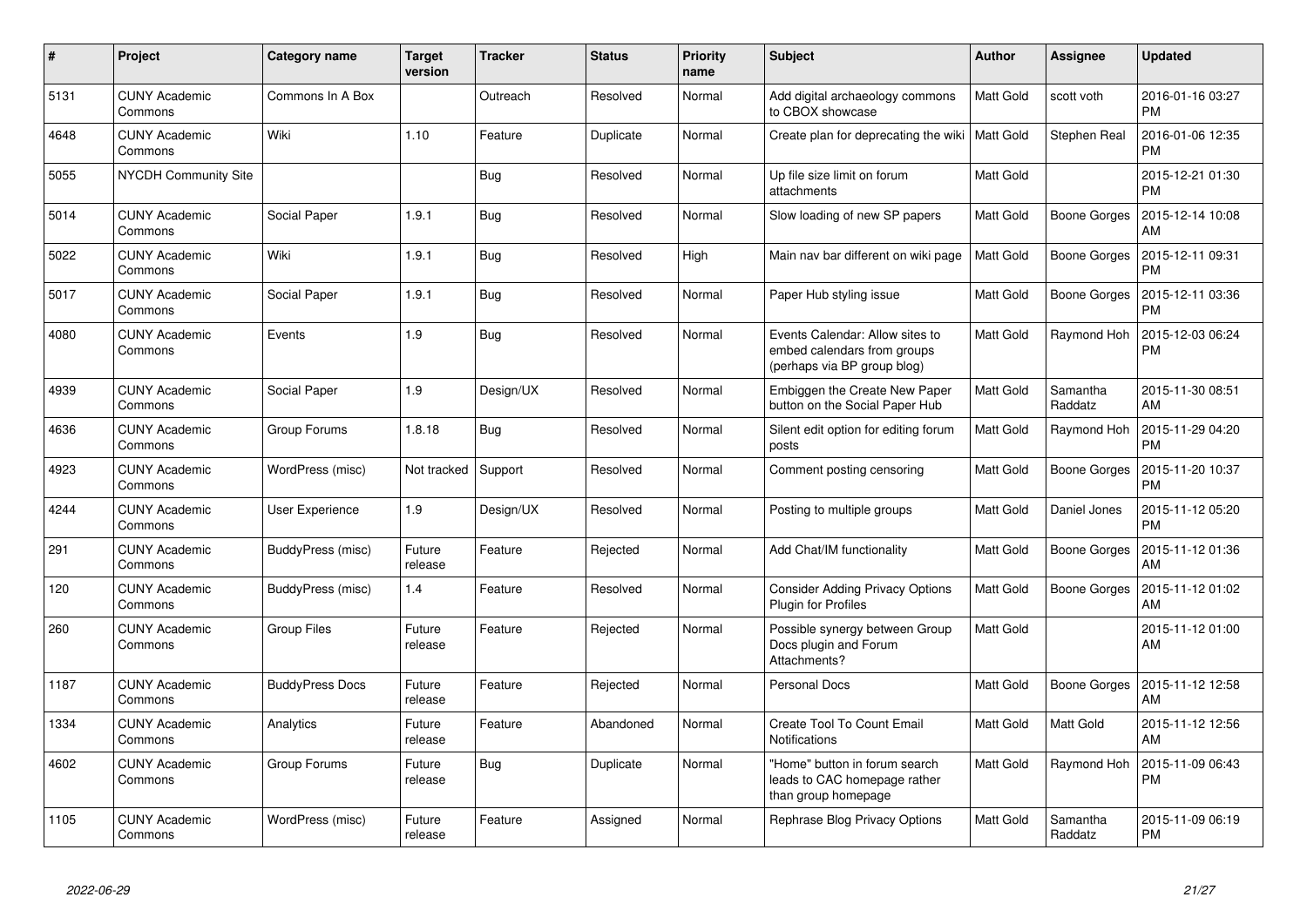| #    | Project                         | Category name              | Target<br>version | <b>Tracker</b> | <b>Status</b>        | <b>Priority</b><br>name | <b>Subject</b>                                                                | <b>Author</b>    | Assignee            | <b>Updated</b>                |
|------|---------------------------------|----------------------------|-------------------|----------------|----------------------|-------------------------|-------------------------------------------------------------------------------|------------------|---------------------|-------------------------------|
| 554  | <b>CUNY Academic</b><br>Commons | BuddyPress (misc)          | Future<br>release | Feature        | Assigned             | Normal                  | Add Trackback notifications to<br>site-wide activity feed                     | Matt Gold        | Boone Gorges        | 2015-11-09 06:19<br><b>PM</b> |
| 365  | <b>CUNY Academic</b><br>Commons | WordPress (misc)           | Future<br>release | Feature        | Assigned             | Normal                  | <b>Create Mouseover Tooltips</b><br>throughout Site                           | Matt Gold        | Chris Stein         | 2015-11-09 06:18<br><b>PM</b> |
| 497  | <b>CUNY Academic</b><br>Commons | <b>WordPress Plugins</b>   | Future<br>release | Feature        | Assigned             | Normal                  | Drag and Drop Ordering on Gallery<br>Post Plugin                              | Matt Gold        | Ron Rennick         | 2015-11-09 06:18<br><b>PM</b> |
| 287  | <b>CUNY Academic</b><br>Commons | WordPress (misc)           | Future<br>release | Feature        | Assigned             | Normal                  | Create troubleshooting tool for<br>account sign-up                            | Matt Gold        | <b>Boone Gorges</b> | 2015-11-09 06:17<br><b>PM</b> |
| 2523 | <b>CUNY Academic</b><br>Commons | <b>BuddyPress Docs</b>     | Future<br>release | Feature        | Assigned             | Normal                  | Allow Users to Upload Images to<br><b>BP</b> Docs                             | Matt Gold        | Boone Gorges        | 2015-11-09 06:14<br><b>PM</b> |
| 2013 | <b>CUNY Academic</b><br>Commons | <b>Public Portfolio</b>    | Future<br>release | Feature        | Assigned             | Low                     | Have Profile Privacy Options show<br>up only for filled-in fields             | Matt Gold        | Boone Gorges        | 2015-11-09 06:09<br><b>PM</b> |
| 333  | <b>CUNY Academic</b><br>Commons | <b>Email Notifications</b> | Future<br>release | Feature        | Assigned             | Low                     | Delay Forum Notification Email<br>Delivery Until After Editing Period<br>Ends | Matt Gold        | Raymond Hoh         | 2015-11-09 06:01<br><b>PM</b> |
| 1456 | <b>CUNY Academic</b><br>Commons | Group Invitations          | Future<br>release | Feature        | Reporter<br>Feedback | Low                     | Invite to Group Button from Profile<br>Field                                  | Matt Gold        | Samantha<br>Raddatz | 2015-11-09 05:59<br><b>PM</b> |
| 1192 | <b>CUNY Academic</b><br>Commons | <b>Group Files</b>         | Future<br>release | Feature        | Assigned             | Low                     | When posting group files, allow<br>users to add a category without<br>saving  | Matt Gold        | Raymond Hoh         | 2015-11-09 05:53<br><b>PM</b> |
| 1228 | <b>CUNY Academic</b><br>Commons | Groups (misc)              |                   | Feature        | Rejected             | Normal                  | Listserv-Like Group Email<br>Announcements for Non-Members                    | Matt Gold        | Boone Gorges        | 2015-11-09 05:53<br><b>PM</b> |
| 1191 | <b>CUNY Academic</b><br>Commons | BuddyPress (misc)          |                   | Feature        | Rejected             | Normal                  | Integrate Zotero Libraries into<br>Individual and Group Profiles              | Matt Gold        | Boone Gorges        | 2015-11-09 05:46<br><b>PM</b> |
| 653  | <b>CUNY Academic</b><br>Commons | Group Blogs                | Future<br>release | Feature        | Assigned             | Normal                  | Redesign Integration of Groups<br>and Blogs                                   | Matt Gold        | Samantha<br>Raddatz | 2015-11-09 05:40<br><b>PM</b> |
| 310  | <b>CUNY Academic</b><br>Commons | BuddyPress (misc)          | Future<br>release | Feature        | Assigned             | Low                     | <b>Friend Request Email</b>                                                   | Matt Gold        | Samantha<br>Raddatz | 2015-11-09 05:08<br><b>PM</b> |
| 253  | <b>CUNY Academic</b><br>Commons | Groups (misc)              | Future<br>release | Feature        | Duplicate            | Low                     | Group Keywords, Taxonomies, and<br><b>Suggestion Systems</b>                  | Matt Gold        | Boone Gorges        | 2015-11-09 05:04<br><b>PM</b> |
| 1981 | <b>CUNY Academic</b><br>Commons | WordPress (misc)           |                   | Feature        | Rejected             | Normal                  | Create a WordPress-based<br>alternative to UserVoice                          | Matt Gold        | Boone Gorges        | 2015-11-09 02:50<br><b>PM</b> |
| 4402 | <b>CUNY Academic</b><br>Commons | <b>Public Portfolio</b>    | 1.9               | Bug            | Resolved             | Normal                  | Github link needs full URL rather<br>than ID                                  | Matt Gold        | Daniel Jones        | 2015-11-09 02:21<br><b>PM</b> |
| 3517 | <b>CUNY Academic</b><br>Commons | My Commons                 | Future<br>release | Feature        | Assigned             | Normal                  | Mute/Unmute My Commons<br>updates                                             | Matt Gold        | Raymond Hoh         | 2015-11-09 01:19<br><b>PM</b> |
| 2707 | <b>CUNY Academic</b><br>Commons | Group Invitations          | 1.9               | Feature        | Resolved             | Normal                  | Revise Group Invitation<br><b>Explanatory Text</b>                            | <b>Matt Gold</b> | Boone Gorges        | 2015-11-09 01:00<br><b>PM</b> |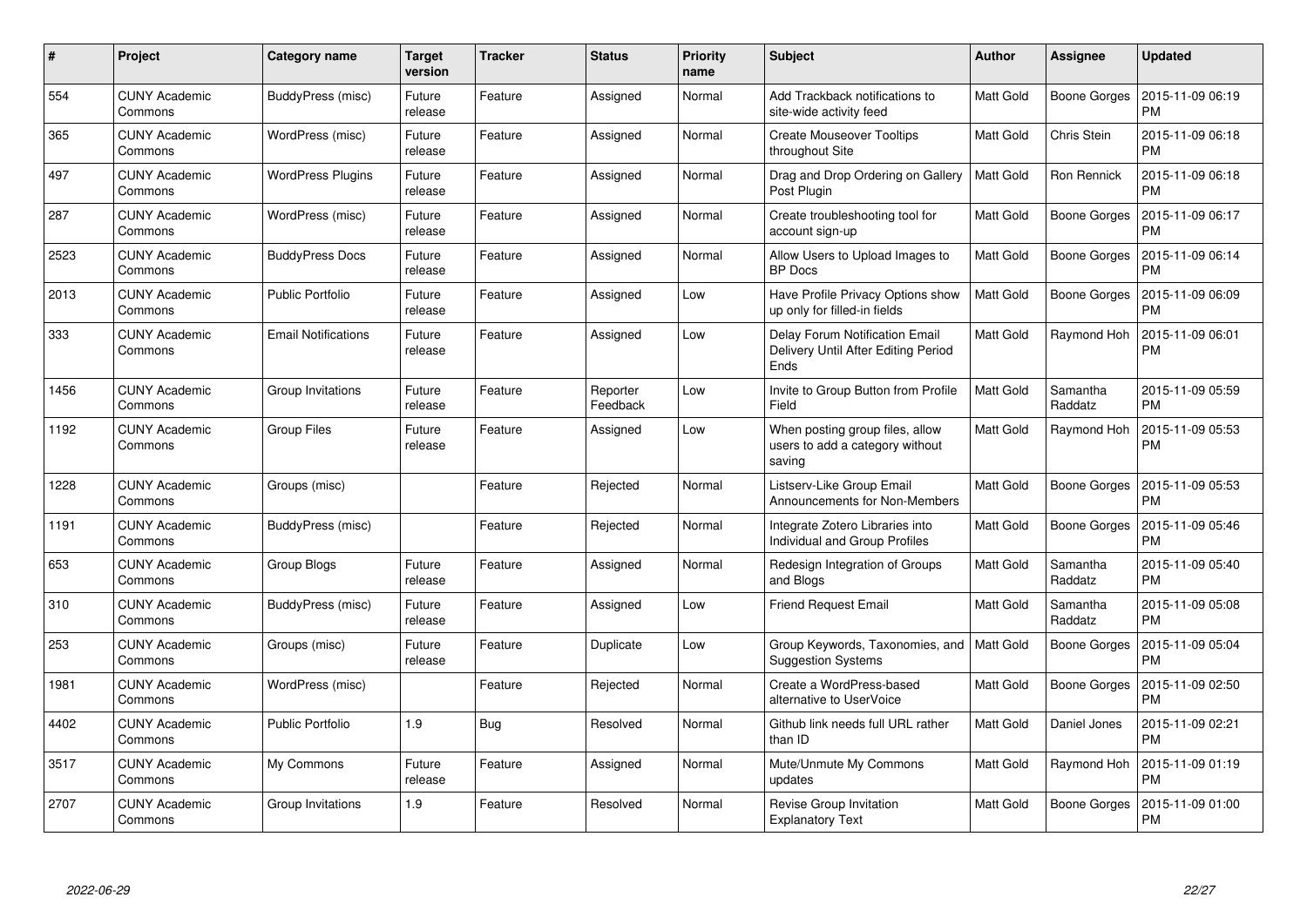| #    | Project                         | Category name              | <b>Target</b><br>version | <b>Tracker</b> | <b>Status</b> | <b>Priority</b><br>name | <b>Subject</b>                                                                         | <b>Author</b>    | Assignee            | <b>Updated</b>                |
|------|---------------------------------|----------------------------|--------------------------|----------------|---------------|-------------------------|----------------------------------------------------------------------------------------|------------------|---------------------|-------------------------------|
| 4081 | <b>CUNY Academic</b><br>Commons | Events                     | 1.9                      | <b>Bug</b>     | Duplicate     | Normal                  | Events Calendar: Allow restriction<br>of event creation ability to admins<br>on groups | Matt Gold        | Samantha<br>Raddatz | 2015-11-09 12:37<br><b>PM</b> |
| 4816 | <b>CUNY Academic</b><br>Commons | Group Invitations          | 1.8.15                   | <b>Bug</b>     | Resolved      | High                    | Group invite email notifications not<br>received                                       | <b>Matt Gold</b> | Boone Gorges        | 2015-10-26 11:56<br>AM        |
| 4802 | <b>CUNY Academic</b><br>Commons | Events                     | Not tracked              | Feature        | Resolved      | Normal                  | Calendar Display                                                                       | Matt Gold        | Boone Gorges        | 2015-10-25 01:38<br><b>PM</b> |
| 4803 | <b>CUNY Academic</b><br>Commons | <b>WordPress Plugins</b>   | 1.8.14                   | Feature        | Resolved      | Normal                  | Update Slider Revolution Plugin                                                        | Matt Gold        | Boone Gorges        | 2015-10-22 03:26<br>AM        |
| 4798 | <b>CUNY Academic</b><br>Commons | DiRT Integration           | Not tracked              | Bug            | Resolved      | Normal                  | DiRT plugin seems to have<br>disappeared                                               | Matt Gold        | Boone Gorges        | 2015-10-20 10:05<br><b>PM</b> |
| 4765 | <b>CUNY Academic</b><br>Commons | Group Forums               | 1.8.13                   | Bug            | Resolved      | Normal                  | Forum preview not showing HTML<br>tags                                                 | Matt Gold        | Boone Gorges        | 2015-10-11 10:30<br><b>PM</b> |
| 4760 | <b>CUNY Academic</b><br>Commons | <b>Email Notifications</b> | Not tracked              | Bug            | Rejected      | Normal                  | email notification contains broken<br>image                                            | Matt Gold        | Boone Gorges        | 2015-10-11 10:24<br><b>PM</b> |
| 4722 | <b>CUNY Academic</b><br>Commons | <b>BuddyPress Docs</b>     | Not tracked              | Bug            | Rejected      | Normal                  | Doc listing overflow issue                                                             | Matt Gold        | Boone Gorges        | 2015-10-11 10:09<br><b>PM</b> |
| 4763 | <b>NYCDH Community Site</b>     |                            |                          | <b>Bug</b>     | Resolved      | Normal                  | Embedded HTML link doesn't<br>appear in email notification                             | Matt Gold        | Raymond Hoh         | 2015-10-10 10:11<br>AM        |
| 4736 | <b>NYCDH Community Site</b>     |                            |                          | Bug            | Resolved      | Normal                  | NYCDH email notifications don't list<br>attachments                                    | l Matt Gold      | Raymond Hoh         | 2015-10-08 09:35<br><b>PM</b> |
| 4661 | <b>CUNY Academic</b><br>Commons | User Experience            | Future<br>release        | Bug            | Assigned      | Normal                  | <b>Simplify Events text</b>                                                            | Matt Gold        | Samantha<br>Raddatz | 2015-10-02 09:06<br><b>PM</b> |
| 4078 | <b>CUNY Academic</b><br>Commons | Events                     | 1.8.12                   | Feature        | Resolved      | Normal                  | Add iCal link to Event Calendar<br>notification emails                                 | Matt Gold        | Raymond Hoh         | 2015-09-25 09:39<br><b>PM</b> |
| 3788 | <b>CUNY Academic</b><br>Commons | cuny.is                    | 1.8.11                   | <b>Bug</b>     | Resolved      | Normal                  | CUNY.is default links?                                                                 | <b>Matt Gold</b> | Boone Gorges        | 2015-09-25 12:53<br>AM        |
| 4662 | <b>CUNY Academic</b><br>Commons | Events                     |                          | Bug            | Resolved      | Normal                  | Events ICS download not working                                                        | Matt Gold        | Raymond Hoh         | 2015-09-23 05:37<br><b>PM</b> |
| 4663 | <b>CUNY Academic</b><br>Commons | Events                     |                          | Feature        | Duplicate     | Normal                  | Add ICS download link to events<br>email notification                                  | <b>Matt Gold</b> | Boone Gorges        | 2015-09-22 08:10<br><b>PM</b> |
| 4660 | <b>CUNY Academic</b><br>Commons | Events                     | Not tracked              | <b>Bug</b>     | Resolved      | High                    | Creating new event leads to<br>whitescreen                                             | Matt Gold        | <b>Boone Gorges</b> | 2015-09-22 05:56<br><b>PM</b> |
| 4641 | <b>CUNY Academic</b><br>Commons |                            | Not tracked              | Bug            | Resolved      | Normal                  | Reply by email going to the wrong<br>address                                           | <b>Matt Gold</b> | Boone Gorges        | 2015-09-21 04:05<br><b>PM</b> |
| 4639 | <b>CUNY Academic</b><br>Commons | Home Page                  | Not tracked              | <b>Bug</b>     | Resolved      | Urgent                  | Front page slider stopped working                                                      | Matt Gold        | Boone Gorges        | 2015-09-21 03:44<br><b>PM</b> |
| 4640 | <b>CUNY Academic</b><br>Commons |                            |                          | <b>Bug</b>     | Resolved      | Normal                  | Group forum problem                                                                    | Matt Gold        | Boone Gorges        | 2015-09-21 03:44<br><b>PM</b> |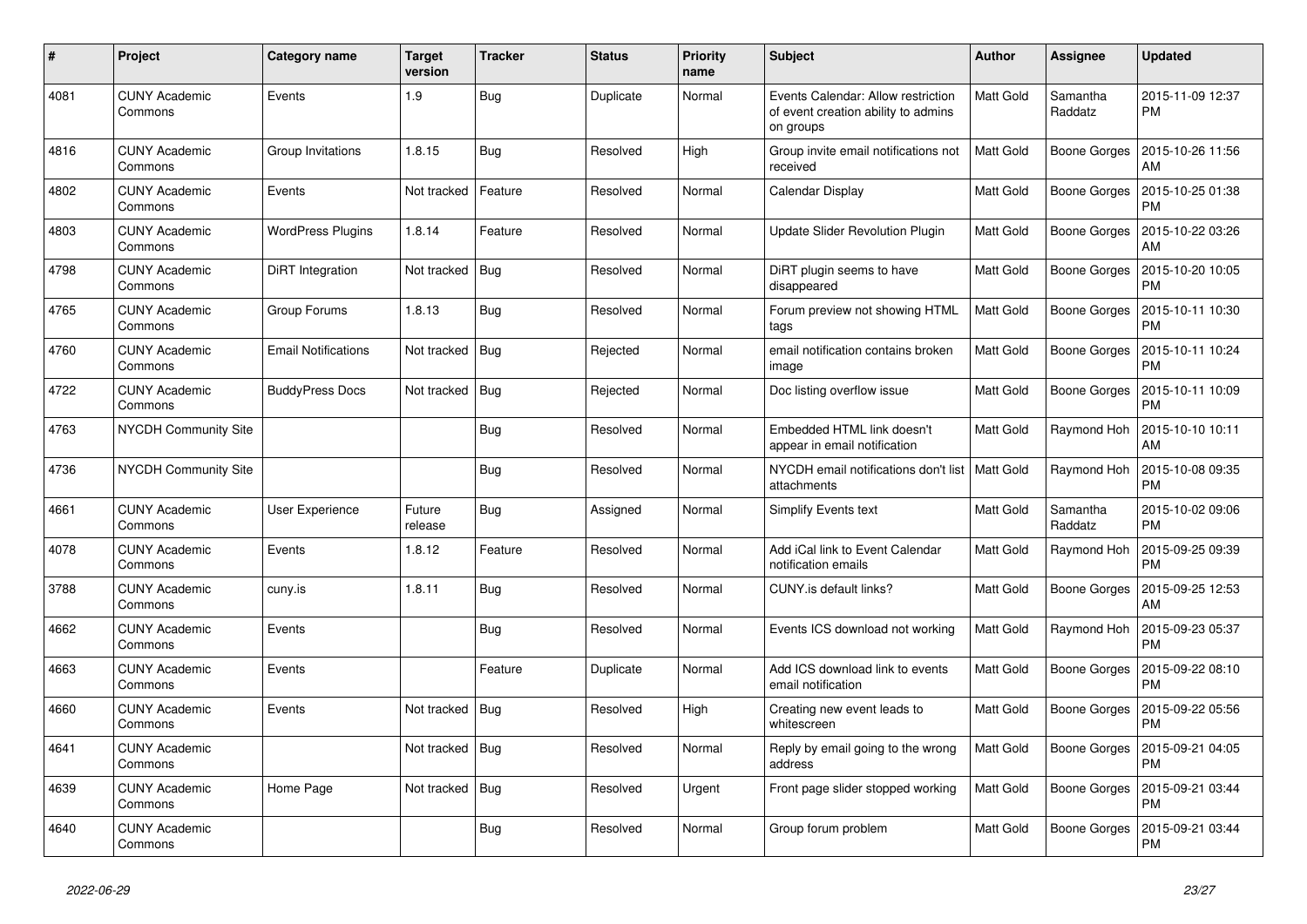| $\#$ | Project                         | Category name           | <b>Target</b><br>version | <b>Tracker</b> | <b>Status</b> | <b>Priority</b><br>name | <b>Subject</b>                                                           | <b>Author</b>    | Assignee            | <b>Updated</b>                |
|------|---------------------------------|-------------------------|--------------------------|----------------|---------------|-------------------------|--------------------------------------------------------------------------|------------------|---------------------|-------------------------------|
| 4564 | <b>CUNY Academic</b><br>Commons | Server                  |                          | <b>Bug</b>     | Rejected      | Low                     | Registration page blocked on<br>private browser windows                  | Matt Gold        | Boone Gorges        | 2015-09-06 05:02<br><b>PM</b> |
| 4472 | <b>CUNY Academic</b><br>Commons | <b>Public Portfolio</b> | 1.8.9                    | <b>Bug</b>     | Resolved      | Normal                  | Search links showing up on profiles                                      | Matt Gold        | Boone Gorges        | 2015-08-24 04:06<br>PM        |
| 4404 | <b>CUNY Academic</b><br>Commons | <b>Public Portfolio</b> | Future<br>release        | Design/UX      | Assigned      | Normal                  | Change color of permissions info<br>on portfolio editing interface       | Matt Gold        | Samantha<br>Raddatz | 2015-08-11 05:28<br><b>PM</b> |
| 4403 | <b>CUNY Academic</b><br>Commons | <b>Public Portfolio</b> |                          | <b>Bug</b>     | Duplicate     | Normal                  | Redesign social media accounts<br>section of portfolio editing interface | Matt Gold        | Boone Gorges        | 2015-08-10 04:08<br><b>PM</b> |
| 4151 | <b>CUNY Academic</b><br>Commons | <b>WordPress Themes</b> | Not tracked              | Support        | Resolved      | Normal                  | CUNY GCDI homepage image<br>links broken                                 | Matt Gold        | Daniel Jones        | 2015-08-10 02:43<br><b>PM</b> |
| 4367 | <b>CUNY Academic</b><br>Commons | DiRT Integration        | 1.8.6                    | <b>Bug</b>     | Resolved      | Normal                  | Thumbnail images broken on DiRT<br>tool listing                          | <b>Matt Gold</b> | Boone Gorges        | 2015-08-02 12:55<br>AM        |
| 4079 | <b>CUNY Academic</b><br>Commons | Events                  | 1.8.6                    | Bug            | Resolved      | Normal                  | Change ical label for Events<br>Calendar                                 | Matt Gold        | Raymond Hoh         | 2015-07-22 04:16<br><b>PM</b> |
| 4315 | <b>CUNY Academic</b><br>Commons | WordPress (misc)        | Not tracked              | Bug            | Resolved      | Normal                  | Authentication request                                                   | Matt Gold        | Boone Gorges        | 2015-07-21 05:55<br><b>PM</b> |
| 4028 | <b>CUNY Academic</b><br>Commons | Reply By Email          | Not tracked              | Bug            | Resolved      | Normal                  | Erroneous notice of Duplicate<br>posting                                 | Matt Gold        | Raymond Hoh         | 2015-07-21 10:26<br>AM        |
| 4235 | <b>CUNY Academic</b><br>Commons |                         | Not tracked              | Design/UX      | Assigned      | Normal                  | Explore user experience around<br>comments on forum topics vs docs       | Matt Gold        | Samantha<br>Raddatz | 2015-07-21 10:23<br>AM        |
| 4202 | <b>CUNY Academic</b><br>Commons | <b>WordPress Themes</b> | 1.8.4                    | Feature        | Resolved      | Normal                  | Upload new version of premium<br>Bridge theme                            | Matt Gold        | Boone Gorges        | 2015-07-02 10:12<br>AM        |
| 4187 | <b>CUNY Academic</b><br>Commons | <b>WordPress Themes</b> | 1.8.4                    | Feature        | Resolved      | Normal                  | Upload new version of premium<br>Planar theme                            | Matt Gold        | Boone Gorges        | 2015-07-02 10:11<br>AM        |
| 4238 | <b>CUNY Academic</b><br>Commons | Events                  | Future<br>release        | Feature        | Assigned      | Normal                  | Copy Events to Other Groups?                                             | Matt Gold        | Boone Gorges        | 2015-07-02 10:08<br>AM        |
| 4197 | <b>CUNY Academic</b><br>Commons | User Experience         | 1.8.4                    | <b>Bug</b>     | Resolved      | Normal                  | Open help link in same window                                            | Matt Gold        | Boone Gorges        | 2015-06-26 03:01<br><b>PM</b> |
| 4196 | <b>CUNY Academic</b><br>Commons |                         |                          | <b>Bug</b>     | Rejected      | High                    | News feed weirdness                                                      | Matt Gold        | Boone Gorges        | 2015-06-25 03:41<br><b>PM</b> |
| 4178 | <b>NYCDH Community Site</b>     |                         |                          | Outreach       | Resolved      | Normal                  | Please export member email<br>addresses for a site-wide mailing          | Matt Gold        | Raymond Hoh         | 2015-06-19 04:40<br>AM        |
| 4155 | <b>CUNY Academic</b><br>Commons | Group Forums            |                          | Bug            | Duplicate     | Normal                  | Don't see forum search                                                   | Matt Gold        | Boone Gorges        | 2015-06-16 12:32<br><b>PM</b> |
| 4111 | <b>CUNY Academic</b><br>Commons | commonsinabox.org       | Not tracked              | <b>Bug</b>     | Resolved      | Normal                  | Add Virginia DH site to CBOX<br>showcase                                 | Matt Gold        | scott voth          | 2015-06-08 10:01<br><b>PM</b> |
| 4125 | <b>CUNY Academic</b><br>Commons | <b>WordPress Themes</b> | 1.8.2                    | <b>Bug</b>     | Resolved      | Normal                  | Help overlay layer issue                                                 | Matt Gold        | Daniel Jones        | 2015-06-08 10:34<br>AM        |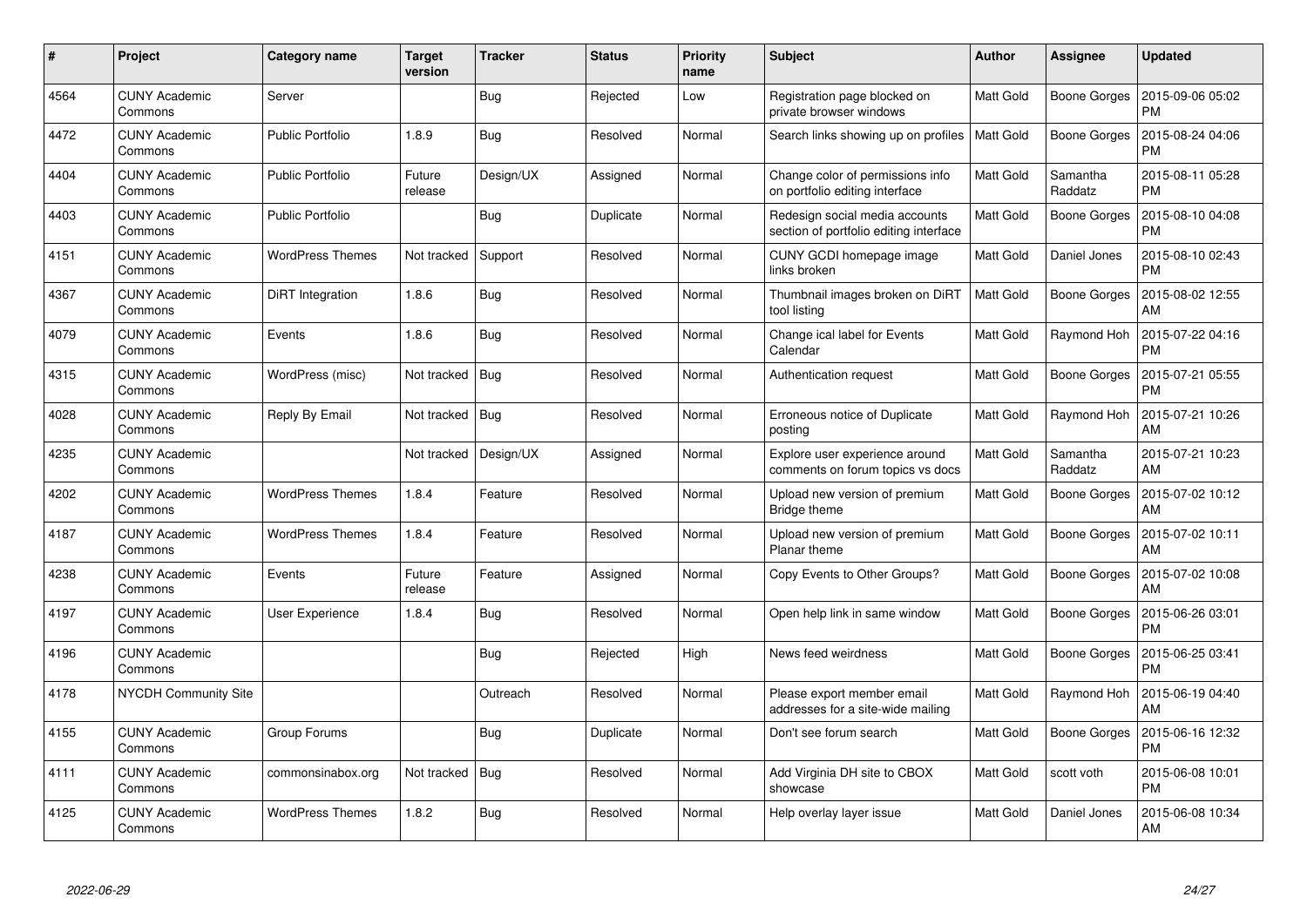| #    | Project                         | <b>Category name</b>       | <b>Target</b><br>version | <b>Tracker</b> | <b>Status</b> | <b>Priority</b><br>name | <b>Subject</b>                                                                        | Author           | <b>Assignee</b>     | <b>Updated</b>                |
|------|---------------------------------|----------------------------|--------------------------|----------------|---------------|-------------------------|---------------------------------------------------------------------------------------|------------------|---------------------|-------------------------------|
| 3625 | <b>CUNY Academic</b><br>Commons | WordPress (misc)           |                          | Bug            | Rejected      | Normal                  | Unable to manually create account<br>for non-CUNY (gmail) user                        | Matt Gold        | <b>Boone Gorges</b> | 2015-06-01 03:09<br><b>PM</b> |
| 4057 | <b>CUNY Academic</b><br>Commons | <b>BuddyPress Docs</b>     | 1.8.1                    | <b>Bug</b>     | Resolved      | Normal                  | Canceling edit mode of BP Doc<br>reloads editing screen                               | Matt Gold        | <b>Boone Gorges</b> | 2015-06-01 03:08<br><b>PM</b> |
| 3587 | CUNY Academic<br>Commons        | My Commons                 | 1.8.1                    | Bug            | Resolved      | Normal                  | Force SSL issue                                                                       | Matt Gold        | <b>Boone Gorges</b> | 2015-06-01 11:39<br>AM        |
| 4072 | <b>CUNY Academic</b><br>Commons | <b>Email Notifications</b> | 1.8.1                    | Bug            | Resolved      | Normal                  | Double email notification                                                             | <b>Matt Gold</b> | Raymond Hoh         | 2015-05-26 03:05<br>AM        |
| 3178 | <b>CUNY Academic</b><br>Commons | Group Forums               | 1.8                      | Design/UX      | Resolved      | Normal                  | Create ability to repost forums<br>posts to other forums                              | Matt Gold        | Daniel Jones        | 2015-05-21 12:55<br><b>PM</b> |
| 4053 | <b>CUNY Academic</b><br>Commons | Events                     | Future<br>release        | Feature        | Assigned      | Normal                  | Create new tab for past events                                                        | Matt Gold        | <b>Boone Gorges</b> | 2015-05-12 02:10<br><b>PM</b> |
| 4027 | <b>CUNY Academic</b><br>Commons | Commons In A Box           | Not tracked              | Design/UX      | Assigned      | Normal                  | Usability review of CBOX update<br>procedures                                         | Matt Gold        | Samantha<br>Raddatz | 2015-05-11 06:36<br><b>PM</b> |
| 3941 | <b>CUNY Academic</b><br>Commons | <b>Email Notifications</b> | 1.8.1                    | Feature        | Resolved      | Normal                  | Group forums -- Edited comment<br>notifications                                       | Matt Gold        | Daniel Jones        | 2015-05-11 04:08<br><b>PM</b> |
| 4039 | <b>CUNY Academic</b><br>Commons | <b>Group Files</b>         | 1.7.21                   | Feature        | Resolved      | Normal                  | Redirect to login when<br>non-logged-in user tries to view file<br>from private group | Matt Gold        | Boone Gorges        | 2015-05-11 11:30<br>AM        |
| 2765 | <b>CUNY Academic</b><br>Commons | Toolbar                    | 1.8                      | Bug            | Resolved      | Normal                  | Scrolling/layer issue on admin bar                                                    | <b>Matt Gold</b> | <b>Boone Gorges</b> | 2015-05-05 03:48<br><b>PM</b> |
| 3924 | <b>CUNY Academic</b><br>Commons | Commons In A Box           | Not tracked              | Publicity      | Rejected      | Normal                  | Update CBOX showcase                                                                  | Matt Gold        | scott voth          | 2015-04-28 10:34<br><b>PM</b> |
| 4010 | <b>CUNY Academic</b><br>Commons | <b>WordPress Plugins</b>   | 1.7.20                   | Bug            | Resolved      | High                    | GC Digital Fellows site down                                                          | Matt Gold        |                     | 2015-04-22 10:30<br>AM        |
| 3652 | <b>CUNY Academic</b><br>Commons | Group Forums               | 1.8                      | Bug            | Resolved      | Low                     | Forum preview doesn't show live<br>link                                               | Matt Gold        | Raymond Hoh         | 2015-04-21 06:46<br><b>PM</b> |
| 3991 | <b>CUNY Academic</b><br>Commons | Toolbar                    | 1.7.19                   | Bug            | Resolved      | Normal                  | WP-Admin Bar positioning error on<br>mobile devices                                   | Matt Gold        | Boone Gorges        | 2015-04-21 02:30<br><b>PM</b> |
| 4004 | CUNY Academic<br>Commons        | Group Forums               | Not tracked              | Support        | Resolved      | High                    | "Duplicate topic detected" error<br>message when posting to group<br>forum            | Matt Gold        | <b>Boone Gorges</b> | 2015-04-20 10:21<br>AM        |
| 3990 | <b>CUNY Academic</b><br>Commons | commonsinabox.org          | Not tracked   Publicity  |                | Resolved      | Normal                  | Update CBOX showcase                                                                  | Matt Gold        | scott voth          | 2015-04-16 10:27<br>PM        |
| 3995 | <b>CUNY Academic</b><br>Commons | BuddyPress (misc)          | Not tracked              | Bug            | Resolved      | Normal                  | Possible People Page filter error                                                     | Matt Gold        | Boone Gorges        | 2015-04-16 07:51<br>AM        |
| 3605 | <b>CUNY Academic</b><br>Commons | <b>Group Announcments</b>  |                          | Feature        | Rejected      | Normal                  | Revise Announcements Group<br>Page Explanatory Text                                   | Matt Gold        | Daniel Jones        | 2015-04-13 04:45<br><b>PM</b> |
| 3536 | <b>CUNY Academic</b><br>Commons | My Commons                 | Future<br>release        | Feature        | Assigned      | Normal                  | Infinite Scroll on My Commons<br>page                                                 | Matt Gold        | Raymond Hoh         | 2015-04-13 04:42<br><b>PM</b> |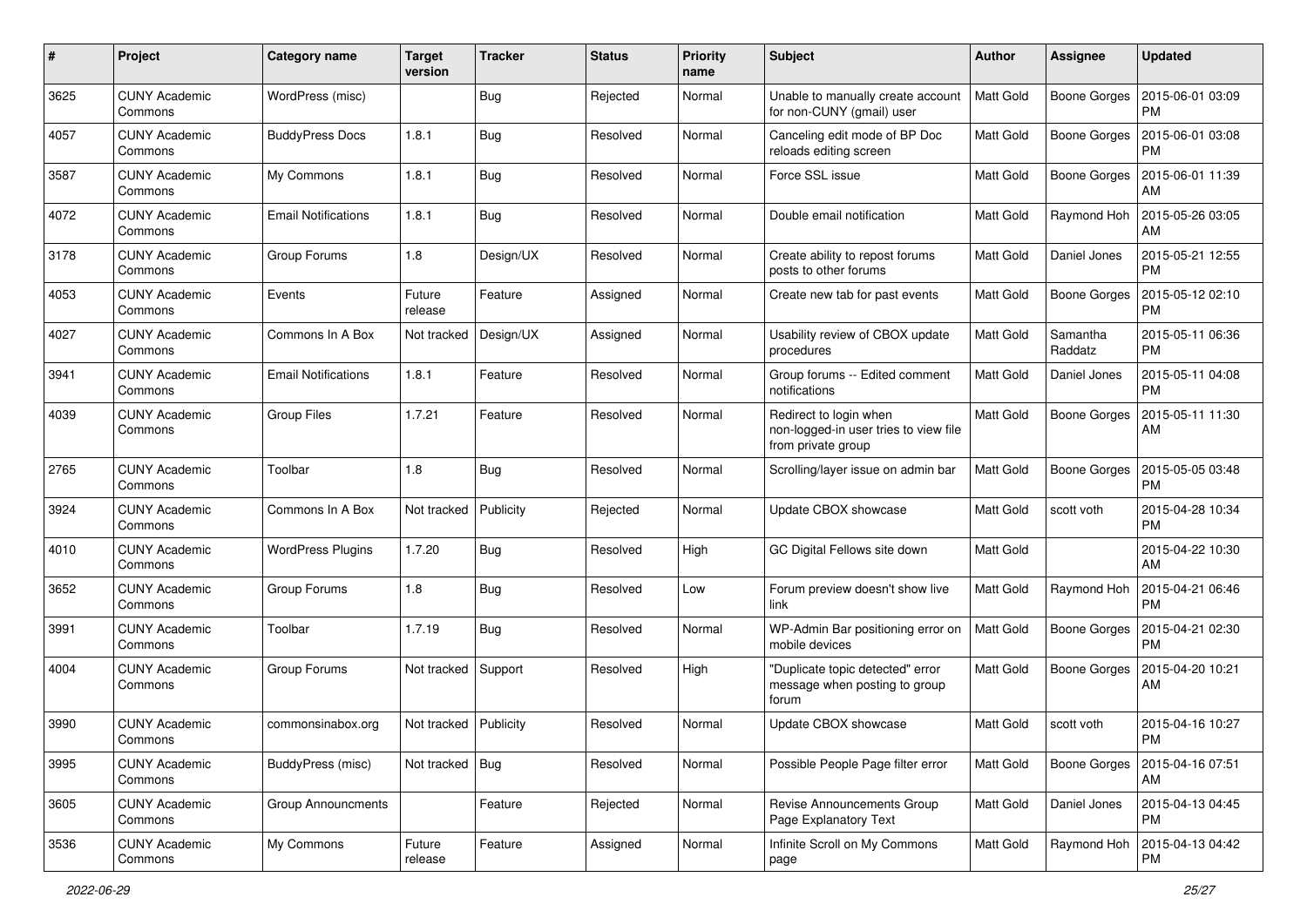| $\#$ | Project                         | Category name              | <b>Target</b><br>version | <b>Tracker</b> | <b>Status</b> | <b>Priority</b><br>name | <b>Subject</b>                                                              | Author           | <b>Assignee</b>     | <b>Updated</b>                |
|------|---------------------------------|----------------------------|--------------------------|----------------|---------------|-------------------------|-----------------------------------------------------------------------------|------------------|---------------------|-------------------------------|
| 3574 | <b>CUNY Academic</b><br>Commons | My Commons                 |                          | Bug            | Duplicate     | Normal                  | Address awkward possessive<br>cases on My Commons page                      | Matt Gold        | Raymond Hoh         | 2015-04-13 04:41<br><b>PM</b> |
| 3662 | <b>CUNY Academic</b><br>Commons | <b>SEO</b>                 | Future<br>release        | Feature        | Assigned      | Normal                  | Duplicate Content/SEO/Google<br>issues                                      | Matt Gold        | Raymond Hoh         | 2015-04-13 04:37<br><b>PM</b> |
| 3564 | <b>CUNY Academic</b><br>Commons | User Experience            |                          | Design/UX      | Rejected      | Normal                  | Consider repositioning Forum link<br>in group nav                           | Matt Gold        | Chris Stein         | 2015-04-13 04:32<br><b>PM</b> |
| 3969 | <b>CUNY Academic</b><br>Commons | <b>WordPress Plugins</b>   | 1.7.18                   | Bug            | Resolved      | Normal                  | External Group Blogs plugin<br>causing duplicate items of the<br>same post: | Matt Gold        | Raymond Hoh         | 2015-04-10 07:51<br><b>PM</b> |
| 370  | CUNY Academic<br>Commons        | Registration               | Future<br>release        | Feature        | Assigned      | High                    | <b>Guest Accounts</b>                                                       | Matt Gold        | Matt Gold           | 2015-04-09 09:33<br><b>PM</b> |
| 3577 | <b>CUNY Academic</b><br>Commons | My Commons                 | Future<br>release        | Design/UX      | Assigned      | Normal                  | Replies to items in My Commons                                              | Matt Gold        | Raymond Hoh         | 2015-04-09 05:19<br><b>PM</b> |
| 827  | <b>CUNY Academic</b><br>Commons | Groups (misc)              |                          | Feature        | Deferred      | Normal                  | Allow Groups to have sub-groups                                             | Matt Gold        | Chris Stein         | 2015-04-08 05:40<br><b>PM</b> |
| 3954 | <b>CUNY Academic</b><br>Commons | <b>Email Notifications</b> | 1.7.18                   | <b>Bug</b>     | Resolved      | Normal                  | Issues with Email notifications for<br>Groups w/RSS Feeds attached          | Matt Gold        | Raymond Hoh         | 2015-04-08 05:04<br><b>PM</b> |
| 262  | CUNY Academic<br>Commons        | Group Files                |                          | Feature        | Deferred      | Normal                  | Ideas for Improvements to Group<br>Docs                                     | Matt Gold        |                     | 2015-04-03 09:29<br>AM        |
| 275  | <b>CUNY Academic</b><br>Commons | <b>WordPress Plugins</b>   |                          | Feature        | Deferred      | Normal                  | Develop Document Repository<br>Plugin for Wordpress                         | Matt Gold        | <b>Boone Gorges</b> | 2015-04-01 09:27<br><b>PM</b> |
| 94   | <b>CUNY Academic</b><br>Commons | Upgrades                   |                          | Feature        | Deferred      | Normal                  | Create new favicon                                                          | Matt Gold        | Matt Gold           | 2015-04-01 09:20<br><b>PM</b> |
| 54   | <b>CUNY Academic</b><br>Commons | Wiki                       |                          | Feature        | Rejected      | Normal                  | Install MediaWiki Stat Extension                                            | Matt Gold        |                     | 2015-04-01 09:19<br><b>PM</b> |
| 52   | <b>CUNY Academic</b><br>Commons | Wiki                       |                          | Feature        | Deferred      | Low                     | Upgrade FCK Editor to Latest<br>version                                     | Matt Gold        |                     | 2015-04-01 09:18<br><b>PM</b> |
| 38   | <b>CUNY Academic</b><br>Commons | <b>WordPress Plugins</b>   | Future<br>release        | Feature        | Deferred      | Normal                  | Possible Upgrade to Sitewide Tags<br>Plugin                                 | Matt Gold        |                     | 2015-04-01 09:18<br><b>PM</b> |
| 3770 | <b>CUNY Academic</b><br>Commons | <b>Public Portfolio</b>    | Future<br>release        | Feature        | Assigned      | Normal                  | Improve Layout/Formatting of<br>Positions Area on Public Portfolios         | Matt Gold        | Chris Stein         | 2015-04-01 09:17<br><b>PM</b> |
| 3342 | <b>CUNY Academic</b><br>Commons | <b>Email Notifications</b> |                          | Bug            | Duplicate     | Normal                  | <b>Group Invitation Email Links</b><br>Incorrect/Non-Working                | Matt Gold        | <b>Boone Gorges</b> | 2015-04-01 09:04<br><b>PM</b> |
| 2978 | <b>CUNY Academic</b><br>Commons | BuddyPress (misc)          |                          | Feature        | Deferred      | Normal                  | Revise Invite Anyone Workflow                                               | Matt Gold        | Chris Stein         | 2015-04-01 08:54<br><b>PM</b> |
| 3308 | <b>CUNY Academic</b><br>Commons | Group Invitations          | Future<br>release        | Feature        | Assigned      | Normal                  | Allow members to rescind group<br>invitations                               | Matt Gold        | Boone Gorges        | 2015-04-01 08:53<br><b>PM</b> |
| 3759 | <b>CUNY Academic</b><br>Commons | WordPress (misc)           | Future<br>release        | Feature        | Assigned      | Normal                  | Review Interface for Adding Users<br>to Blogs                               | <b>Matt Gold</b> | <b>Boone Gorges</b> | 2015-03-24 05:52<br><b>PM</b> |